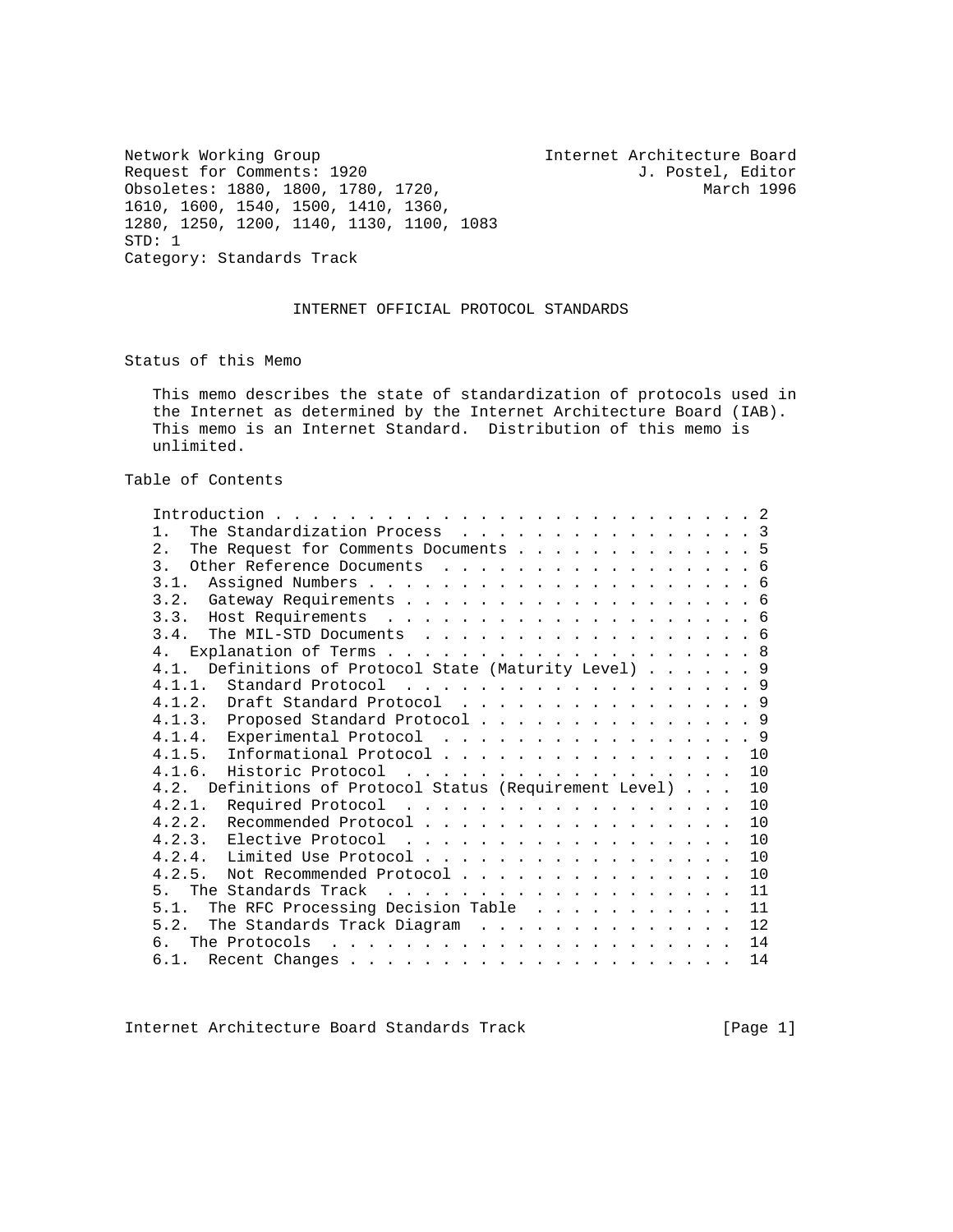| 6.1.2.<br>18<br>6.2.<br>20<br>Network-Specific Standard Protocols<br>6.3.<br>22<br>6.4.<br>Draft Standard Protocols<br>23<br>6.5.<br>Proposed Standard Protocols<br>24<br>28<br>6.6.<br>Experimental Protocols<br>29<br>6.7.<br>6.8.<br>Informational Protocols<br>32<br>6.9.<br>33<br>35<br>36<br>7<br>36<br>IAB, IETF, and IRTF Contacts<br>7.1.<br>36<br>Internet Architecture Board (IAB) Contact<br>7.1.1.<br>7.1.2.<br>Internet Engineering Task Force (IETF) Contact<br>36<br>7.1.3. Internet Research Task Force (IRTF) Contact<br>37<br>7.2. Internet Assigned Numbers Authority (IANA) Contact<br>38<br>Request for Comments Editor Contact<br>39<br>7.3. |
|---------------------------------------------------------------------------------------------------------------------------------------------------------------------------------------------------------------------------------------------------------------------------------------------------------------------------------------------------------------------------------------------------------------------------------------------------------------------------------------------------------------------------------------------------------------------------------------------------------------------------------------------------------------------|
|                                                                                                                                                                                                                                                                                                                                                                                                                                                                                                                                                                                                                                                                     |
|                                                                                                                                                                                                                                                                                                                                                                                                                                                                                                                                                                                                                                                                     |
|                                                                                                                                                                                                                                                                                                                                                                                                                                                                                                                                                                                                                                                                     |
|                                                                                                                                                                                                                                                                                                                                                                                                                                                                                                                                                                                                                                                                     |
|                                                                                                                                                                                                                                                                                                                                                                                                                                                                                                                                                                                                                                                                     |
|                                                                                                                                                                                                                                                                                                                                                                                                                                                                                                                                                                                                                                                                     |
|                                                                                                                                                                                                                                                                                                                                                                                                                                                                                                                                                                                                                                                                     |
|                                                                                                                                                                                                                                                                                                                                                                                                                                                                                                                                                                                                                                                                     |
|                                                                                                                                                                                                                                                                                                                                                                                                                                                                                                                                                                                                                                                                     |
|                                                                                                                                                                                                                                                                                                                                                                                                                                                                                                                                                                                                                                                                     |
|                                                                                                                                                                                                                                                                                                                                                                                                                                                                                                                                                                                                                                                                     |
|                                                                                                                                                                                                                                                                                                                                                                                                                                                                                                                                                                                                                                                                     |
|                                                                                                                                                                                                                                                                                                                                                                                                                                                                                                                                                                                                                                                                     |
|                                                                                                                                                                                                                                                                                                                                                                                                                                                                                                                                                                                                                                                                     |
|                                                                                                                                                                                                                                                                                                                                                                                                                                                                                                                                                                                                                                                                     |
|                                                                                                                                                                                                                                                                                                                                                                                                                                                                                                                                                                                                                                                                     |
|                                                                                                                                                                                                                                                                                                                                                                                                                                                                                                                                                                                                                                                                     |
| 7.4.<br>Network Information Center Contact<br>39                                                                                                                                                                                                                                                                                                                                                                                                                                                                                                                                                                                                                    |
| 40<br>7.5.<br>Sources for Requests for Comments                                                                                                                                                                                                                                                                                                                                                                                                                                                                                                                                                                                                                     |
| Security Considerations<br>40<br>8.                                                                                                                                                                                                                                                                                                                                                                                                                                                                                                                                                                                                                                 |
| 40<br>9.                                                                                                                                                                                                                                                                                                                                                                                                                                                                                                                                                                                                                                                            |

### Introduction

 A discussion of the standardization process and the RFC document series is presented first, followed by an explanation of the terms. Sections 6.2 - 6.10 contain the lists of protocols in each stage of standardization. Finally are pointers to references and contacts for further information.

 This memo is intended to be issued approximately quarterly; please be sure the copy you are reading is current. Current copies may be obtained from the Network Information Center (INTERNIC) or from the Internet Assigned Numbers Authority (IANA) (see the contact information at the end of this memo). Do not use this edition after 15-July-96.

 See Section 6.1 for a description of recent changes. In the official lists in sections 6.2 - 6.10, an asterisk (\*) next to a protocol denotes that it is new to this document or has been moved from one protocol level to another, or differs from the previous edition of this document.

Internet Architecture Board Standards Track [Page 2]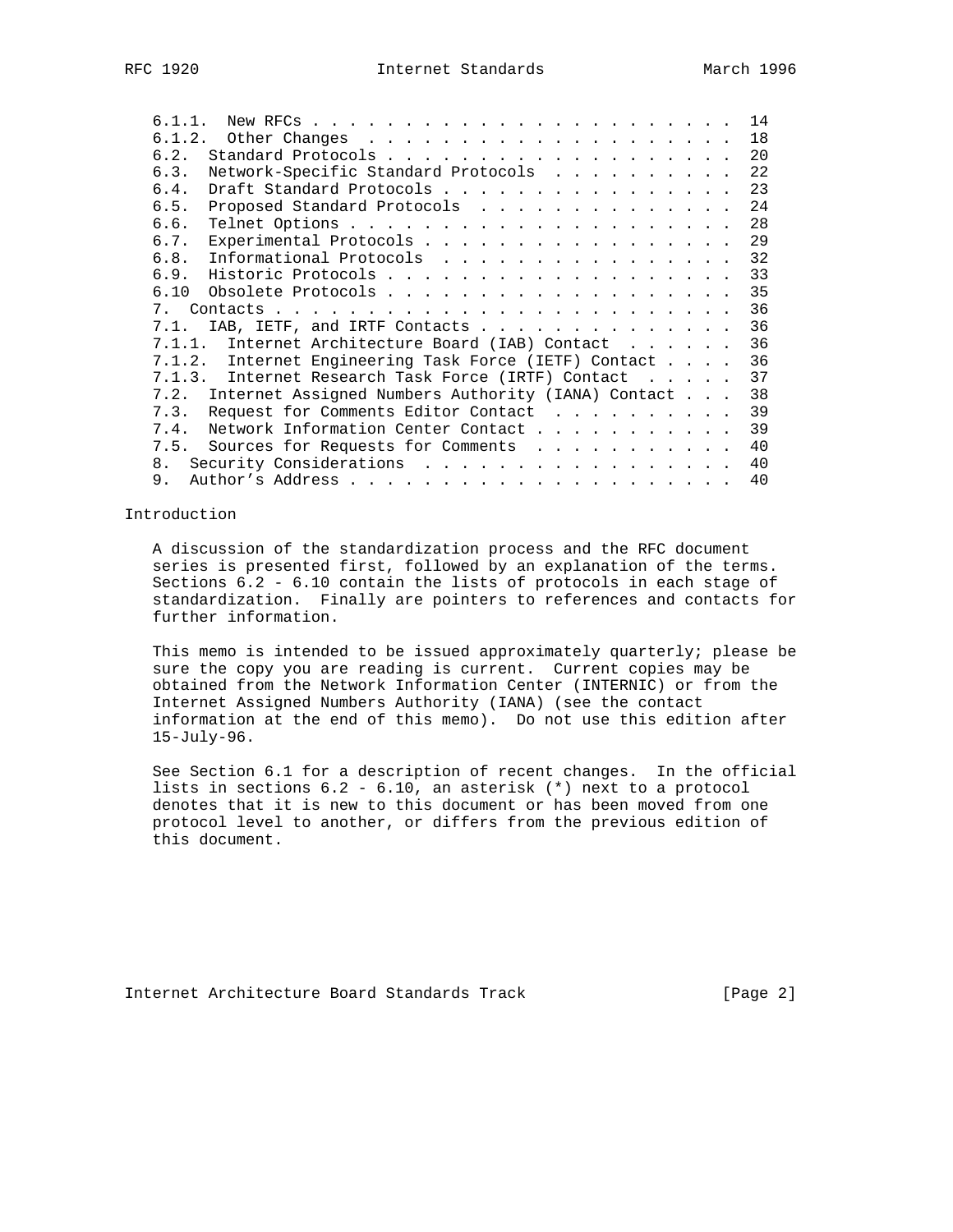# 1. The Standardization Process

 The Internet Architecture Board maintains this list of documents that define standards for the Internet protocol suite. See RFC-1601 for the charter of the IAB and RFC-1160 for an explanation of the role and organization of the IAB and its subsidiary groups, the Internet Engineering Task Force (IETF) and the Internet Research Task Force (IRTF). Each of these groups has a steering group called the IESG and IRSG, respectively. The IETF develops these standards with the goal of co-ordinating the evolution of the Internet protocols; this co-ordination has become quite important as the Internet protocols are increasingly in general commercial use. The definitive description of the Internet standards process is found in RFC-1602.

 The majority of Internet protocol development and standardization activity takes place in the working groups of the IETF.

 Protocols which are to become standards in the Internet go through a series of states or maturity levels (proposed standard, draft standard, and standard) involving increasing amounts of scrutiny and testing. When a protocol completes this process it is assigned a STD number (see RFC-1311). At each step, the Internet Engineering Steering Group (IESG) of the IETF must make a recommendation for advancement of the protocol.

 To allow time for the Internet community to consider and react to standardization proposals, a minimum delay of 6 months before a proposed standard can be advanced to a draft standard and 4 months before a draft standard can be promoted to standard.

 It is general practice that no proposed standard can be promoted to draft standard without at least two independent implementations (and the recommendation of the IESG). Promotion from draft standard to standard generally requires operational experience and demonstrated interoperability of two or more implementations (and the recommendation of the IESG).

 In cases where there is uncertainty as to the proper decision concerning a protocol a special review committee may be appointed consisting of experts from the IETF, IRTF and the IAB with the purpose of recommending an explicit action.

 Advancement of a protocol to proposed standard is an important step since it marks a protocol as a candidate for eventual standardization (it puts the protocol "on the standards track"). Advancement to draft standard is a major step which warns the community that, unless major objections are raised or flaws are discovered, the protocol is likely to be advanced to standard in six months.

Internet Architecture Board Standards Track [Page 3]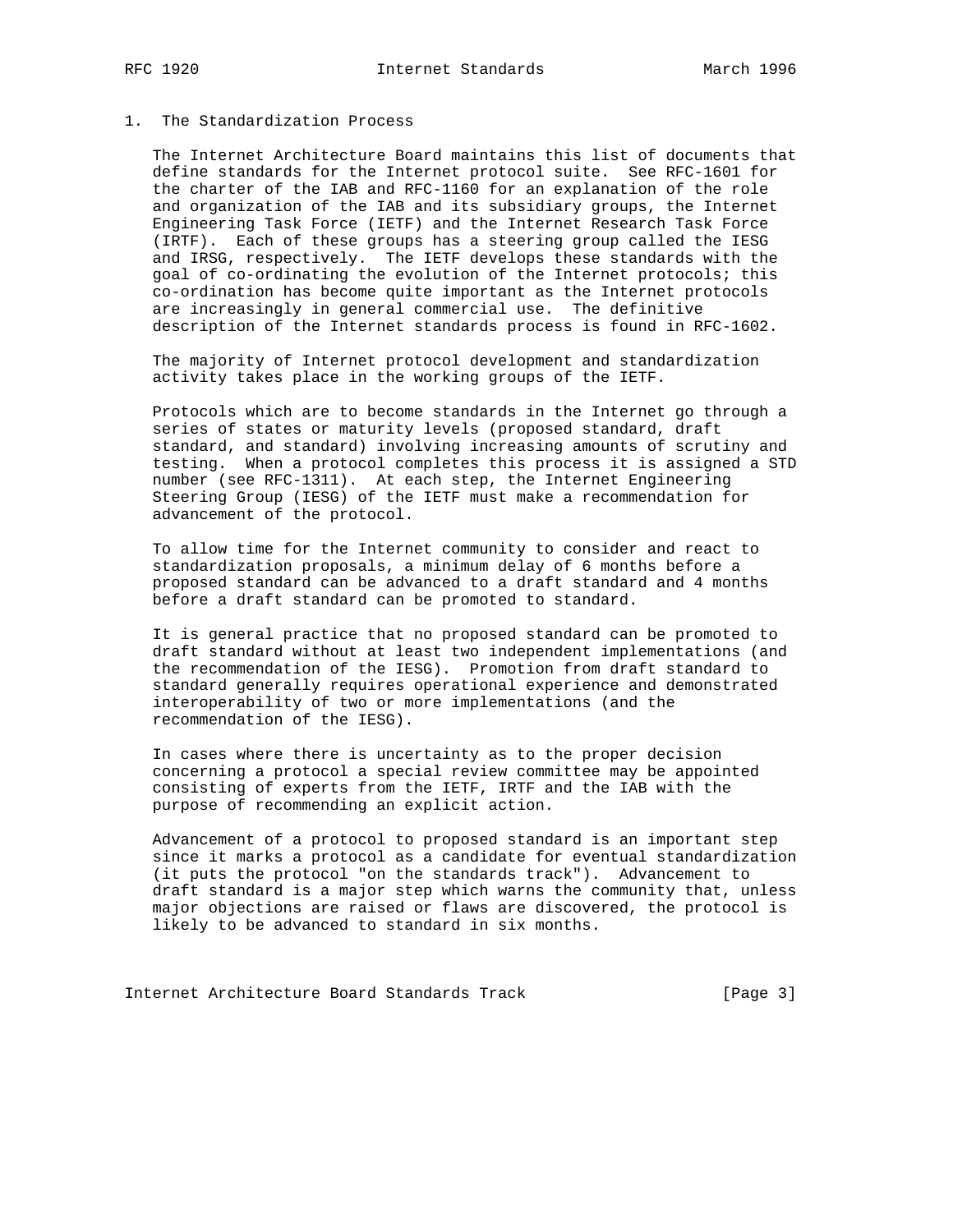Some protocols have been superseded by better ones or are otherwise unused. Such protocols are still documented in this memorandum with the designation "historic".

 Because it is useful to document the results of early protocol research and development work, some of the RFCs document protocols which are still in an experimental condition. The protocols are designated "experimental" in this memorandum. They appear in this report as a convenience to the community and not as evidence of their standardization.

 Other protocols, such as those developed by other standards organizations, or by particular vendors, may be of interest or may be recommended for use in the Internet. The specifications of such protocols may be published as RFCs for the convenience of the Internet community. These protocols are labeled "informational" in this memorandum.

 In addition to the working groups of the IETF, protocol development and experimentation may take place as a result of the work of the research groups of the Internet Research Task Force, or the work of other individuals interested in Internet protocol development. The the documentation of such experimental work in the RFC series is encouraged, but none of this work is considered to be on the track for standardization until the IESG has made a recommendation to advance the protocol to the proposed standard state.

 A few protocols have achieved widespread implementation without the approval of the IESG. For example, some vendor protocols have become very important to the Internet community even though they have not been recommended by the IESG. However, the IAB strongly recommends that the standards process be used in the evolution of the protocol suite to maximize interoperability (and to prevent incompatible protocol requirements from arising). The use of the terms "standard", "draft standard", and "proposed standard" are reserved in any RFC or other publication of Internet protocols to only those protocols which the IESG has approved.

 In addition to a state (like "Proposed Standard"), a protocol is also assigned a status, or requirement level, in this document. The possible requirement levels ("Required", "Recommended", "Elective", "Limited Use", and "Not Recommended") are defined in Section 4.2. When a protocol is on the standards track, that is in the proposed standard, draft standard, or standard state (see Section 5), the status shown in Section 6 is the current status.

 Few protocols are required to be implemented in all systems; this is because there is such a variety of possible systems, for example,

Internet Architecture Board Standards Track [Page 4]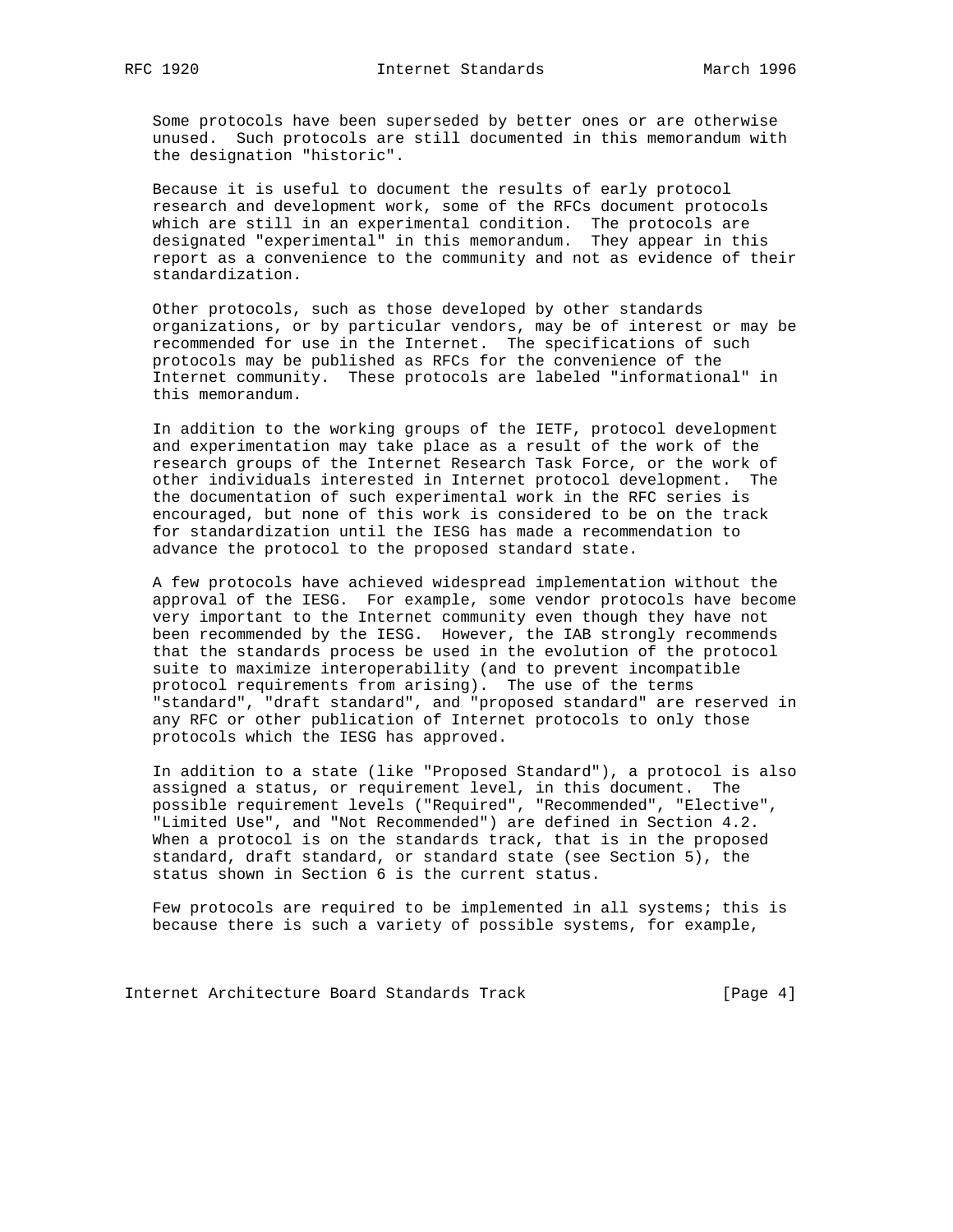gateways, routers, terminal servers, workstations, and multi-user hosts. The requirement level shown in this document is only a one word label, which may not be sufficient to characterize the implementation requirements for a protocol in all situations. For some protocols, this document contains an additional status paragraph (an applicability statement). In addition, more detailed status information may be contained in separate requirements documents (see Section 3).

### 2. The Request for Comments Documents

 The documents called Request for Comments (or RFCs) are the working notes of the "Network Working Group", that is the Internet research and development community. A document in this series may be on essentially any topic related to computer communication, and may be anything from a meeting report to the specification of a standard.

Notice:

 All standards are published as RFCs, but not all RFCs specify standards.

 Anyone can submit a document for publication as an RFC. Submissions must be made via electronic mail to the RFC Editor (see the contact information at the end of this memo, and see RFC 1543).

 While RFCs are not refereed publications, they do receive technical review from the task forces, individual technical experts, or the RFC Editor, as appropriate.

 The RFC series comprises a wide range of documents, ranging from informational documents of general interests to specifications of standard Internet protocols. In cases where submission is intended to document a proposed standard, draft standard, or standard protocol, the RFC Editor will publish the document only with the approval of the IESG. For documents describing experimental work, the RFC Editor will notify the IESG before publication, allowing for the possibility of review by the relevant IETF working group or IRTF research group and provide those comments to the author. See Section 5.1 for more detail.

 Once a document is assigned an RFC number and published, that RFC is never revised or re-issued with the same number. There is never a question of having the most recent version of a particular RFC. However, a protocol (such as File Transfer Protocol (FTP)) may be improved and re-documented many times in several different RFCs. It is important to verify that you have the most recent RFC on a particular protocol. This "Internet Official Protocol Standards"

Internet Architecture Board Standards Track [Page 5]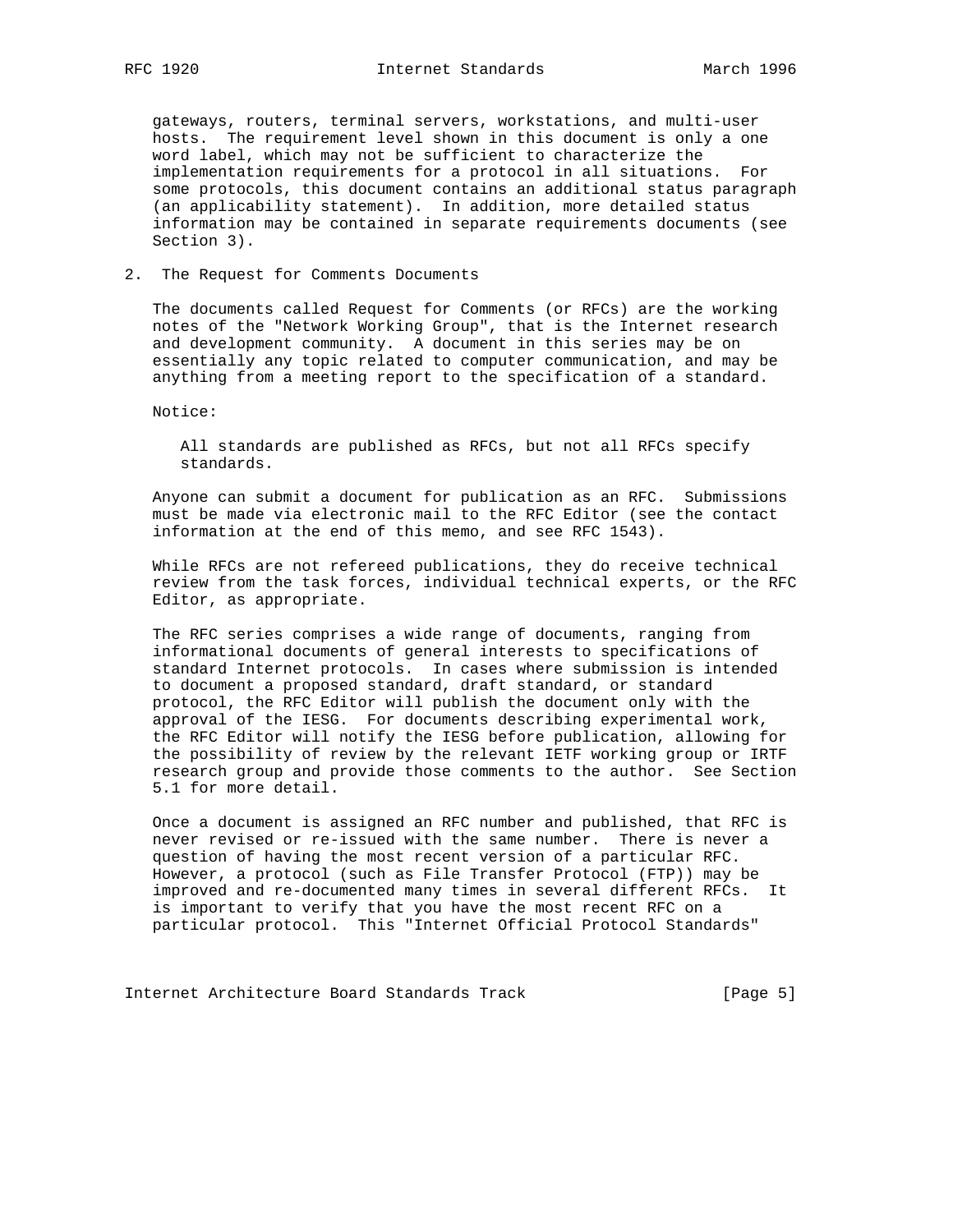memo is the reference for determining the correct RFC for the current specification of each protocol.

 The RFCs are available from the INTERNIC, and a number of other sites. For more information about obtaining RFCs, see Sections 7.4 and 7.5.

3. Other Reference Documents

 There are three other reference documents of interest in checking the current status of protocol specifications and standardization. These are the Assigned Numbers, the Gateway Requirements, and the Host Requirements. Note that these documents are revised and updated at different times; in case of differences between these documents, the most recent must prevail.

 Also, one should be aware of the MIL-STD publications on IP, TCP, Telnet, FTP, and SMTP. These are described in Section 3.4.

3.1. Assigned Numbers

 The "Assigned Numbers" document lists the assigned values of the parameters used in the various protocols. For example, IP protocol codes, TCP port numbers, Telnet Option Codes, ARP hardware types, and Terminal Type names. Assigned Numbers was most recently issued as RFC-1700.

### 3.2. Requirements for IP Version 4 Routers

 This document reviews the specifications that apply to gateways and supplies guidance and clarification for any ambiguities. Requirements for IP Version 4 Routers is RFC-1812.

### 3.3. Host Requirements

 This pair of documents reviews and updates the specifications that apply to hosts, and it supplies guidance and clarification for any ambiguities. Host Requirements was issued as RFC-1122 and RFC-1123.

#### 3.4. The MIL-STD Documents

 The Internet community specifications for IP (RFC-791) and TCP (RFC- 793) and the DoD MIL-STD specifications are intended to describe exactly the same protocols. Any difference in the protocols specified by these sets of documents should be reported to DISA and to the IESG. It is strongly advised that the two sets of documents be used together, along with RFC-1122 and RFC-1123.

Internet Architecture Board Standards Track [Page 6]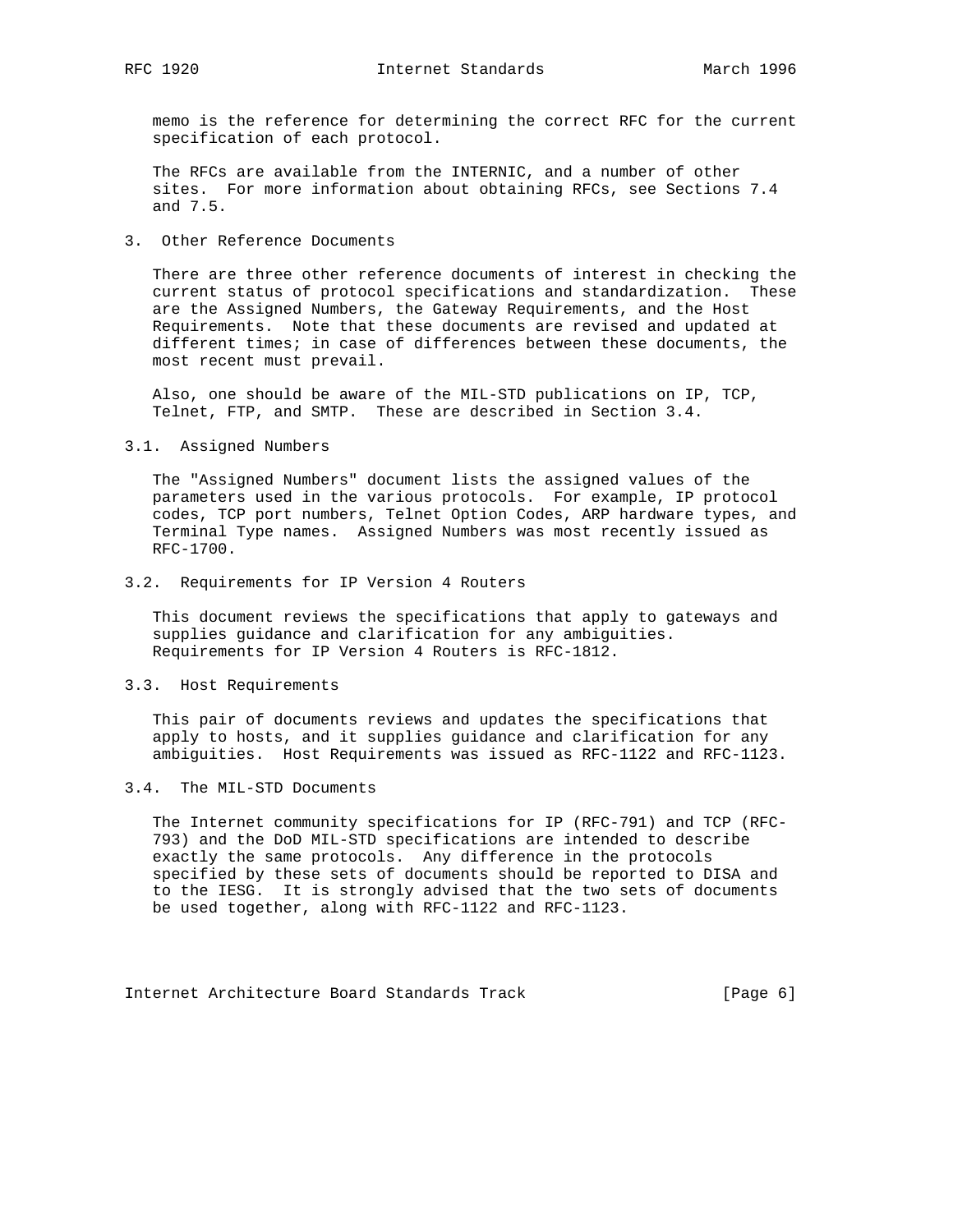RFC 1920 **Internet Standards** March 1996

 Note that these MIL-STD are now somewhat out of date. The Requirements for IP Version 4 Routers (RFC-1812) and Host Requirements (RFC-1122, RFC-1123) take precedence over both earlier RFCs and the MIL-STDs.

2045-13501 Internet Routing between Autonomous Systems

 2045-14502-01 Internet Transport Profile for DoD Communications, Part 1: Transport and Internet Services

 2045-14502-04 Internet Transport Profile for DoD Communications, Part 4: LAN Media-Independent Requirements

 2045-14503 Internet Transport Service Supporting OSI Applications

2045-44500 Tactical Communications

 2045-17503-01 Internet Message Transfer Profile for DoD Communications Part 1: Simple Mail Transfer Protocol

 2045-17503-02 Internet Message Transfer Profile for DoD Communications Part 2: Format of Text Messages

 2045-17504 Internet File Transfer Profile for DoD Communications

 2045-17505 Internet Domain Name Service (DNS) Profile for DoD Communications

 2045-17506 Internet Remote Login (RLOGIN) Profile for DoD Communications

 2045-17507 Internet Network Management Profile for DoD Communications

2045-38000 DoD Network Management for DoD Communications

 These documents are available from the Naval Publications and Forms Center. Requests can be initiated by telephone, telegraph, or mail; however, it is preferred that private industry use form DD1425, if possible.

> Naval Publications and Forms Center, Code 3015 5801 Tabor Ave Philadelphia, PA 19120 Phone: 1-215-697-3321 (order tape) 1-215-697-4834 (conversation)

Internet Architecture Board Standards Track [Page 7]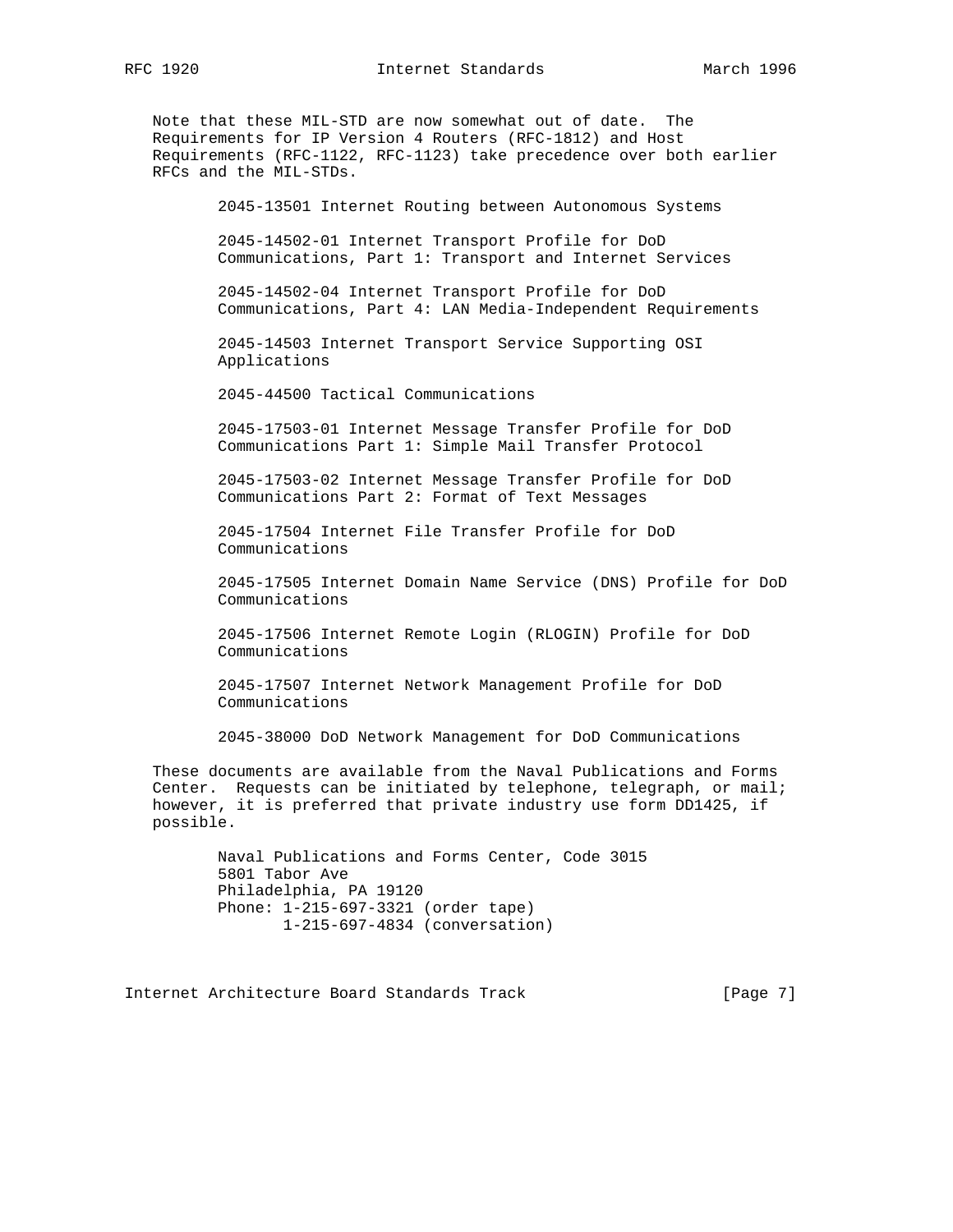#### 4. Explanation of Terms

 There are two independent categorization of protocols. The first is the "maturity level" or STATE of standardization, one of "standard", "draft standard", "proposed standard", "experimental", "informational" or "historic". The second is the "requirement level" or STATUS of this protocol, one of "required", "recommended", "elective", "limited use", or "not recommended".

 The status or requirement level is difficult to portray in a one word label. These status labels should be considered only as an indication, and a further description, or applicability statement, should be consulted.

When a protocol is advanced to proposed standard or draft standard, it is labeled with a current status.

 At any given time a protocol occupies a cell of the following matrix. Protocols are likely to be in cells in about the following proportions (indicated by the relative number of Xs). A new protocol is most likely to start in the (proposed standard, elective) cell, or the (experimental, limited use) cell.

|   |       | Req | Rec | STATUS<br>Ele Lim |     | Not |
|---|-------|-----|-----|-------------------|-----|-----|
| S | Std   | Χ   | XXX | XXX               |     |     |
| т | Draft | X   | Χ   | XXX               |     |     |
|   | Prop  |     | Χ   | XXX               |     |     |
| Α | Info  |     |     |                   |     |     |
| T | Expr  |     |     |                   | XXX |     |
| Ε | Hist  |     |     |                   |     | XXX |

What is a "system"?

 Some protocols are particular to hosts and some to gateways; a few protocols are used in both. The definitions of the terms below will refer to a "system" which is either a host or a gateway (or both). It should be clear from the context of the particular protocol which types of systems are intended.

Internet Architecture Board Standards Track [Page 8]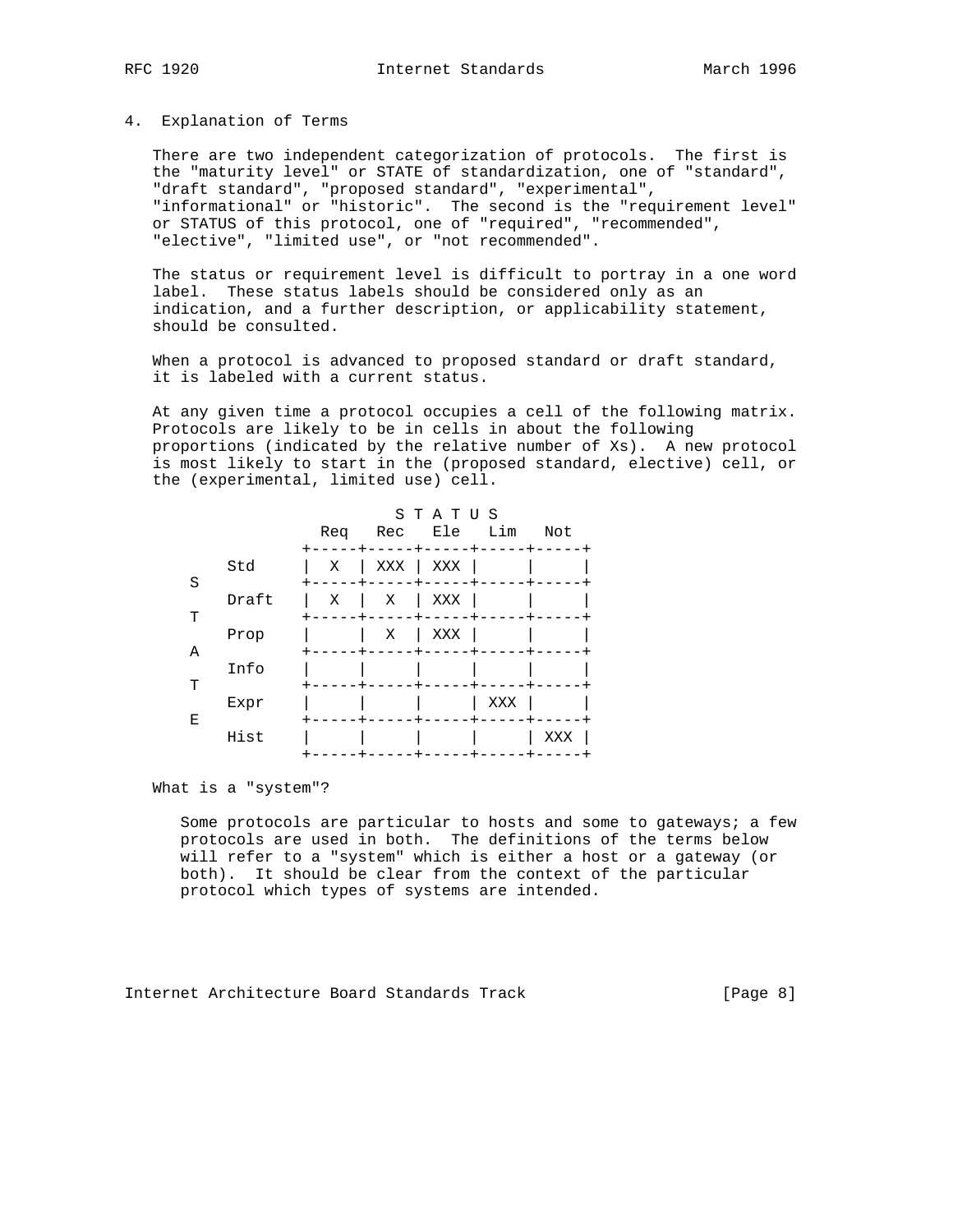4.1. Definitions of Protocol State

 Every protocol listed in this document is assigned to a "maturity level" or STATE of standardization: "standard", "draft standard", "proposed standard", "experimental", or "historic".

4.1.1. Standard Protocol

 The IESG has established this as an official standard protocol for the Internet. These protocols are assigned STD numbers (see RFC- 1311). These are separated into two groups: (1) IP protocol and above, protocols that apply to the whole Internet; and  $(2)$  network-specific protocols, generally specifications of how to do IP on particular types of networks.

4.1.2. Draft Standard Protocol

 The IESG is actively considering this protocol as a possible Standard Protocol. Substantial and widespread testing and comment are desired. Comments and test results should be submitted to the IESG. There is a possibility that changes will be made in a Draft Standard Protocol before it becomes a Standard Protocol.

4.1.3. Proposed Standard Protocol

 These are protocol proposals that may be considered by the IESG for standardization in the future. Implementation and testing by several groups is desirable. Revision of the protocol specification is likely.

4.1.4. Experimental Protocol

 A system should not implement an experimental protocol unless it is participating in the experiment and has coordinated its use of the protocol with the developer of the protocol.

 Typically, experimental protocols are those that are developed as part of an ongoing research project not related to an operational service offering. While they may be proposed as a service protocol at a later stage, and thus become proposed standard, draft standard, and then standard protocols, the designation of a protocol as experimental may sometimes be meant to suggest that the protocol, although perhaps mature, is not intended for operational use.

Internet Architecture Board Standards Track [Page 9]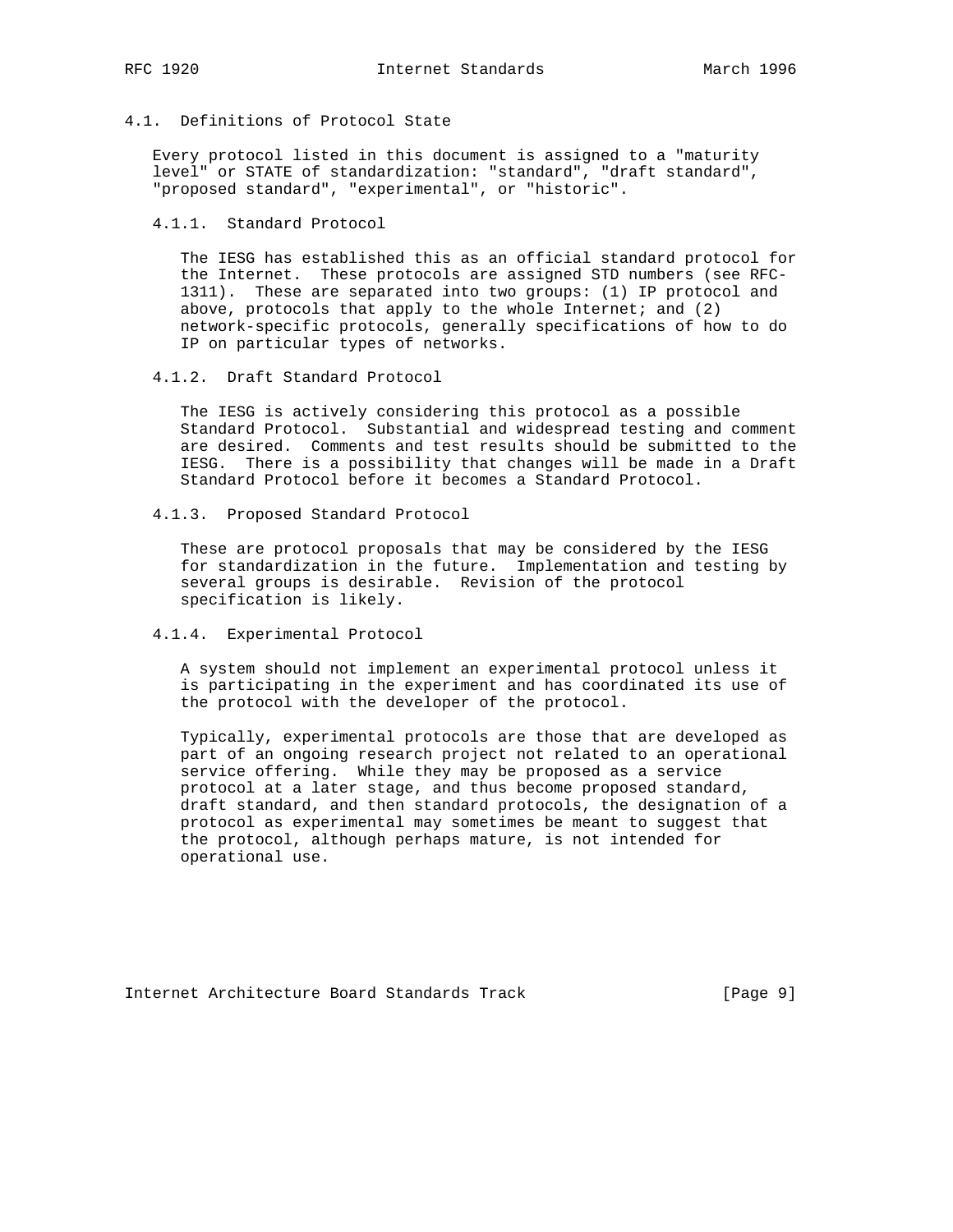4.1.5. Informational Protocol

 Protocols developed by other standard organizations, or vendors, or that are for other reasons outside the purview of the IESG, may be published as RFCs for the convenience of the Internet community as informational protocols.

4.1.6. Historic Protocol

 These are protocols that are unlikely to ever become standards in the Internet either because they have been superseded by later developments or due to lack of interest.

4.2. Definitions of Protocol Status

 This document lists a "requirement level" or STATUS for each protocol. The status is one of "required", "recommended", "elective", "limited use", or "not recommended".

4.2.1. Required Protocol

A system must implement the required protocols.

4.2.2. Recommended Protocol

A system should implement the recommended protocols.

4.2.3. Elective Protocol

 A system may or may not implement an elective protocol. The general notion is that if you are going to do something like this, you must do exactly this. There may be several elective protocols in a general area, for example, there are several electronic mail protocols, and several routing protocols.

4.2.4. Limited Use Protocol

 These protocols are for use in limited circumstances. This may be because of their experimental state, specialized nature, limited functionality, or historic state.

4.2.5. Not Recommended Protocol

 These protocols are not recommended for general use. This may be because of their limited functionality, specialized nature, or experimental or historic state.

Internet Architecture Board Standards Track [Page 10]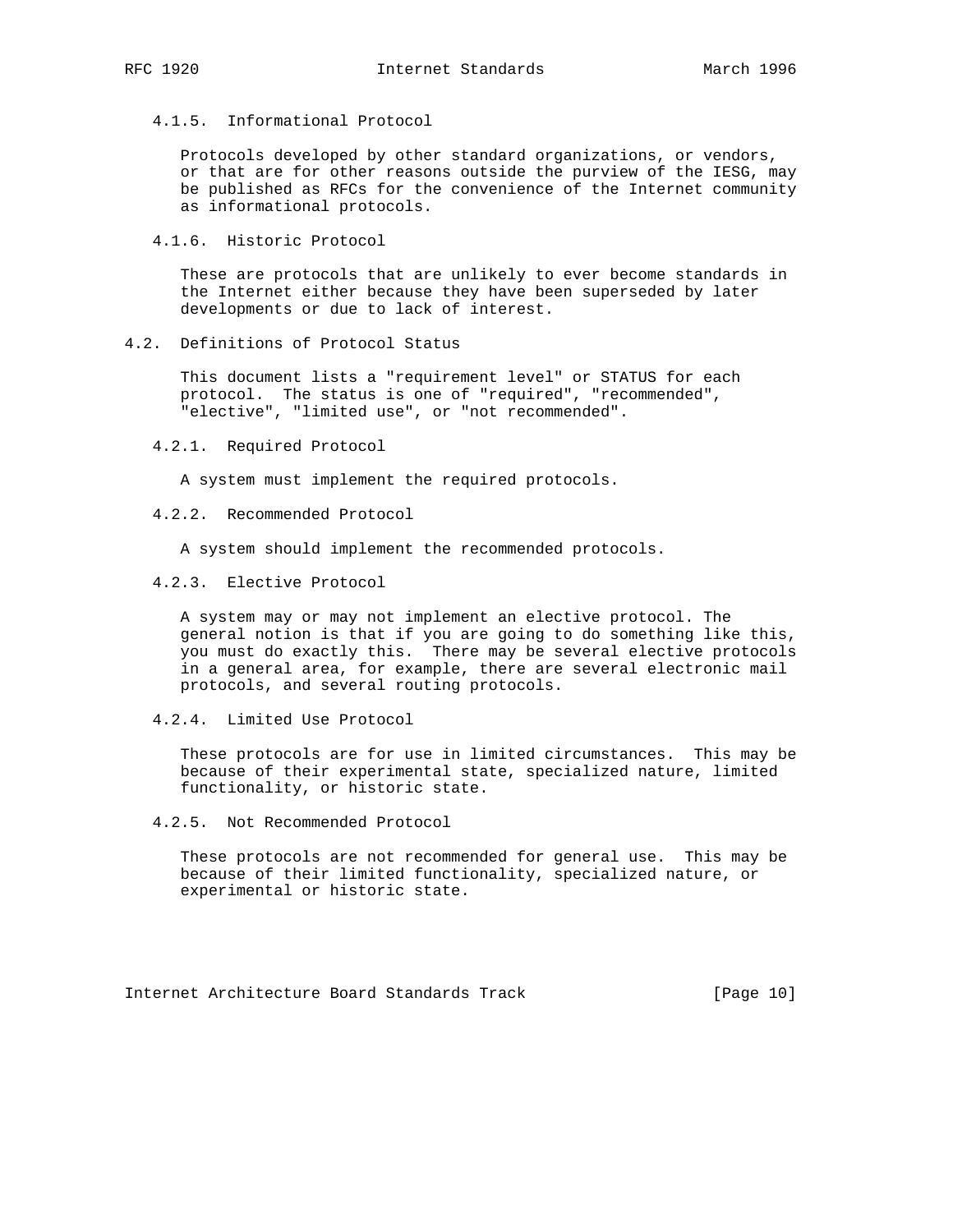## 5. The Standards Track

 This section discusses in more detail the procedures used by the RFC Editor and the IESG in making decisions about the labeling and publishing of protocols as standards.

## 5.1. The RFC Processing Decision Table

 Here is the current decision table for processing submissions by the RFC Editor. The processing depends on who submitted it, and the status they want it to have.

| * * * * * * * * * * *               | SOURCE              |                |               |                                  |  |  |
|-------------------------------------|---------------------|----------------|---------------|----------------------------------|--|--|
| Desired<br>Status                   | IAB                 | IESG           | IRSG          | Other                            |  |  |
| Standard<br>or<br>Draft<br>Standard | <b>Bogus</b><br>(2) | Publish<br>(1) | Bogus<br>(2)  | <b>Bogus</b><br>(2)              |  |  |
| Proposed<br>Standard                | Refer<br>(3)        | Publish<br>(1) | Refer<br>(3)  | Refer<br>(3)                     |  |  |
| Experimental<br>Protocol            | Notify<br>(4)       | Publish<br>(1) | Notify<br>(4) | Notify<br>(4)                    |  |  |
| Information<br>or Opinion<br>Paper  | Publish<br>(1)      | Publish<br>(1) | (5)           | Discretion   Discretion  <br>(5) |  |  |

(1) Publish.

 (2) Bogus. Inform the source of the rules. RFCs specifying Standard, or Draft Standard must come from the IESG, only.

Internet Architecture Board Standards Track [Page 11]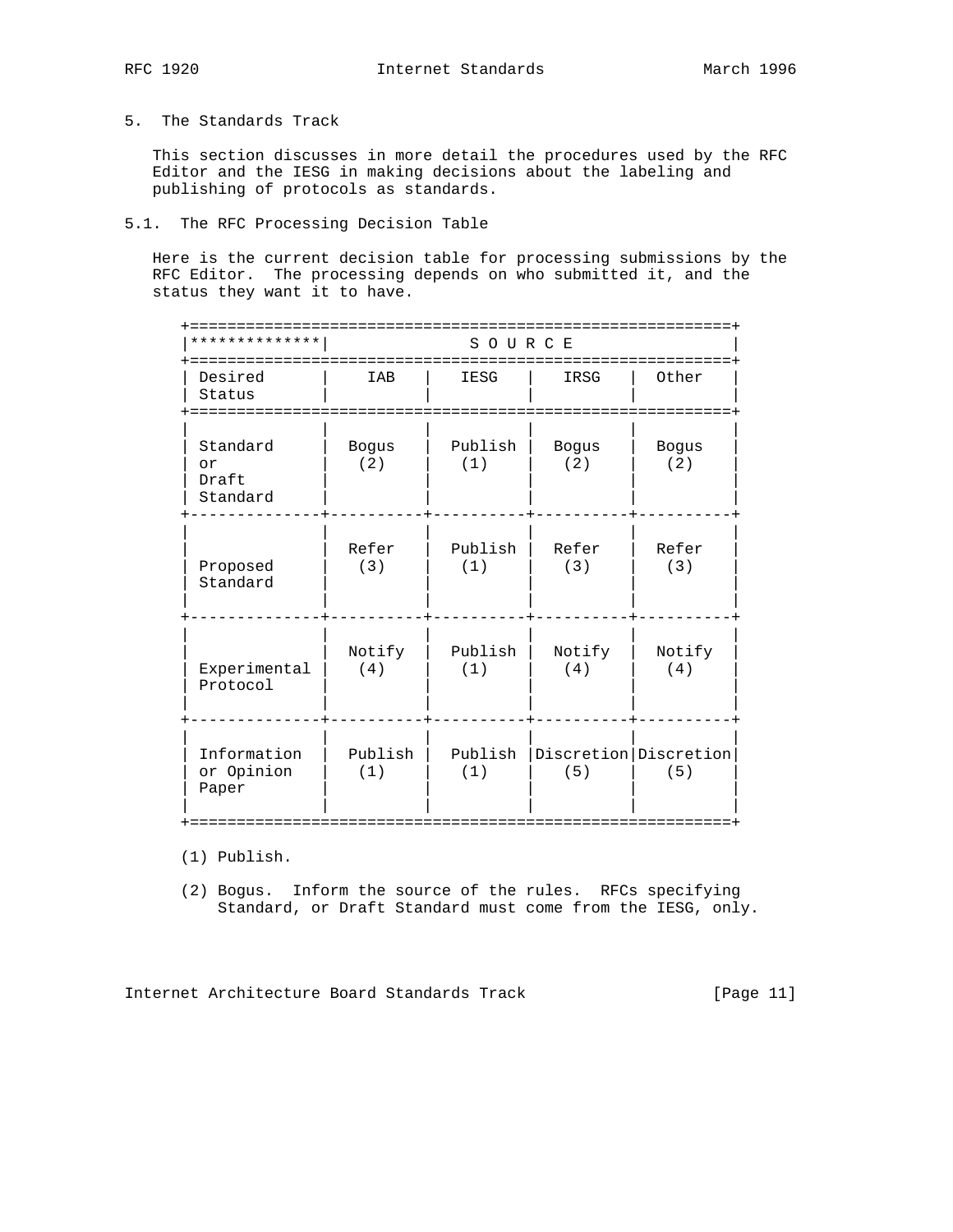- (3) Refer to an Area Director for review by a WG. Expect to see the document again only after approval by the IESG.
- (4) Notify both the IESG and IRSG. If no concerns are raised in two weeks then do Discretion (5), else RFC Editor to resolve the concerns or do Refer (3).
- (5) RFC Editor's discretion. The RFC Editor decides if a review is needed and if so by whom. RFC Editor decides to publish or not.

 Of course, in all cases the RFC Editor can request or make minor changes for style, format, and presentation purposes.

 The IESG has designated the IESG Secretary as its agent for forwarding documents with IESG approval and for registering concerns in response to notifications (4) to the RFC Editor. Documents from Area Directors or Working Group Chairs may be considered in the same way as documents from "other".

5.2. The Standards Track Diagram

 There is a part of the STATUS and STATE categorization that is called the standards track. Actually, only the changes of state are significant to the progression along the standards track, though the status assignments may change as well.

 The states illustrated by single line boxes are temporary states, those illustrated by double line boxes are long term states. A protocol will normally be expected to remain in a temporary state for several months (minimum six months for proposed standard, minimum four months for draft standard). A protocol may be in a long term state for many years.

 A protocol may enter the standards track only on the recommendation of the IESG; and may move from one state to another along the track only on the recommendation of the IESG. That is, it takes action by the IESG to either start a protocol on the track or to move it along.

 Generally, as the protocol enters the standards track a decision is made as to the eventual STATUS, requirement level or applicability (elective, recommended, or required) the protocol will have, although a somewhat less stringent current status may be assigned, and it then is placed in the the proposed standard STATE with that status. So the initial placement of a protocol is into state 1. At any time the STATUS decision may be revisited.

Internet Architecture Board Standards Track [Page 12]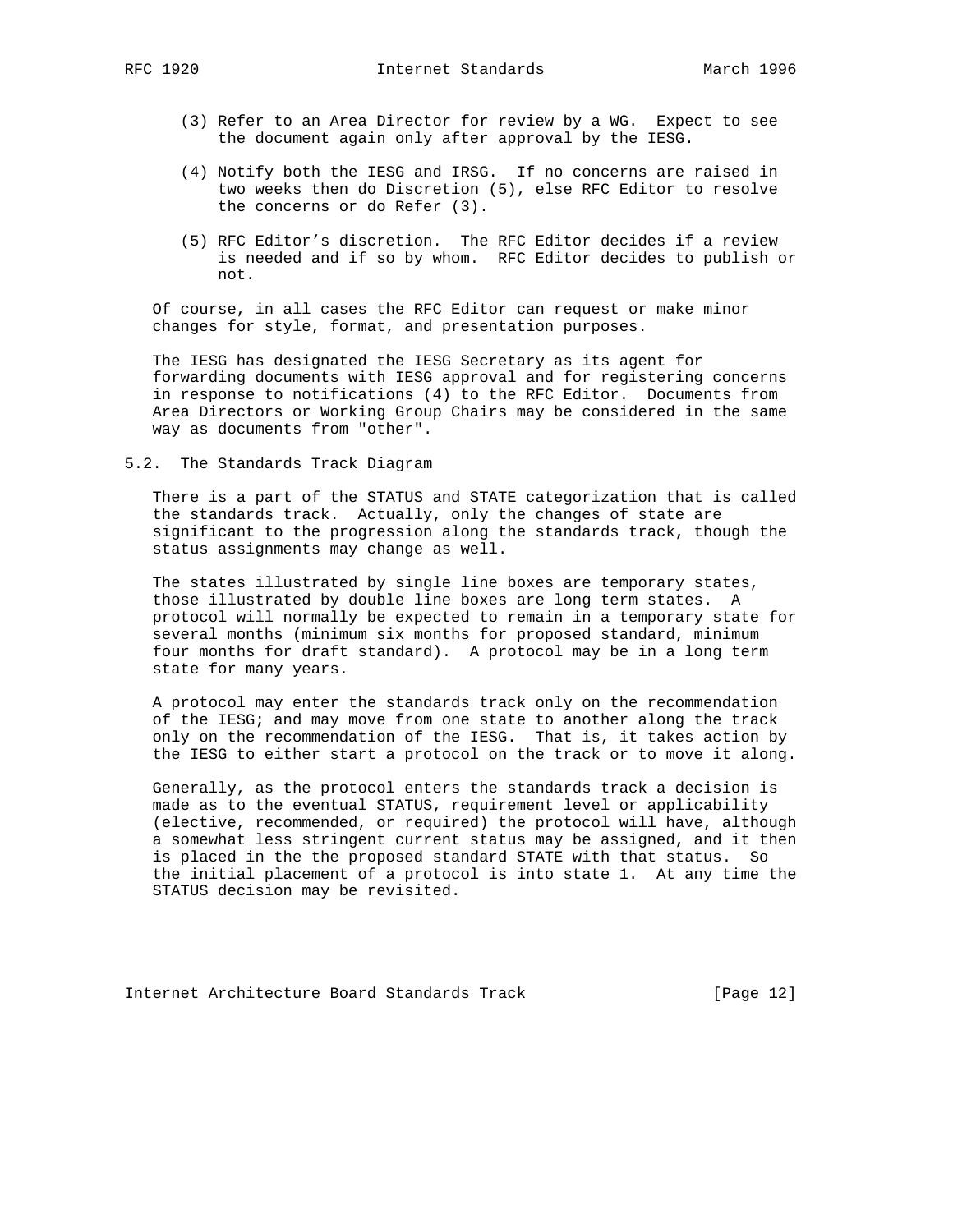



 The transition from proposed standard (1) to draft standard (2) can only be by action of the IESG and only after the protocol has been proposed standard (1) for at least six months.

 The transition from draft standard (2) to standard (3) can only be by action of the IESG and only after the protocol has been draft standard (2) for at least four months.

 Occasionally, the decision may be that the protocol is not ready for standardization and will be assigned to the experimental state (4). This is off the standards track, and the protocol may be resubmitted to enter the standards track after further work. There are other paths into the experimental and historic states that do not involve IESG action.

 Sometimes one protocol is replaced by another and thus becomes historic, or it may happen that a protocol on the standards track is in a sense overtaken by another protocol (or other events) and becomes historic (state 5).

Internet Architecture Board Standards Track [Page 13]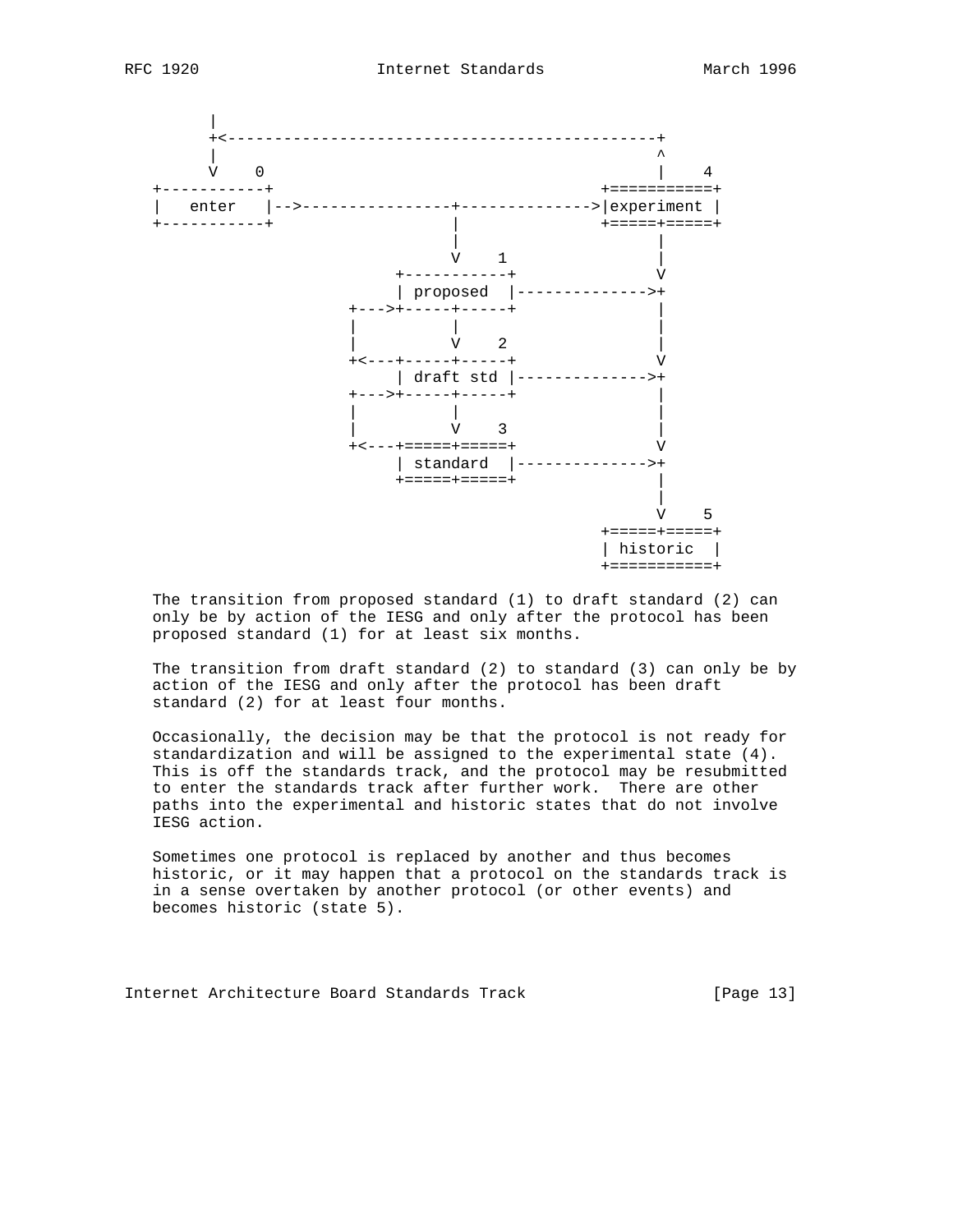6. The Protocols

 Subsection 6.1 lists recent RFCs and other changes. Subsections 6.2 - 6.10 list the standards in groups by protocol state.

- 6.1. Recent Changes
- 6.1.1. New RFCs:
	- 1920 Internet Official Protocol Standards

This memo.

1918 - Address Allocation for Private Internets

 This is a Best Current Practices document and does not specify any level of standard.

 1917 - An Appeal to the Internet Community to Return Unused IP Networks (Prefixes) to the IANA

> This is a Best Current Practices document and does not specify any level of standard.

 1916 - Enterprise Renumbering: Experience and Information Solicitation

> This is an information document and does not specify any level of standard.

 1915 - Variance for The PPP Connection Control Protocol and The PPP Encryption Control Protocol

> This is a Best Current Practices document and does not specify any level of standard.

1914 - How to Interact with a Whois++ Mesh

A Proposed Standard protocol.

1913 - Architecture of the Whois++ Index Service

A Proposed Standard protocol.

1912 - Common DNS Operational and Configuration Errors

 This is an information document and does not specify any level of standard.

Internet Architecture Board Standards Track [Page 14]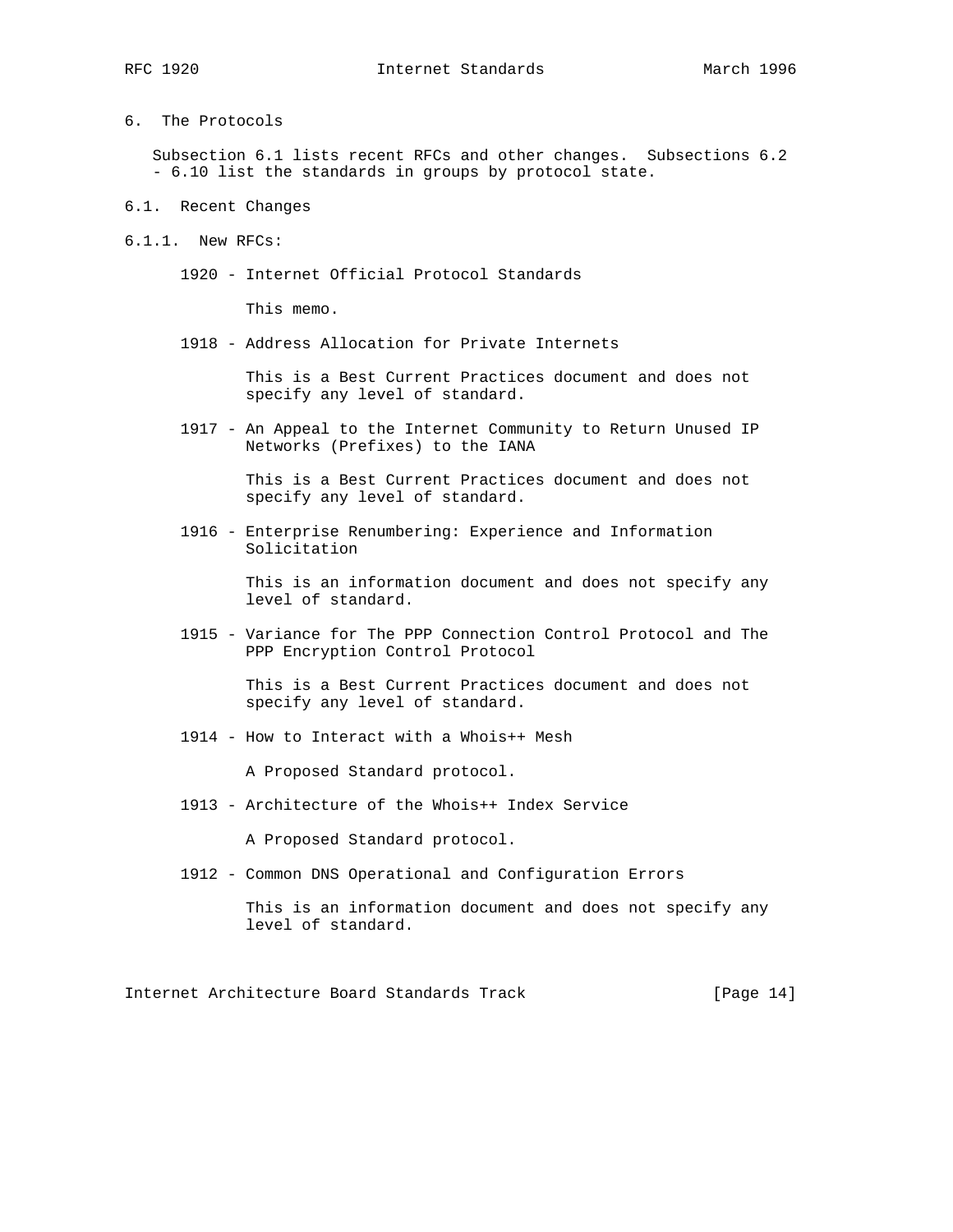1911 - Voice Profile for Internet Mail

An Experimental protocol.

1910 - User-based Security Model for SNMPv2

An Experimental protocol.

1909 - An Administrative Infrastructure for SNMPv2

An Experimental protocol.

 1908 - Coexistence between Version 1 and Version 2 of the Internet-standard Network Management Framework

A Draft Standard protocol.

 1907 - Management Information Base for Version 2 of the Simple Network Management Protocol (SNMPv2)

A Draft Standard protocol.

 1906 - Transport Mappings for Version 2 of the Simple Network Management Protocol (SNMPv2)

A Draft Standard protocol.

 1905 - Protocol Operations for Version 2 of the Simple Network Management Protocol (SNMPv2)

A Draft Standard protocol.

 1904 - Conformance Statements for Version 2 of the Simple Network Management Protocol (SNMPv2)

A Draft Standard protocol.

 1903 - Textual Conventions for Version 2 of the Simple Network Management Protocol (SNMPv2)

A Draft Standard protocol.

 1902 - Structure of Management Information for Version 2 of the Simple Network Management Protocol (SNMPv2)

A Draft Standard protocol.

Internet Architecture Board Standards Track [Page 15]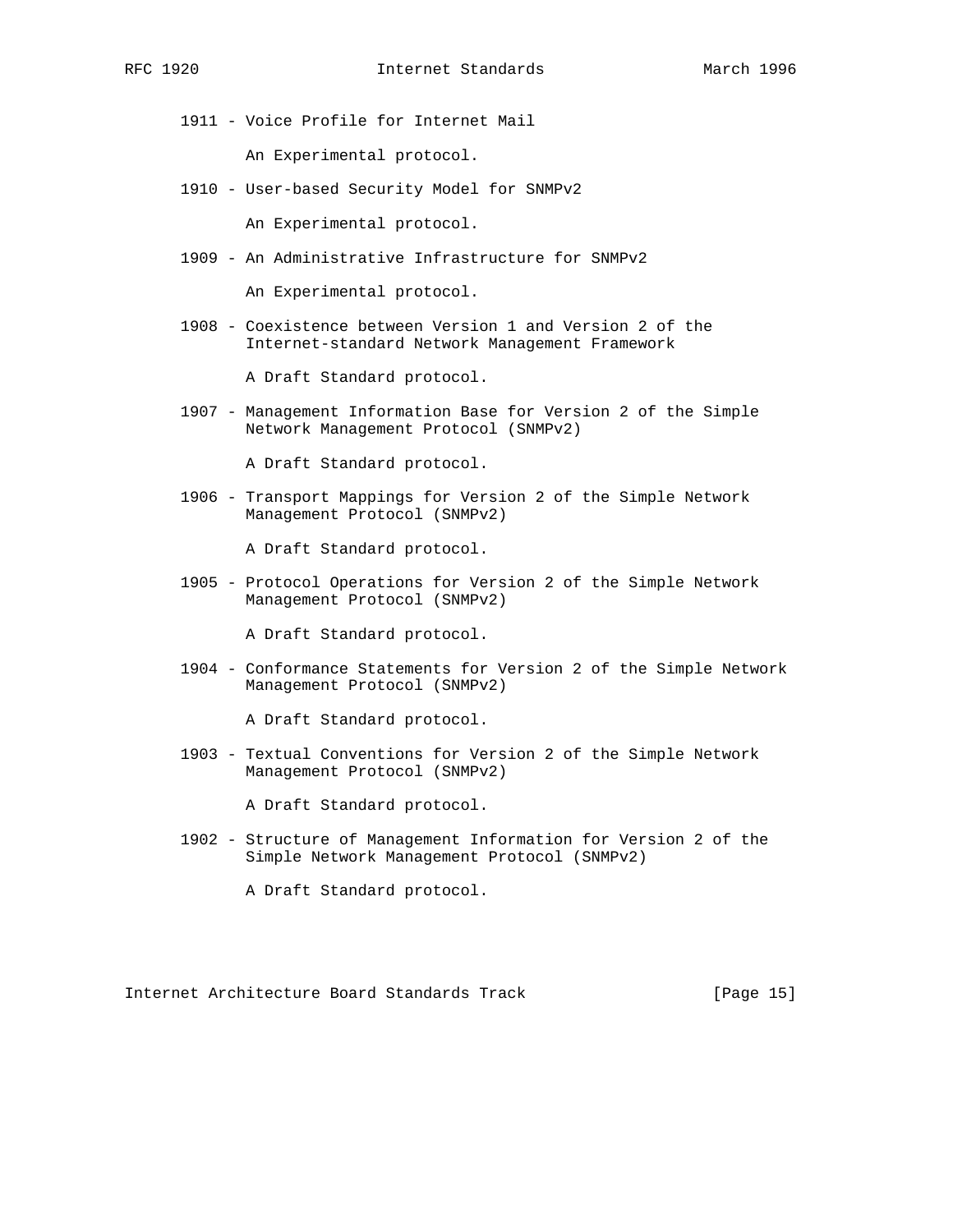1901 - Introduction to Community-based SNMPv2

An Experimental protocol.

1900 - Renumbering Needs Work

 This is an information document and does not specify any level of standard.

- 1899 not yet issued.
- 1898 CyberCash Credit Card Protocol Version 0.8

 This is an information document and does not specify any level of standard.

1897 - IPv6 Testing Address Allocation

An Experimental protocol.

1896 - The text/enriched MIME Content-type

 This is an information document and does not specify any level of standard.

1895 - The Application/CALS-1840 Content-type

 This is an information document and does not specify any level of standard.

 1894 - An Extensible Message Format for Delivery Status Notifications

A Proposed Standard protocol.

1893 - Enhanced Mail System Status Codes

A Proposed Standard protocol.

 1892 - The Multipart/Report Content Type for the Reporting of Mail System Administrative Messages

A Proposed Standard protocol.

1891 - SMTP Service Extension for Delivery Status Notifications

A Proposed Standard protocol.

Internet Architecture Board Standards Track [Page 16]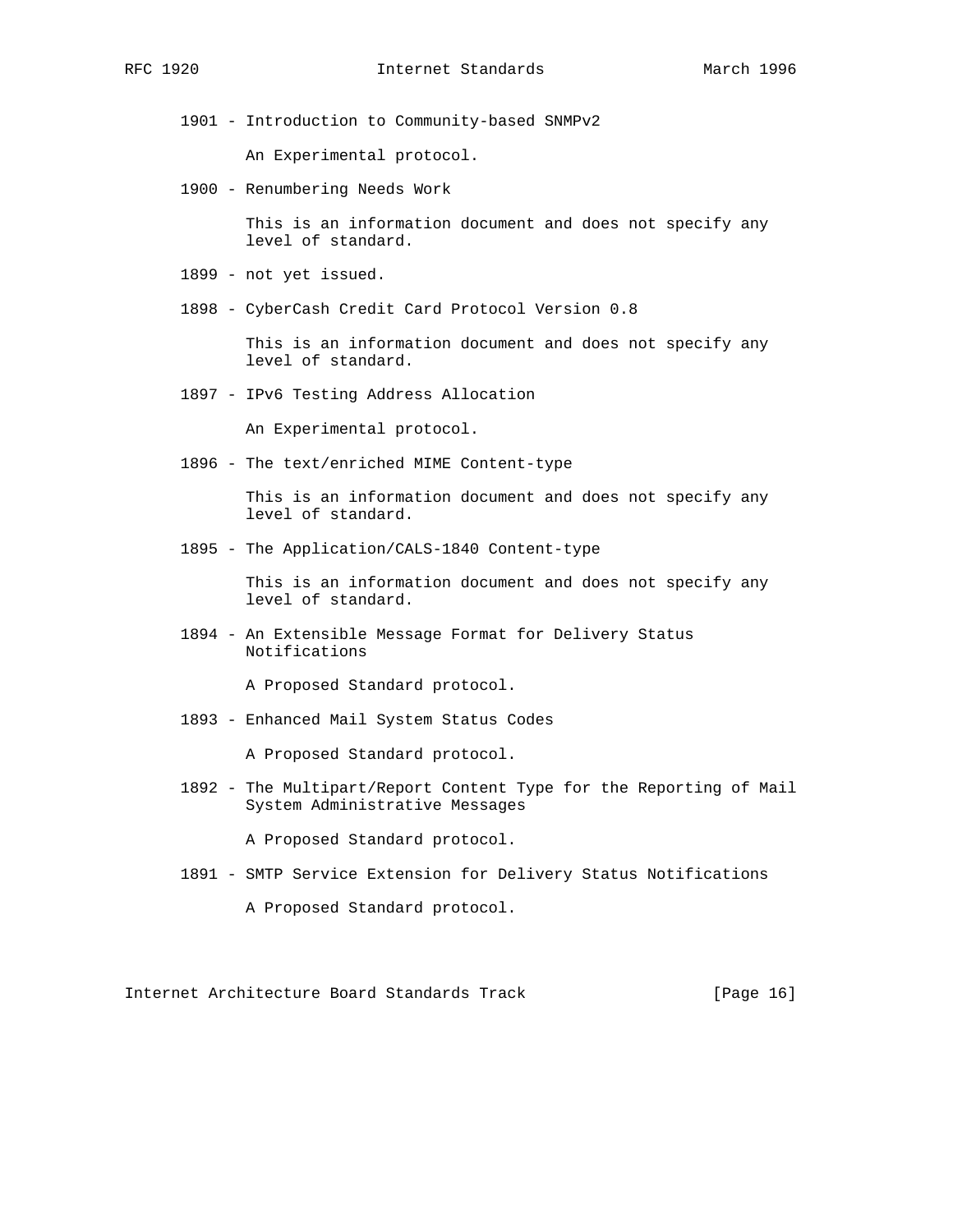1890 - RTP Profile for Audio and Video Conferences with Minimal Control

A Proposed Standard protocol.

1889 - RTP: A Transport Protocol for Real-Time Applications

A Proposed Standard protocol.

- 1888 not yet issued.
- 1887 An Architecture for IPv6 Unicast Address Allocation

 This is an information document and does not specify any level of standard.

1886 - DNS Extensions to support IP version 6

A Proposed Standard protocol.

 1885 - Internet Control Message Protocol (ICMPv6) for the Internet Protocol Version 6 (IPv6)

A Proposed Standard protocol.

1884 - IP Version 6 Addressing Architecture

A Proposed Standard protocol.

1883 - Internet Protocol, Version 6 (IPv6) Specification

A Proposed Standard protocol.

1882 - The 12-Days of Technology Before Christmas

 This is an information document and does not specify any level of standard.

1881 - IPv6 Address Allocation Management

 This is an information document and does not specify any level of standard.

1879 - Class A Subnet Experiment Results and Recommendations

 This is an information document and does not specify any level of standard.

Internet Architecture Board Standards Track [Page 17]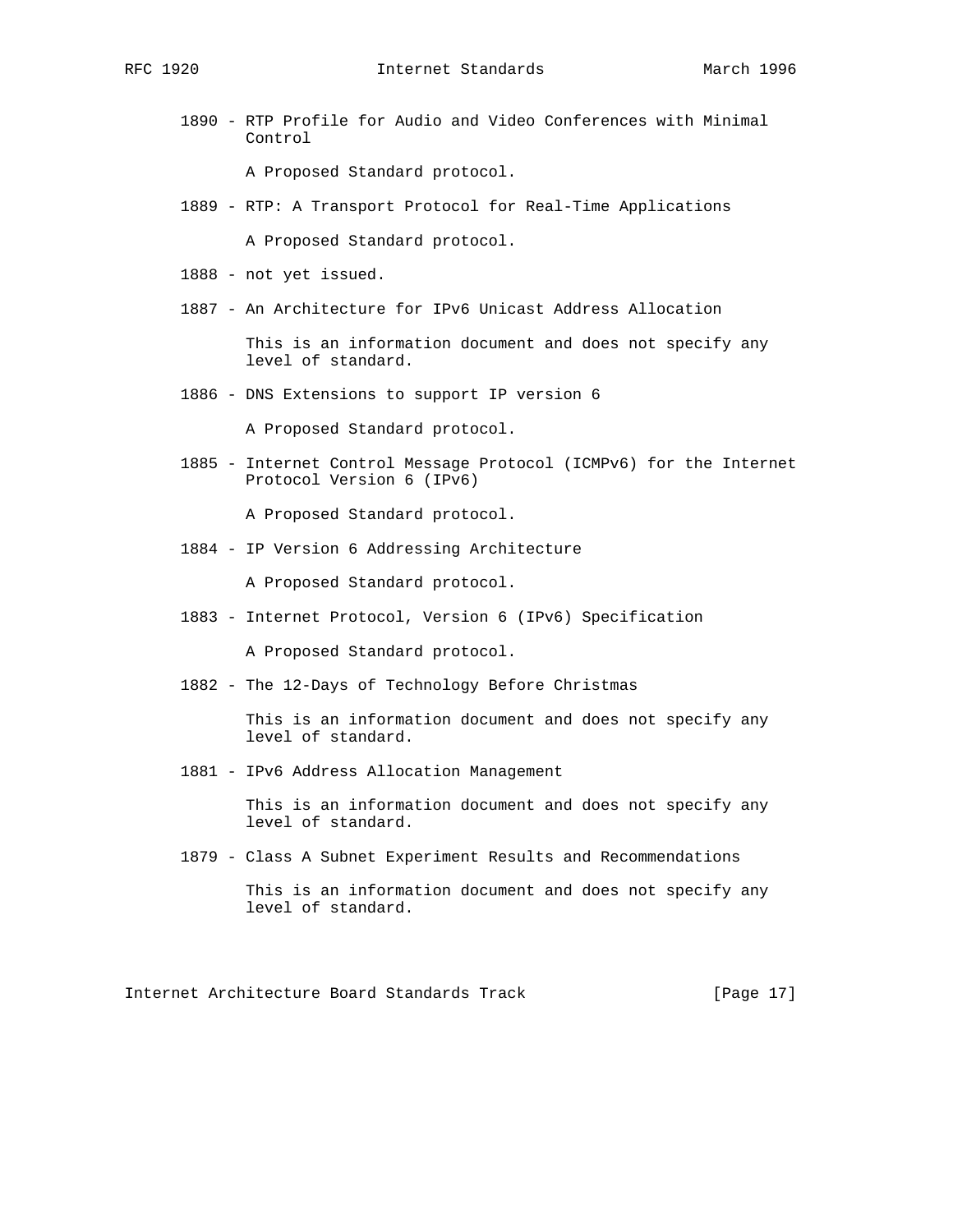1878 - Variable Length Subnet Table For IPv4

 This is an information document and does not specify any level of standard.

 1877 - PPP Internet Protocol Control Protocol Extensions for Name Server Addresses

> This is an information document and does not specify any level of standard.

 1876 - A Means for Expressing Location Information in the Domain Name System

An Experimental protocol.

1875 - UNINETT PCA Policy Statements

 This is an information document and does not specify any level of standard.

1874 - SGML Media Types

An Experimental protocol.

1873 - Message/External-Body Content-ID Access Type

An Experimental protocol.

1872 - The MIME Multipart/Related Content-type

An Experimental protocol.

 1865 - EDI Meets the Internet Frequently Asked Questions about Electronic Data Interchange (EDI) on the Internet

> This is an information document and does not specify any level of standard.

6.1.2. Other Changes:

 The following are changes to protocols listed in the previous edition.

1451 - Manager to Manager Management Information Base

Moved to Historic.

Internet Architecture Board Standards Track [Page 18]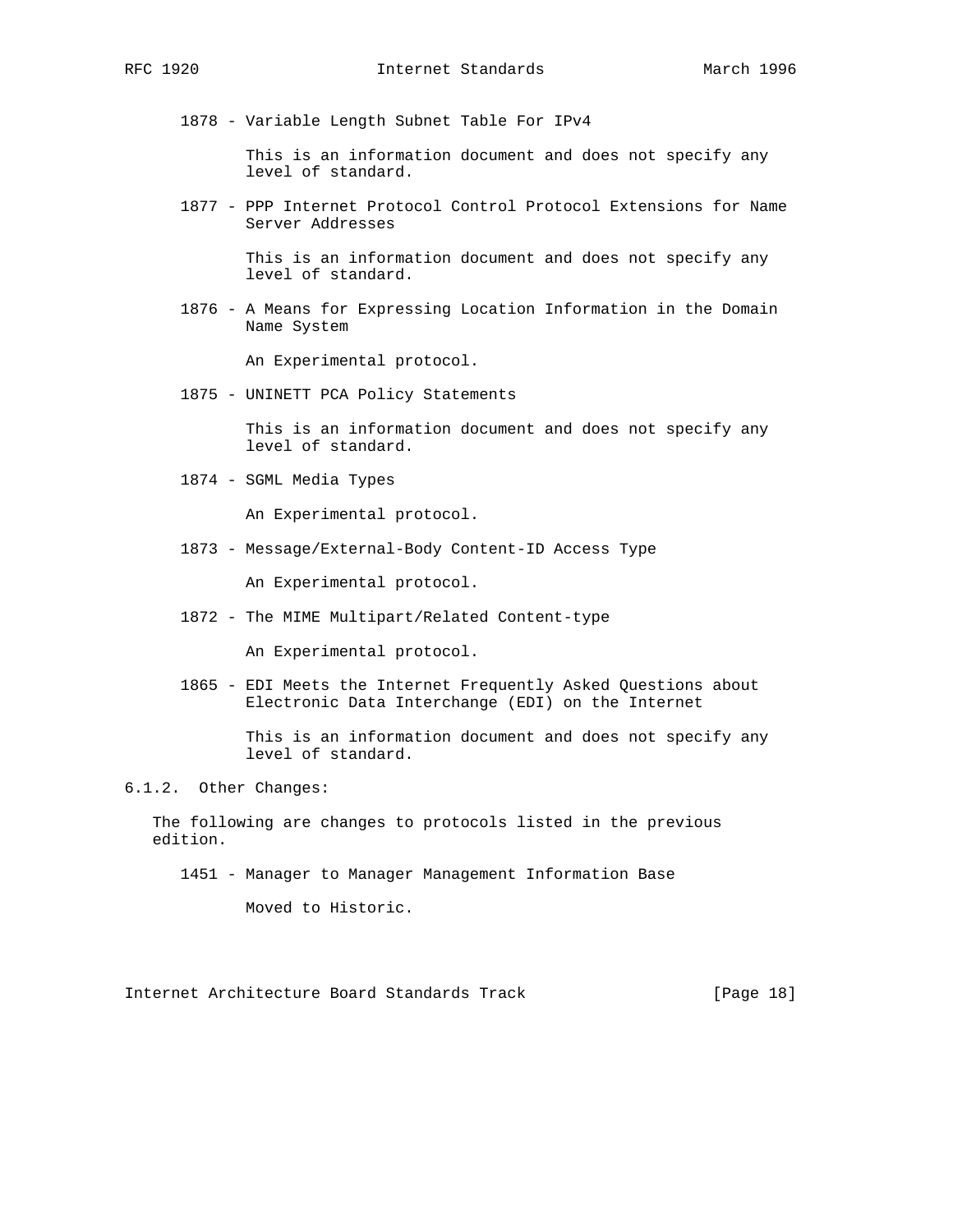1447 - Party MIB for version 2 of the Simple Network Management Protocol (SNMPv2)

Moved to Historic.

 1446 - Security Protocols for version 2 of the Simple Network Management Protocol (SNMPv2)

Moved to Historic.

 1445 - Administrative Model for version 2 of the Simple Network Management Protocol (SNMPv2)

Moved to Historic.

1058 - Routing Information Protocol

Moved to Historic.

Internet Architecture Board Standards Track [Page 19]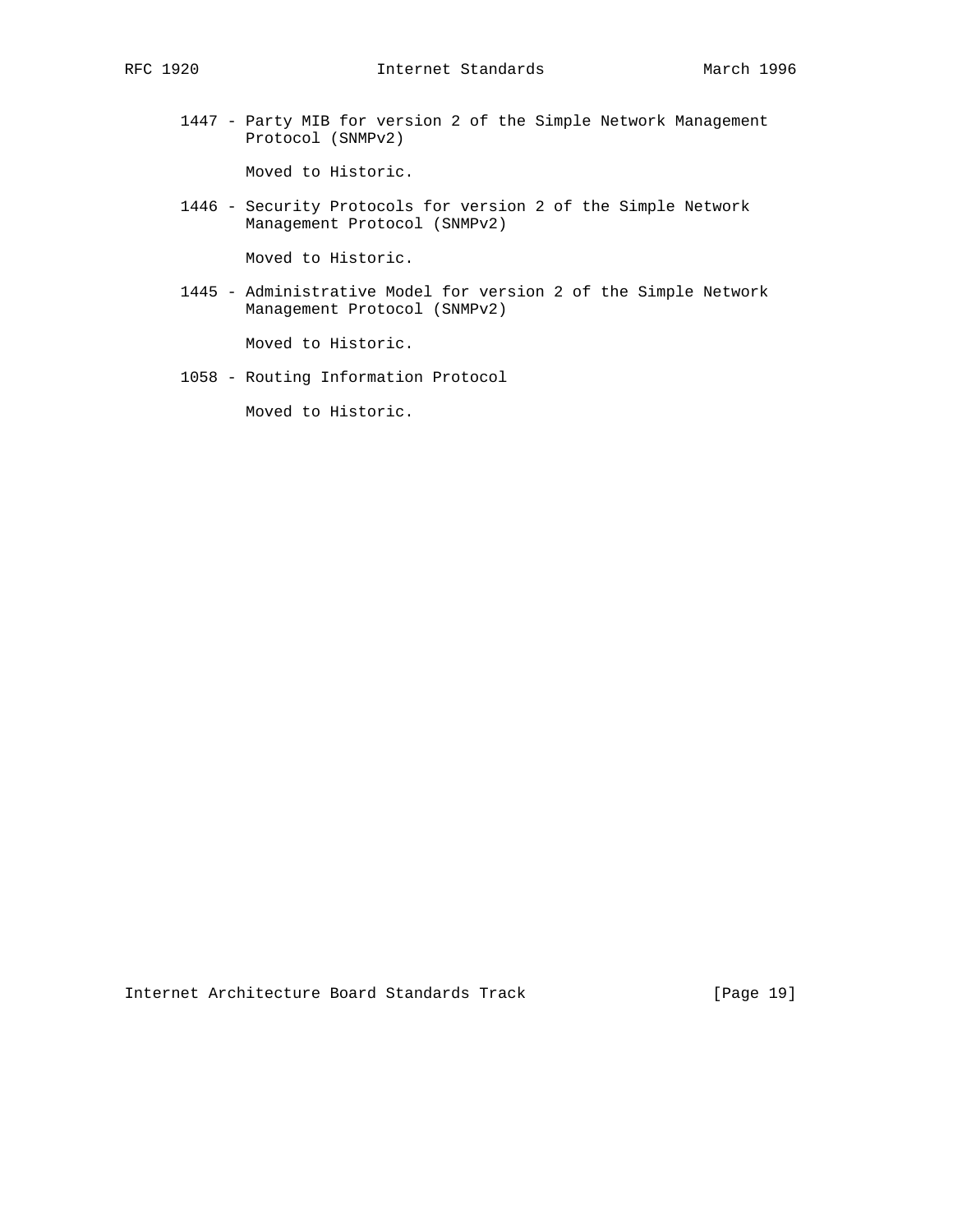# 6.2. Standard Protocols

| Protocol     | Name                                    | Status |  |                     | RFC STD * |  |
|--------------|-----------------------------------------|--------|--|---------------------|-----------|--|
| ========     |                                         |        |  | ======== ==== === = |           |  |
| .            | Internet Official Protocol Standards    | Rea    |  | 1920                | 1         |  |
| . <u>.</u> . | Assigned Numbers                        | Req    |  | 1700                | 2         |  |
| ---------    | Host Requirements - Communications      | Req    |  | 1122                | 3         |  |
| --------     | Host Requirements - Applications        | Req    |  | 1123                | 3         |  |
| ΙP           | Internet Protocol                       | Req    |  | 791                 | 5         |  |
|              | as amended by:--------                  |        |  |                     |           |  |
| -------      | IP Subnet Extension                     | Req    |  | 950                 | 5         |  |
|              | IP Broadcast Datagrams                  | Req    |  | 919                 | 5         |  |
| -------      | IP Broadcast Datagrams with Subnets     | Req    |  | 922                 | 5         |  |
| ICMP         | Internet Control Message Protocol       | Req    |  | 792                 | 5         |  |
| IGMP         | Internet Group Multicast Protocol       | Rec    |  | 1112                | 5         |  |
| UDP          | User Datagram Protocol                  | Rec    |  | 768                 | 6         |  |
| TCP          | Transmission Control Protocol           | Rec    |  | 793                 | 7         |  |
| TELNET       | Telnet Protocol                         | Rec    |  | 854,855             | 8         |  |
| FTP          | File Transfer Protocol                  | Rec    |  | 959                 | 9         |  |
| SMTP         | Simple Mail Transfer Protocol           | Rec    |  | 821                 | 10        |  |
| SMTP-SIZE    | SMTP Service Ext for Message Size       | Rec    |  | 1870                | 10        |  |
| SMTP-EXT     | SMTP Service Extensions                 | Rec    |  | 1869                | 10        |  |
| MAIL         | Format of Electronic Mail Messages      | Rec    |  | 822                 | 11        |  |
| CONTENT      | Content Type Header Field               | Rec    |  | 1049                | 11        |  |
| NTPV2        | Network Time Protocol (Version 2)       | Rec    |  | 1119                | 12        |  |
| DOMAIN       | Domain Name System                      |        |  | Rec 1034, 1035      | 13        |  |
| $DNS-MX$     | Mail Routing and the Domain System      | Rec    |  | 974                 | 14        |  |
| SNMP         | Simple Network Management Protocol      | Rec    |  | 1157                | 15        |  |
| SMI          | Structure of Management Information     | Rec    |  | 1155                | 16        |  |
|              | Concise-MIB Concise MIB Definitions     | Rec    |  | 1212                | 16        |  |
| MIB-II       | Management Information Base-II          | Rec    |  | 1213                | 17        |  |
| NETBIOS      | NetBIOS Service Protocols               |        |  | Ele 1001,1002       | 19        |  |
| ECHO         | Echo Protocol                           | Rec    |  | 862                 | 20        |  |
| DISCARD      | Discard Protocol                        | Ele    |  | 863                 | 21        |  |
| CHARGEN      | Character Generator Protocol            | Ele    |  | 864                 | 22        |  |
| QUOTE        | Quote of the Day Protocol               | Ele    |  | 865                 | 23        |  |
| USERS        | Active Users Protocol                   | Ele    |  | 866                 | 24        |  |
| DAYTIME      | Daytime Protocol                        | Ele    |  | 867                 | 25        |  |
| TIME         | Time Server Protocol                    | Ele    |  | 868                 | 26        |  |
| TFTP         | Trivial File Transfer Protocol          | Ele    |  | 1350                | 33        |  |
| $TP-TCP$     | ISO Transport Service on top of the TCP | Ele    |  | 1006                | 35        |  |
| ETHER-MIB    | Ethernet MIB                            | Ele    |  | 1643                | 50        |  |
| PPP          | Point-to-Point Protocol (PPP)           | Ele    |  | 1661                | 51        |  |
| $PPP-HDLC$   | PPP in HDLC Framing                     | Ele    |  | 1662                | 51        |  |
| IP-SMDS      | IP Datagrams over the SMDS Service      | Ele    |  | 1209                | 52        |  |

[Note: an asterisk at the end of a line indicates a change from the previous edition of this document.]

Internet Architecture Board Standards Track [Page 20]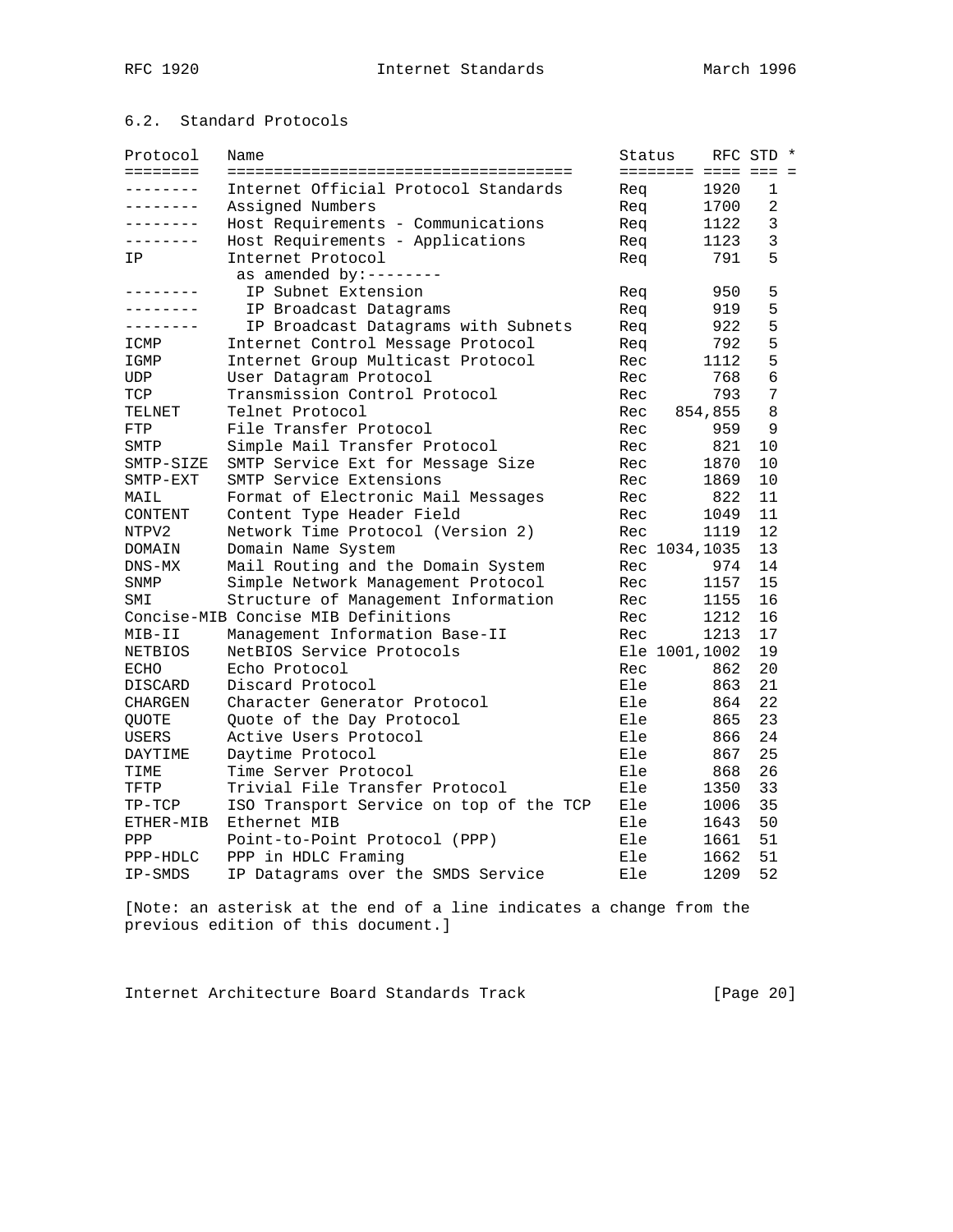Applicability Statements:

 IGMP -- The Internet Architecture Board intends to move towards general adoption of IP multicasting, as a more efficient solution than broadcasting for many applications. The host interface has been standardized in RFC-1112; however, multicast-routing gateways are in the experimental stage and are not widely available. An Internet host should support all of RFC-1112, except for the IGMP protocol itself which is optional; see RFC-1122 for more details. Even without IGMP, implementation of RFC-1112 will provide an important advance: IP-layer access to local network multicast addressing. It is expected that IGMP will become recommended for all hosts and gateways at some future date.

 SMI, MIB-II SNMP -- The Internet Architecture Board recommends that all IP and TCP implementations be network manageable. At the current time, this implies implementation of the Internet MIB-II (RFC-1213), and at least the recommended management protocol SNMP (RFC-1157).

 RIP -- The Routing Information Protocol (RIP) is widely implemented and used in the Internet. However, both implementors and users should be aware that RIP has some serious technical limitations as a routing protocol. The IETF is currently devpeloping several candidates for a new standard "open" routing protocol with better properties than RIP. The IAB urges the Internet community to track these developments, and to implement the new protocol when it is standardized; improved Internet service will result for many users.

 TP-TCP -- As OSI protocols become more widely implemented and used, there will be an increasing need to support interoperation with the TCP/IP protocols. The Internet Engineering Task Force is formulating strategies for interoperation. RFC-1006 provides one interoperation mode, in which TCP/IP is used to emulate TP0 in order to support OSI applications. Hosts that wish to run OSI connection-oriented applications in this mode should use the procedure described in RFC- 1006. In the future, the IAB expects that a major portion of the Internet will support both TCP/IP and OSI (inter-)network protocols in parallel, and it will then be possible to run OSI applications across the Internet using full OSI protocol "stacks".

Internet Architecture Board Standards Track [Page 21]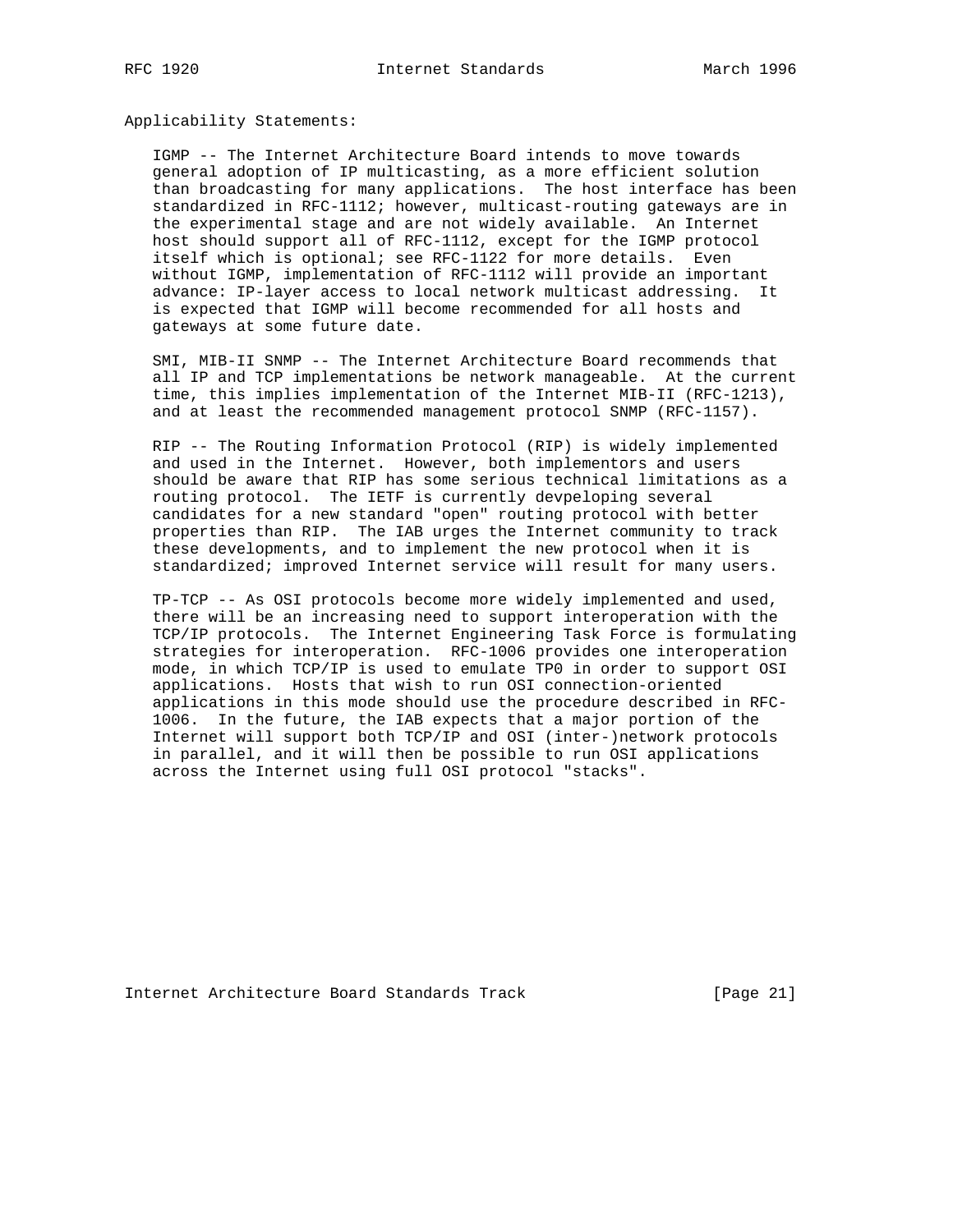# 6.3. Network-Specific Standard Protocols

All Network-Specific Standards have Elective status.

| Protocol   | Name                                         | State       | RFC             | STD * |
|------------|----------------------------------------------|-------------|-----------------|-------|
| ========   | =================================            | =====       | $=$ $=$ $=$ $=$ | === = |
| IP-ATM     | Classical IP and ARP over ATM                | Prop        | 1577            |       |
| $IP-FR$    | Multiprotocol over Frame Relay               | Draft       | 1490            |       |
| ATM-ENCAP  | Multiprotocol Encapsulation over ATM         | Prop        | 1483            |       |
| $IP-TR-MC$ | IP Multicast over Token-Ring LANs            | Prop        | 1469            |       |
| IP-FDDI    | Transmission of IP and ARP over FDDI Net Std |             | 1390            | 36    |
| IP-HIPPI   | IP and ARP on HIPPI                          | Prop        | 1374            |       |
| $IP-X.25$  | X.25 and ISDN in the Packet Mode             | Draft       | 1356            |       |
| IP-FDDI    | Internet Protocol on FDDI Networks           | Draft       | 1188            |       |
| ARP        | Address Resolution Protocol                  | Std         | 826             | 37    |
| RARP       | A Reverse Address Resolution Protocol        | Std         | 903             | 38    |
| IP-ARPA    | Internet Protocol on ARPANET                 | Std BBN1822 |                 | 39    |
| $IP-WB$    | Internet Protocol on Wideband Network        | Std         | 907             | 40    |
| $IP-E$     | Internet Protocol on Ethernet Networks       | Std         | 894             | 41    |
| $IP-EE$    | Internet Protocol on Exp. Ethernet Nets      | Std         | 895             | 42    |
| IP-IEEE    | Internet Protocol on IEEE 802                | Std         | 1042            | 43    |
| $IP-DC$    | Internet Protocol on DC Networks             | Std         | 891             | 44    |
| $IP-HC$    | Internet Protocol on Hyperchannel            | Std         | 1044            | 45    |
| $IP-ARC$   | Transmitting IP Traffic over ARCNET Nets Std |             | 1201            | 46    |
| IP-SLIP    | Transmission of IP over Serial Lines         | Std         | 1055            | 47    |
| IP-NETBIOS | Transmission of IP over NETBIOS              | Std         | 1088            | 48    |
| IP-IPX     | Transmission of 802.2 over IPX Networks      | Std         | 1132            | 49    |

[Note: an asterisk at the end of a line indicates a change from the previous edition of this document.]

Applicability Statements:

 It is expected that a system will support one or more physical networks and for each physical network supported the appropriate protocols from the above list must be supported. That is, it is elective to support any particular type of physical network, and for the physical networks actually supported it is required that they be supported exactly according to the protocols in the above list. See also the Host and Gateway Requirements RFCs for more specific information on network-specific ("link layer") protocols.

Internet Architecture Board Standards Track [Page 22]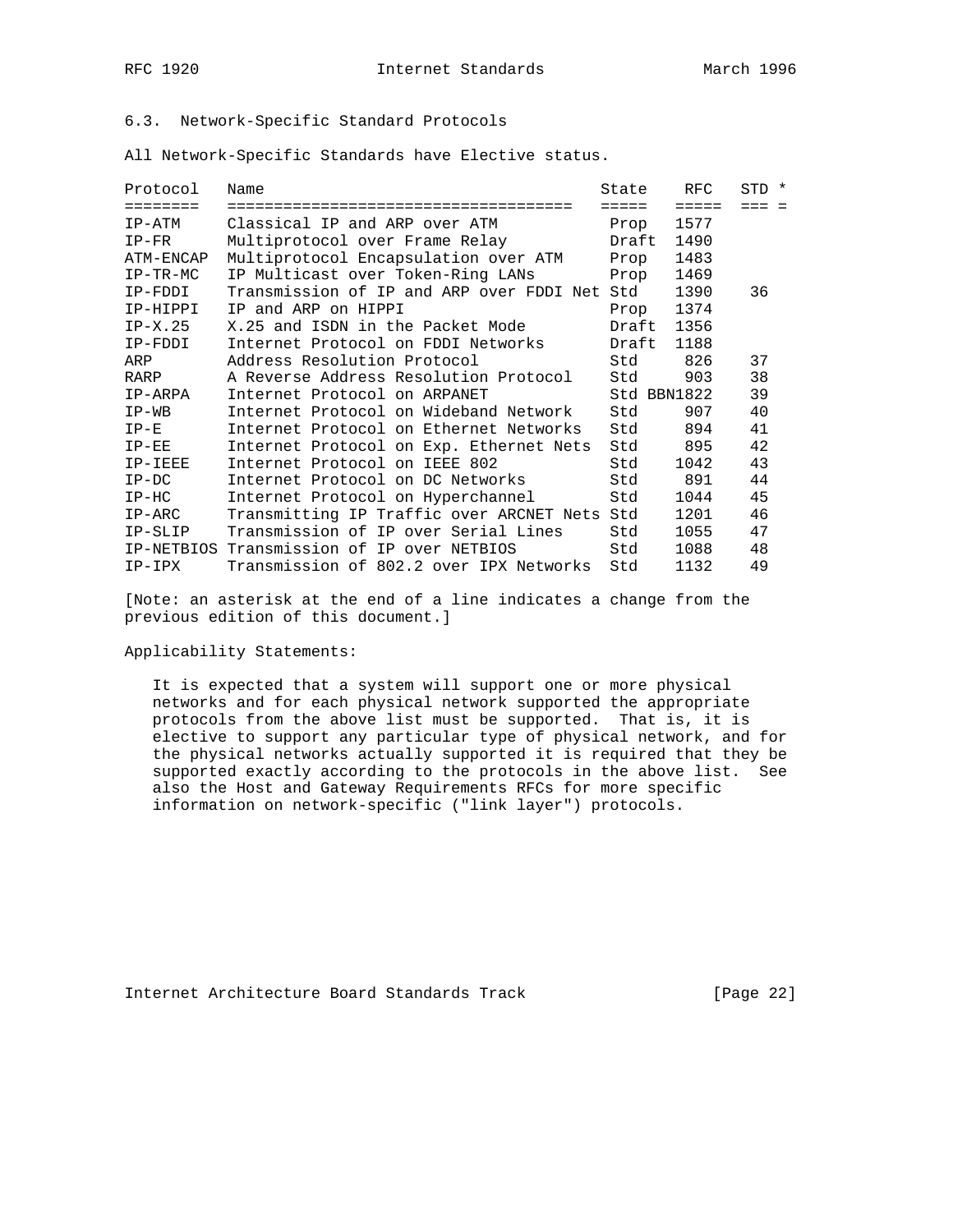# 6.4. Draft Standard Protocols

| Protocol              | Name                                    | Status                | RFC   |
|-----------------------|-----------------------------------------|-----------------------|-------|
| ========              |                                         | ===================== |       |
| COEX-MIB              | Coexistence between SNMPV1 & SNMPV2     | Elective              | 1908* |
|                       | SNMPv2-MIB MIB for SNMPv2               | Elective              | 1907* |
| TRANS-MIB             | Transport Mappings for SNMPv2           | Elective              | 1906* |
| OPS-MIB               | Protocol Operations for SNMPv2          | Elective              | 1905* |
| CONF-MIB              | Conformance Statements for SNMPv2       | Elective              | 1904* |
| CONV-MIB              | Textual Conventions for SNMPv2          | Elective              | 1903* |
| SMIV2                 | SMI for SNMPv2                          | Elective              | 1902* |
| CON-MD5               | Content-MD5 Header Field                | Elective              | 1864  |
| OSPF-MIB              | OSPF Version 2 MIB                      | Elective              | 1850  |
| STR-REP               | String Representation                   | Elective              | 1779  |
| X.500syn              | X.500 String Representation             | Elective              | 1778  |
| X.500lite             | X.500 Lightweight                       | Elective              | 1777  |
| $BGP-4-APP$           | Application of BGP-4                    | Elective              | 1772  |
| $BGP-4$               | Border Gateway Protocol 4               | Elective              | 1771  |
| PPP-DNCP              | PPP DECnet Phase IV Control Protocol    | Elective              | 1762  |
| RMON-MIB              | Remote Network Monitoring MIB           | Elective              | 1757  |
| 802.5-MIB             | IEEE 802.5 Token Ring MIB               | Elective              | 1748  |
| $BGP-4-MIB$           | BGP-4 MIB                               | Elective              | 1657  |
| POP3                  | Post Office Protocol, Version 3         | Elective              | 1725  |
| RIP2-MIB              | RIP Version 2 MIB Extension             | Elective              | 1724  |
| RIP2                  | RIP Version 2-Carrying Additional Info. | Elective              | 1723  |
| RIP2-APP              | RIP Version 2 Protocol App. Statement   | Elective              | 1722  |
| SIP-MIB               | SIP Interface Type MIB                  | Elective              | 1694  |
| $- - - - - - -$       | Def Man Objs Parallel-printer-like      | Elective              | 1660  |
| -------               | Def Man Objs RS-232-like                | Elective              | 1659  |
| --------              | Def Man Objs Character Stream           | Elective              | 1658  |
| SMTP-8BIT             | SMTP Service Ext or 8bit-MIMEtransport  | Elective              | 1652  |
| OSI-NSAP              | Guidelines for OSI NSAP Allocation      | Elective              | 1629  |
| OSPF2                 | Open Shortest Path First Routing V2     | Elective              | 1583  |
|                       | ISO-TS-ECHO Echo for ISO-8473           | Elective              | 1575  |
| DECNET-MIB DECNET MIB |                                         | Elective              | 1559  |
| --------              | Message Header Ext. of Non-ASCII Text   | Elective              | 1522  |
| MIME                  | Multipurpose Internet Mail Extensions   | Elective              | 1521  |
| 802.3-MIB             | IEEE 802.3 Repeater MIB                 | Elective              | 1516  |
| BRIDGE-MIB BRIDGE-MIB |                                         | Elective              | 1493  |
| NTPV3                 | Network Time Protocol (Version 3)       | Elective              | 1305  |
| IP-MTU                | Path MTU Discovery                      | Elective              | 1191  |
| FINGER                | Finger Protocol                         | Elective              | 1288  |
| <b>BOOTP</b>          | Bootstrap Protocol                      | Recommended 951,1497  |       |
| NICNAME               | Whols Protocol                          | Elective              | 954   |

[Note: an asterisk at the end of a line indicates a change from the previous edition of this document.]

Internet Architecture Board Standards Track [Page 23]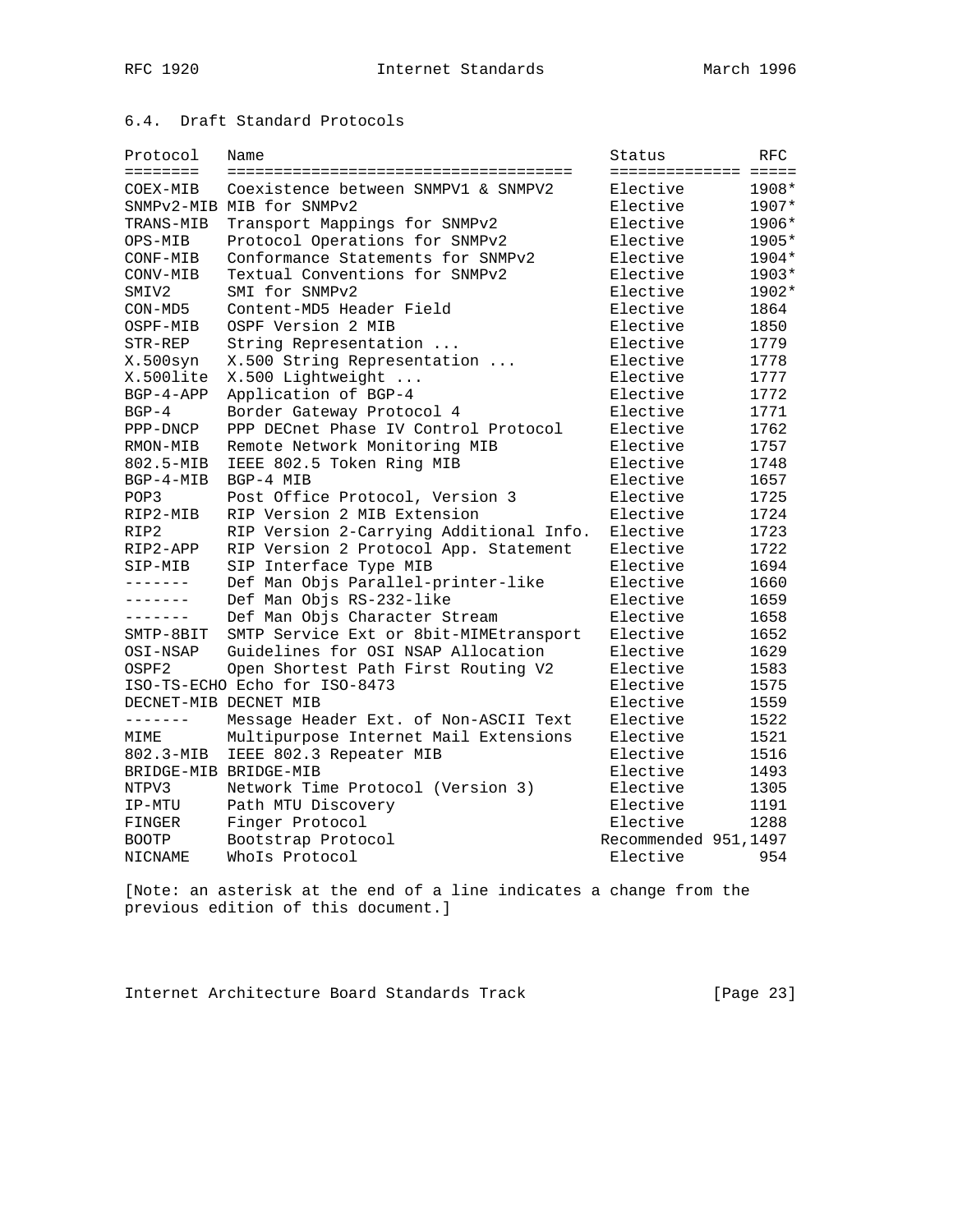Applicability Statements:

 PPP -- Point to Point Protocol is a method of sending IP over serial lines, which are a type of physical network. It is anticipated that PPP will be advanced to the network-specifics standard protocol state in the future.

6.5. Proposed Standard Protocols

| Protocol   | Name                                    | Status               | RFC     |
|------------|-----------------------------------------|----------------------|---------|
| ========   |                                         | ==================== |         |
| WHOIS++M   | How to Interact with a Whois++ Mesh     | Elective             | $1914*$ |
| WHOIS++A   | Architecture of Whois++ Index Service   | Elective             | 1913*   |
| <b>DSN</b> | Delivery Status Notifications           | Elective             | 1894*   |
| EMS-CODE   | Enhanced Mail System Status Codes       | Elective             | 1893*   |
| MIME-RPT   | Multipart/Report                        | Elective             | 1892*   |
| SMTP-DSN   | SMTP Delivery Status Notifications      | Elective             | 1891*   |
| RTP-AV     | RTP Audio/Video Profile                 | Elective             | 1890*   |
| <b>RTP</b> | Transport Protocol for Real-Time Apps   | Elective             | 1889*   |
| DNS-IPV6   | DNS Extensions to support IPv6          | Elective             | 1886*   |
| ICMPv6     | ICMPv6 for IPv6                         | Elective             | 1885*   |
| IPV6-Addr  | IPv6 Addressing Architecture            | Elective             | 1884*   |
| IPV6       | IPv6 Specification                      | Elective             | 1883*   |
| HTML       | Hypertext Markup Language - 2.0         | Elective             | 1866    |
| SMTP-Pipe  | SMTP Serv. Ext. for Command Pipelining  | Elective             | 1854    |
| MIME-Sec   | MIME Object Security Services           | Elective             | 1848    |
| MIME-Encyp | MIME: Signed and Encrypted              | Elective             | 1847    |
| WHOIS++    | Architecture of the WHOIS++ service     | Elective             | 1835    |
| --------   | Binding Protocols for ONC RPC Version 2 | Elective             | 1833    |
| XDR        | External Data Representation Standard   | Elective             | 1832    |
| <b>RPC</b> | Remote Procedure Call Protocol V. 2     | Elective             | 1831    |
| ________   | ESP DES-CBC Transform                   | Ele/Req              | 1829    |
| --------   | IP Authentication using Keyed MD5       | Ele/Reg              | 1828    |
| ESP        | IP Encapsulating Security Payload       | Ele/Reg              | 1827    |
| IPV6-AH    | IP Authentication Header                | Ele/Reg              | 1826    |
| --------   | Security Architecture for IP            | Ele/Req              | 1825    |
| RREQ       | Requirements for IP Version 4 Routers   | Elective             | 1812    |
| URL        | Relative Uniform Resource Locators      | Elective             | 1808    |
| CLDAP      | Connection-less LDAP                    | Elective             | 1798    |
| OSPF-DC    | Ext. OSPF to Support Demand Circuits    | Elective             | 1793    |
| TMUX       | Transport Multiplexing Protocol         | Elective             | 1692    |
| TFTP-Opt   | TFTP Options                            | Elective             | 1784    |
| TFTP-Blk   | TFTP Blocksize Option                   | Elective             | 1783    |
| TFTP-Ext   | TFTP Option Extension                   | Elective             | 1782    |
| OSI-Dir    | OSI User Friendly Naming                | Elective             | 1781    |
| MIME-EDI   | MIME Encapsulation of EDI Objects       | Elective             | 1767    |
| Lang-Tag   | Tags for Identification of Languages    | Elective             | 1766    |
| XNSCP      | PPP XNS IDP Control Protocol            | Elective             | 1764    |

Internet Architecture Board Standards Track [Page 24]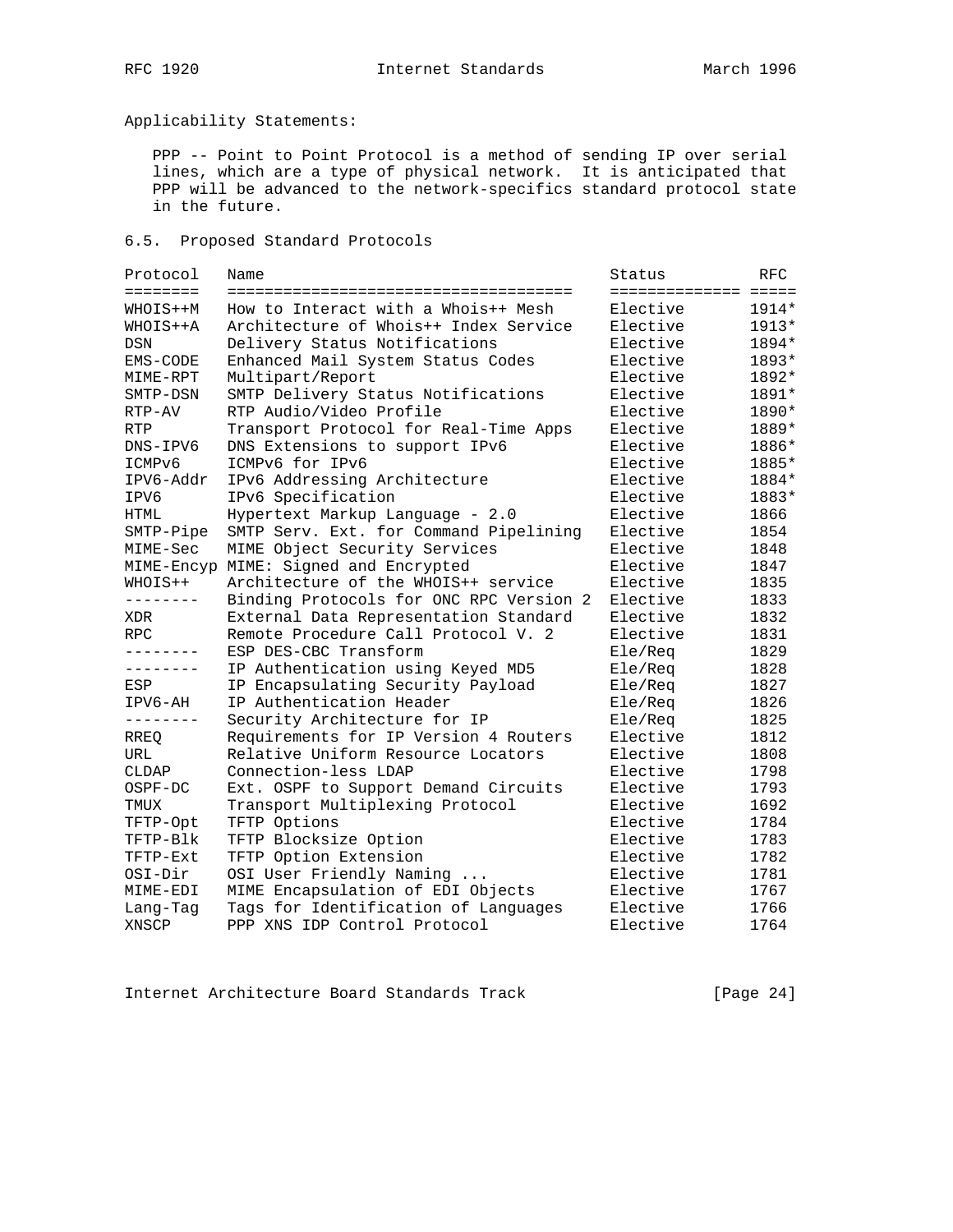| <b>BVCP</b>         | PPP Banyan Vines Control Protocol                            | Elective | 1763 |
|---------------------|--------------------------------------------------------------|----------|------|
| Print-MIB           | Printer MIB                                                  | Elective | 1759 |
| ATM-SIG             | ATM Signaling Support for IP over ATM                        | Elective | 1755 |
| IPNG                | Recommendation for IP Next Generation                        | Elective | 1752 |
| 802.5-SSR           | 802.5 SSR MIB using SMIv2                                    | Elective | 1749 |
| SDLCSMIv2           | SNADLC SDLC MIB using SMIv2                                  | Elective | 1747 |
| BGP4/IDRP           | BGP4/IDRP for IP/OSPF Interaction                            | Elective | 1745 |
| AT-MIB              | Appletalk MIB                                                | Elective | 1742 |
| MacMIME             | MIME Encapsulation of Macintosh files                        | Elective | 1740 |
| URL                 | Uniform Resource Locators                                    | Elective | 1738 |
| POP3-AUTH           | POP3 AUTHentication command                                  | Elective | 1734 |
|                     | IMAP4-AUTH IMAP4 Authentication Mechanisms                   | Elective | 1731 |
|                     |                                                              |          | 1730 |
| IMAP4               | Internet Message Access Protocol V4                          | Elective |      |
| $PPP-MP$            | PPP Multilink Protocol                                       | Elective | 1717 |
| RDBMS-MIB           | RDMS MIB - using SMIv2                                       | Elective | 1697 |
| MODEM-MIB           | Modem MIB - using SMIv2                                      | Elective | 1696 |
| ATM-MIB             | ATM Management Version 8.0 using SMIv2                       | Elective | 1695 |
|                     | SNANAU-MIB SNA NAUs MIB using SMIv2                          | Elective | 1665 |
| PPP-TRANS           | PPP Reliable Transmission                                    | Elective | 1663 |
| $BGP-4-IMP$         | BGP-4 Roadmap and Implementation                             | Elective | 1656 |
| --------            | Postmaster Convention X.400 Operations                       | Elective | 1648 |
| TN3270-En           | TN3270 Enhancements                                          | Elective | 1647 |
| $PPP-BCP$           | PPP Bridging Control Protocol                                | Elective | 1638 |
| UPS-MIB             | UPS Management Information Base                              | Elective | 1628 |
| AAL5-MTU            | Default IP MTU for use over ATM AAL5                         | Elective | 1626 |
| PPP-SONET           | PPP over SONET/SDH                                           | Elective | 1619 |
| PPP-ISDN            | PPP over ISDN                                                | Elective | 1618 |
| DNS-R-MIB           | DNS Resolver MIB Extensions                                  | Elective | 1612 |
| DNS-S-MIB           | DNS Server MIB Extensions                                    | Elective | 1611 |
| FR-MIB              | Frame Relay Service MIB                                      | Elective | 1604 |
| $PPP-X25$           | PPP in $X.25$                                                | Elective | 1598 |
| OSPF-NSSA           | The OSPF NSSA Option                                         | Elective | 1587 |
|                     | OSPF-Multi Multicast Extensions to OSPF                      | Elective | 1584 |
| SONET-MIB           | MIB SONET/SDH Interface Type                                 | Elective | 1595 |
| RIP-DC              | Extensions to RIP to Support Demand Cir. Elective            |          | 1582 |
| $- - - - - - - - -$ | Evolution of the Interfaces Group of MIB-II Elective         |          | 1573 |
| $PPP-LCP$           | PPP LCP Extensions                                           | Elective | 1570 |
| X500-MIB            | X.500 Directory Monitoring MIB                               | Elective | 1567 |
| MAIL-MIB            | Mail Monitoring MIB                                          | Elective | 1566 |
| NSM-MIB             | Network Services Monitoring MIB                              | Elective | 1565 |
| CIPX                | Compressing IPX Headers Over WAM Media                       | Elective | 1553 |
| IPXCP               | PPP Internetworking Packet Exchange Control Elective         |          | 1552 |
|                     | DHCP-BOOTP Interoperation Between DHCP and BOOTP             | Elective | 1534 |
|                     | DHCP-BOOTP DHCP Options and BOOTP Vendor Extensions Elective |          | 1533 |
| <b>BOOTP</b>        | Clarifications and Extensions BOOTP                          | Elective | 1532 |
| DHCP                | Dynamic Host Configuration Protocol                          | Elective | 1541 |
| SRB-MIB             | Source Routing Bridge MIB                                    | Elective | 1525 |
| CIDR-STRA           | CIDR Address Assignment                                      | Elective | 1519 |
|                     |                                                              |          |      |

Internet Architecture Board Standards Track [Page 25]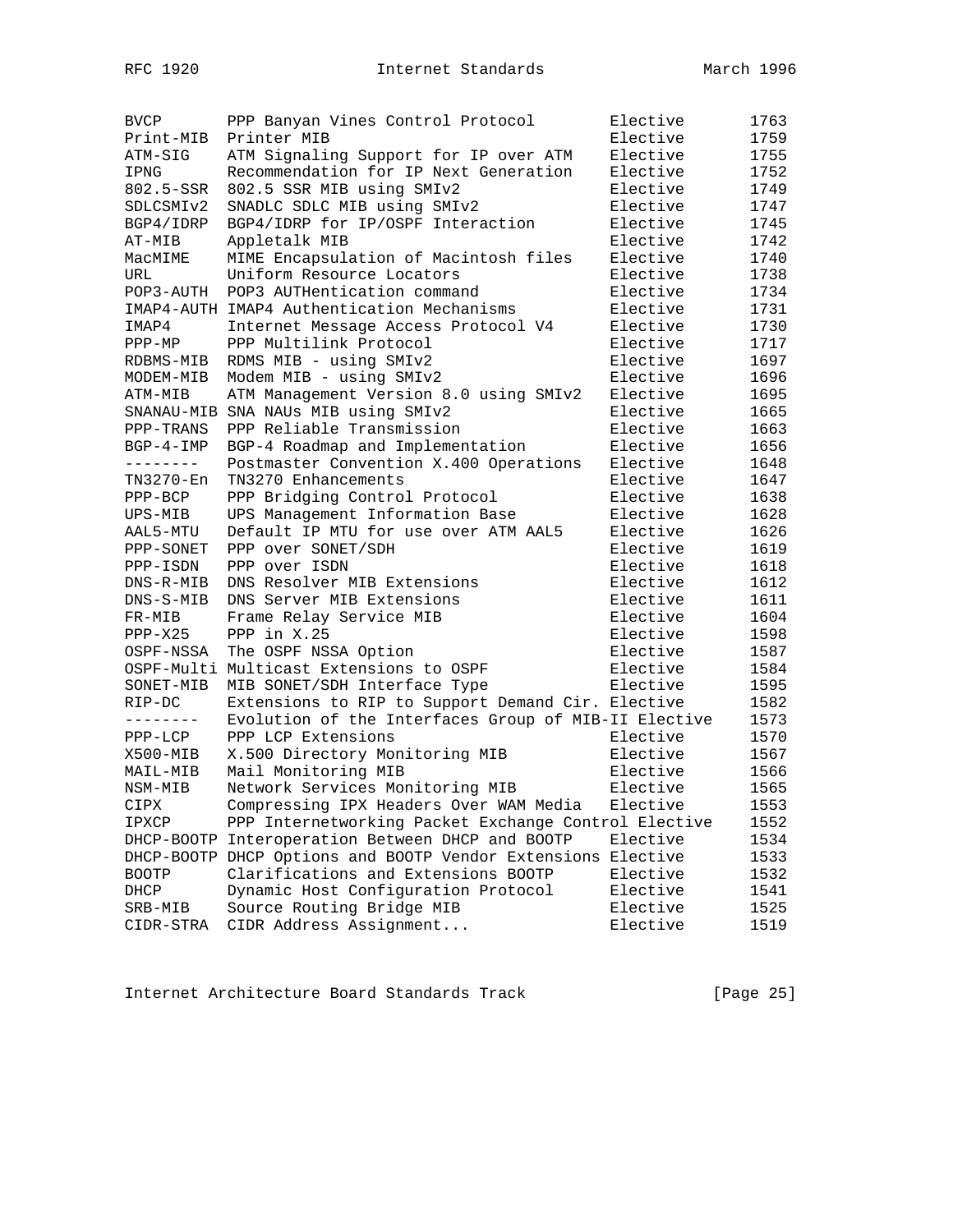| CIDR-ARCH          | CIDR Architecture                                  | Elective | 1518 |
|--------------------|----------------------------------------------------|----------|------|
| CIDR-APP           | CIDR Applicability Statement                       | Elective | 1517 |
| --------           | 802.3 MAU MIB                                      | Elective | 1515 |
| HOST-MIB           | Host Resources MIB                                 | Elective | 1514 |
| --------           | Token Ring Extensions to RMON MIB                  | Elective | 1513 |
| FDDI-MIB           | FDDI Management Information Base                   | Elective | 1512 |
| KERBEROS           | Kerberos Network Authentication Ser (V5)           | Elective | 1510 |
| GSSAPI             | Generic Security Service API: C-bindings Elective  |          | 1509 |
| GSSAPI             | Generic Security Service Application               | Elective | 1508 |
| DASS               | Distributed Authentication Security                | Elective | 1507 |
| --------           | X.400 Use of Extended Character Sets               | Elective | 1502 |
| HARPOON            | Rules for Downgrading Messages                     | Elective | 1496 |
| Mapping            | MHS/RFC-822 Message Body Mapping                   | Elective | 1495 |
| Equiv              | X.400/MIME Body Equivalences                       | Elective | 1494 |
| IDPR               | Inter-Domain Policy Routing Protocol               | Elective | 1479 |
| IDPR-ARCH          | Architecture for IDPR                              | Elective | 1478 |
|                    | PPP/Bridge MIB Bridge PPP MIB                      | Elective | 1474 |
| PPP/IP MIB         | IP Network Control Protocol of PPP MIB             | Elective | 1473 |
|                    | PPP/SEC MIB Security Protocols of PPP MIB          | Elective | 1472 |
|                    | PPP/LCP MIB Link Control Protocol of PPP MIB       | Elective | 1471 |
| $X25 - MIB$        | Multiprotocol Interconnect on X.25 MIB             | Elective | 1461 |
| SNMP <sub>v2</sub> | Coexistence between SNMPv1 and SNMPv2              | Elective | 1452 |
| SNMPv2             | Management Information Base for SNMPv2             | Elective | 1450 |
| SNMPv2             | Transport Mappings for SNMPv2                      | Elective | 1449 |
| SNMPv2             | Protocol Operations for SNMPv2                     | Elective | 1448 |
| SNMP <sub>v2</sub> | Conformance Statements for SNMPv2                  | Elective | 1444 |
| SNMP <sub>v2</sub> | Textual Conventions for SNMPv2                     | Elective | 1443 |
| SNMP <sub>v2</sub> | SMI for SNMPv2                                     | Elective | 1442 |
| SNMP <sub>v2</sub> | Introduction to SNMPv2                             | Elective | 1441 |
| PEM-KEY            | PEM - Key Certification                            | Elective | 1424 |
| $PEM-ALG$          | PEM - Algorithms, Modes, and Identifiers Elective  |          | 1423 |
| PEM-CKM            | PEM - Certificate-Based Key Management             | Elective | 1422 |
| PEM-ENC            | PEM - Message Encryption and Auth                  | Elective | 1421 |
| SNMP-IPX           | SNMP over IPX                                      | Elective | 1420 |
| SNMP-AT            | SNMP over AppleTalk                                | Elective | 1419 |
| SNMP-OSI           | SNMP over OSI                                      | Elective | 1418 |
| FTP-FTAM           | FTP-FTAM Gateway Specification                     | Elective | 1415 |
| IDENT-MIB          | Identification MIB                                 | Elective | 1414 |
| <b>IDENT</b>       | Identification Protocol                            | Elective | 1413 |
|                    | DS3/E3-MIB DS3/E3 Interface Type                   | Elective | 1407 |
|                    | DS1/E1-MIB DS1/E1 Interface Type                   | Elective | 1406 |
| BGP-OSPF           | BGP OSPF Interaction                               | Elective | 1403 |
|                    | Route Advertisement In BGP2 And BGP3               | Elective | 1397 |
| $SNMP-X.25$        | SNMP MIB Extension for X.25 Packet Layer Elective  |          | 1382 |
| SNMP-LAPB          | SNMP MIB Extension for X.25 LAPB                   | Elective | 1381 |
| $PPP-ATCP$         | PPP AppleTalk Control Protocol                     | Elective | 1378 |
|                    | PPP-OSINLCP PPP OSI Network Layer Control Protocol | Elective | 1377 |
| TABLE-MIB          | IP Forwarding Table MIB                            | Elective | 1354 |

Internet Architecture Board Standards Track [Page 26]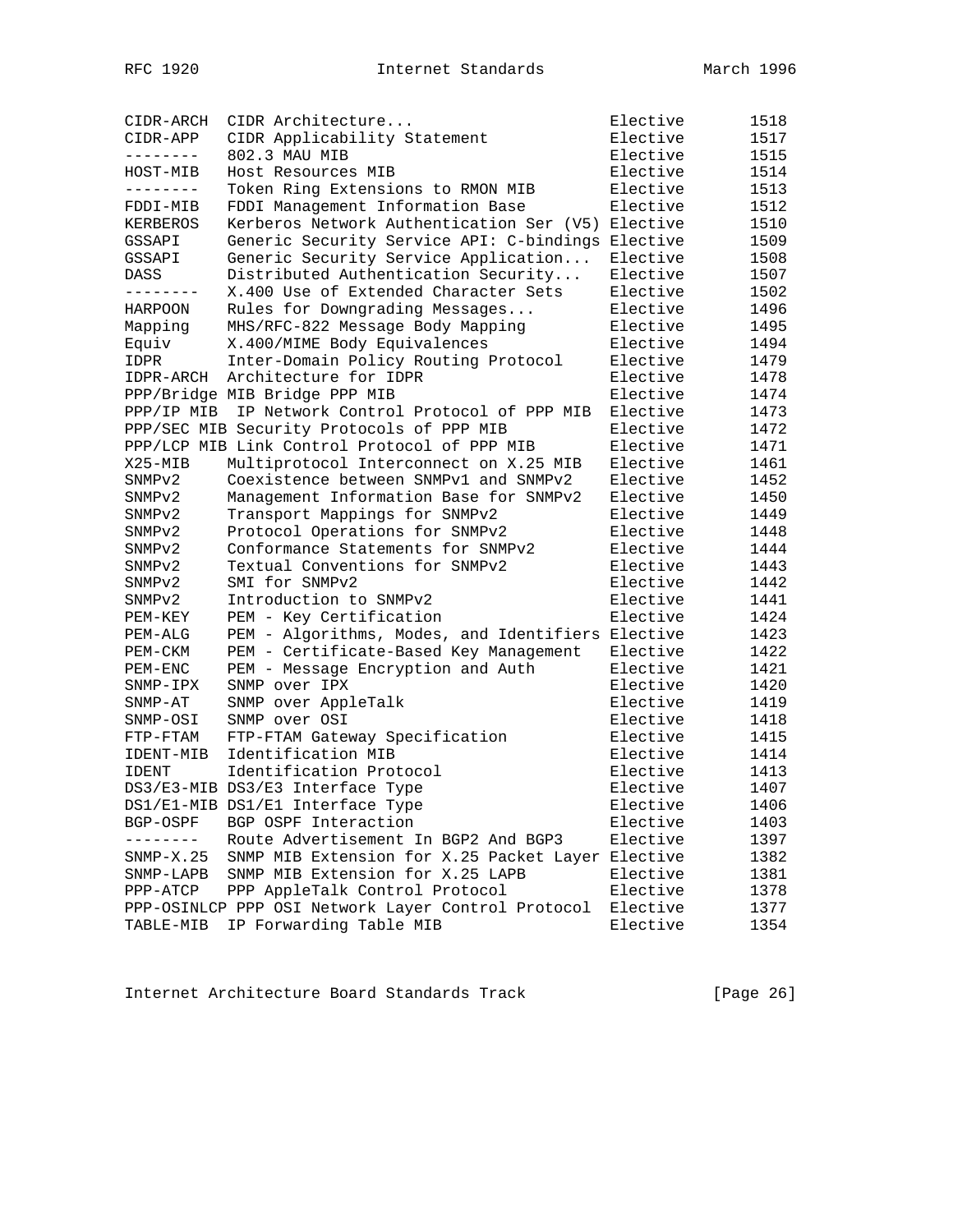|             | SNMP-PARTY-MIB Administration of SNMP   | Elective | 1353 |
|-------------|-----------------------------------------|----------|------|
| $SNMP-SEC$  | SNMP Security Protocols                 | Elective | 1352 |
| SNMP-ADMIN  | SNMP Administrative Model               | Elective | 1351 |
| <b>TOS</b>  | Type of Service in the Internet         | Elective | 1349 |
| PPP-AUTH    | PPP Authentication                      | Elective | 1334 |
| PPP-LINK    | PPP Link Quality Monitoring             | Elective | 1333 |
| PPP-IPCP    | PPP Control Protocol                    | Elective | 1332 |
|             | X.400 1988 to 1984 downgrading          | Elective | 1328 |
| .           | Mapping between X.400(1988)             | Elective | 1327 |
| TCP-EXT     | TCP Extensions for High Performance     | Elective | 1323 |
| FRAME-MIB   | Management Information Base for Frame   | Elective | 1315 |
| NETFAX      | File Format for the Exchange of Images  | Elective | 1314 |
| IARP        | Inverse Address Resolution Protocol     | Elective | 1293 |
| FDDI-MIB    | FDDI-MIB                                | Elective | 1285 |
| -------     | Encoding Network Addresses              | Elective | 1277 |
| -------     | Replication and Distributed Operations  | Elective | 1276 |
|             | COSINE and Internet X.500 Schema        | Elective | 1274 |
| BGP-MIB     | Border Gateway Protocol MIB (Version 3) | Elective | 1269 |
| ICMP-ROUT   | ICMP Router Discovery Messages          | Elective | 1256 |
| <b>IPSO</b> | DoD Security Options for IP             | Elective | 1108 |
| OSI-UDP     | OSI TS on UDP                           | Elective | 1240 |
| STD-MIBs    | Reassignment of Exp MIBs to Std MIBs    | Elective | 1239 |
| IPX-IP      | Tunneling IPX Traffic through IP Nets   | Elective | 1234 |
| GINT-MIB    | Extensions to the Generic-Interface MIB | Elective | 1229 |
| $IS-IS$     | OSI IS-IS for TCP/IP Dual Environments  | Elective | 1195 |
| IP-CMPRS    | Compressing TCP/IP Headers              | Elective | 1144 |
| NNTP        | Network News Transfer Protocol          | Elective | 977  |

[Note: an asterisk at the end of a line indicates a change from the previous edition of this document.]

[Note: Ele/Req indicates elective for use with IPv4 and required for use with IPv6.]

Applicability Statements:

OSPF - RFC 1370 is an applicability statement for OSPF.

Internet Architecture Board Standards Track [Page 27]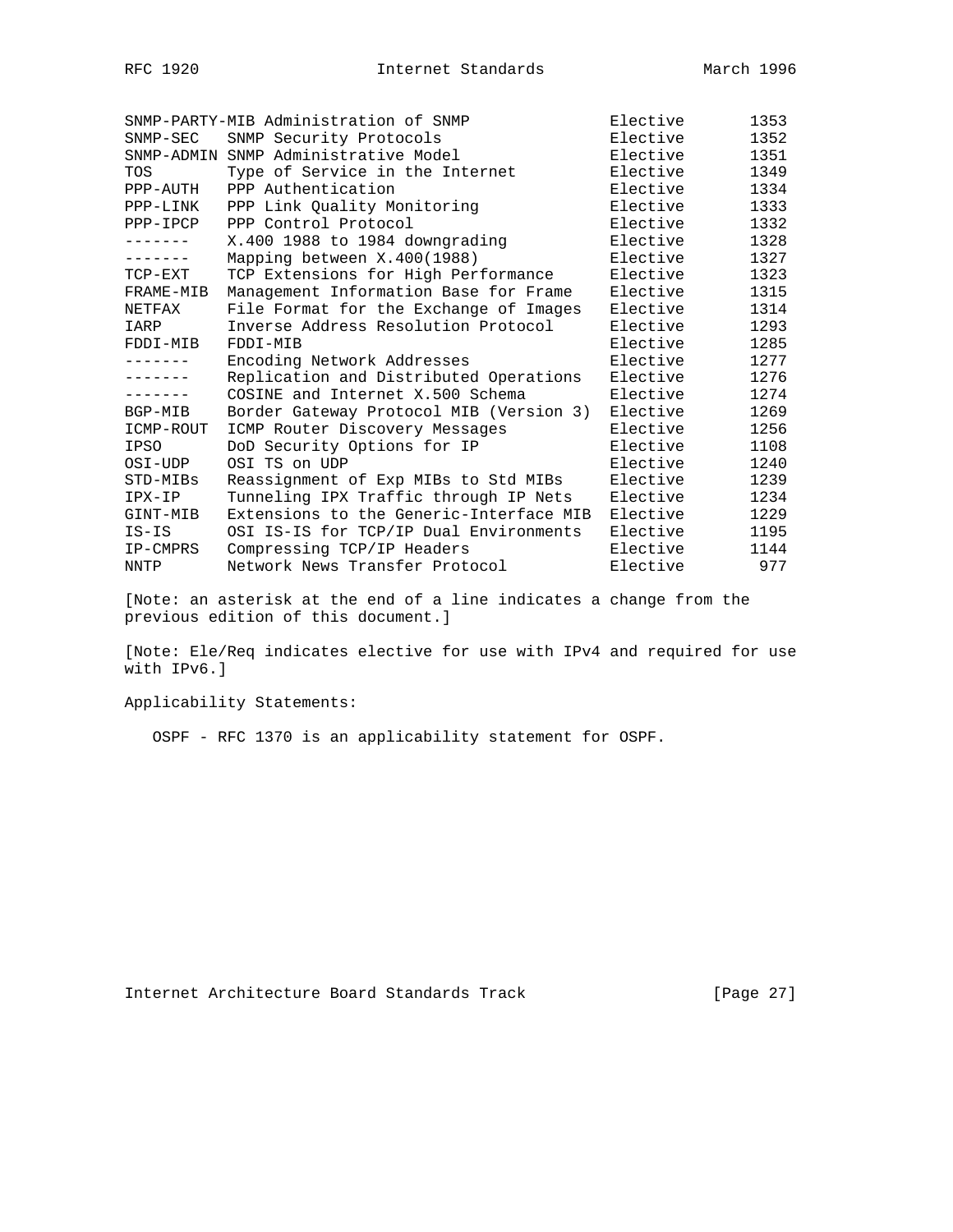# 6.6. Telnet Options

For convenience, all the Telnet Options are collected here with both their state and status.

| Protocol          | Name                                  | Number         |           | State Status          | RFC STD  |    |
|-------------------|---------------------------------------|----------------|-----------|-----------------------|----------|----|
| $=$ = = = = = = = |                                       |                |           | ===== ====== ==== === |          |    |
| TOPT-BIN          | Binary Transmission                   | 0              | Std       | Rec                   | 856      | 27 |
| TOPT-ECHO         | Echo                                  | 1              | Std       | Rec                   | 857      | 28 |
| TOPT-RECN         | Reconnection                          | $\overline{2}$ | Prop      | Ele                   | $\cdots$ |    |
| TOPT-SUPP         | Suppress Go Ahead                     | 3              | Std       | Rec                   | 858      | 29 |
| TOPT-APRX         | Approx Message Size Negotiation       | 4              | Prop      | Ele                   | $\cdots$ |    |
| TOPT-STAT         | Status                                | 5              | Std       | Rec                   | 859      | 30 |
| TOPT-TIM          | Timing Mark                           | 6              | Std       | Rec                   | 860      | 31 |
| TOPT-REM          | Remote Controlled Trans and Echo      | 7              | Prop      | Ele                   | 726      |    |
| TOPT-OLW          | Output Line Width                     | 8              | Prop      | Ele                   | $\cdots$ |    |
| TOPT-OPS          | Output Page Size                      | 9              | Prop      | Ele                   | $\cdots$ |    |
| TOPT-OCRD         | Output Carriage-Return Disposition 10 |                | Prop      | Ele                   | 652      |    |
| TOPT-OHT          | Output Horizontal Tabstops            | 11             | Prop      | Ele                   | 653      |    |
| TOPT-OHTD         | Output Horizontal Tab Disposition     | 12             | Prop      | Ele                   | 654      |    |
| TOPT-OFD          | Output Formfeed Disposition           | 13             | Prop      | Ele                   | 655      |    |
| TOPT-OVT          | Output Vertical Tabstops              | 14             | Prop      | Ele                   | 656      |    |
| TOPT-OVTD         | Output Vertical Tab Disposition       | 15             | Prop      | Ele                   | 657      |    |
| TOPT-OLD          | Output Linefeed Disposition           | 16             | Prop      | Ele                   | 658      |    |
| TOPT-EXT          | Extended ASCII                        | 17             | Prop      | Ele                   | 698      |    |
| TOPT-LOGO         | Logout                                | 18             | Prop      | Ele                   | 727      |    |
| TOPT-BYTE         | Byte Macro                            | 19             | Prop      | Ele                   | 735      |    |
| TOPT-DATA         | Data Entry Terminal                   | 20             | Prop      | Ele                   | 1043     |    |
| TOPT-SUP          | SUPDUP                                | 21             | Prop      | Ele                   | 736      |    |
| TOPT-SUPO         | SUPDUP Output                         | 22             | Prop      | Ele                   | 749      |    |
| TOPT-SNDL         | Send Location                         | 23             | Prop      | Ele                   | 779      |    |
| TOPT-TERM         | Terminal Type                         | 24             | Prop      | Ele                   | 1091     |    |
| TOPT-EOR          | End of Record                         | 25             | Prop      | Ele                   | 885      |    |
| TOPT-TACACS       | TACACS User Identification            | 26             | Prop      | Ele                   | 927      |    |
| TOPT-OM           | Output Marking                        | 27             | Prop      | Ele                   | 933      |    |
| TOPT-TLN          | Terminal Location Number              | 28             | Prop      | Ele                   | 946      |    |
| TOPT-3270         | Telnet 3270 Regime                    | 29             | Prop      | Ele                   | 1041     |    |
| TOPT-X.3          | X.3 PAD                               | 30             | Prop      | Ele                   | 1053     |    |
| TOPT-NAWS         | Negotiate About Window Size           | 31             | Prop      | Ele                   | 1073     |    |
| TOPT-TS           | Terminal Speed                        | 32             | Prop      | Ele                   | 1079     |    |
| TOPT-RFC          | Remote Flow Control                   | 33             | Prop      | Ele                   | 1372     |    |
| TOPT-LINE         | Linemode                              | 34             | Draft Ele |                       | 1184     |    |
| TOPT-XDL          | X Display Location                    | 35             | Prop      | Ele                   | 1096     |    |
|                   | TOPT-ENVIR Telnet Environment Option  | 36             | Hist      | Not                   | 1408     |    |
| TOPT-AUTH         | Telnet Authentication Option          | 37             | Exp       | Ele                   | 1416     |    |
|                   | TOPT-ENVIR Telnet Environment Option  | 39             | Prop      | Ele                   | 1572     |    |
|                   | TOPT-EXTOP Extended-Options-List      | 255            | Std       | Rec                   | 861      | 32 |

Internet Architecture Board Standards Track [Page 28]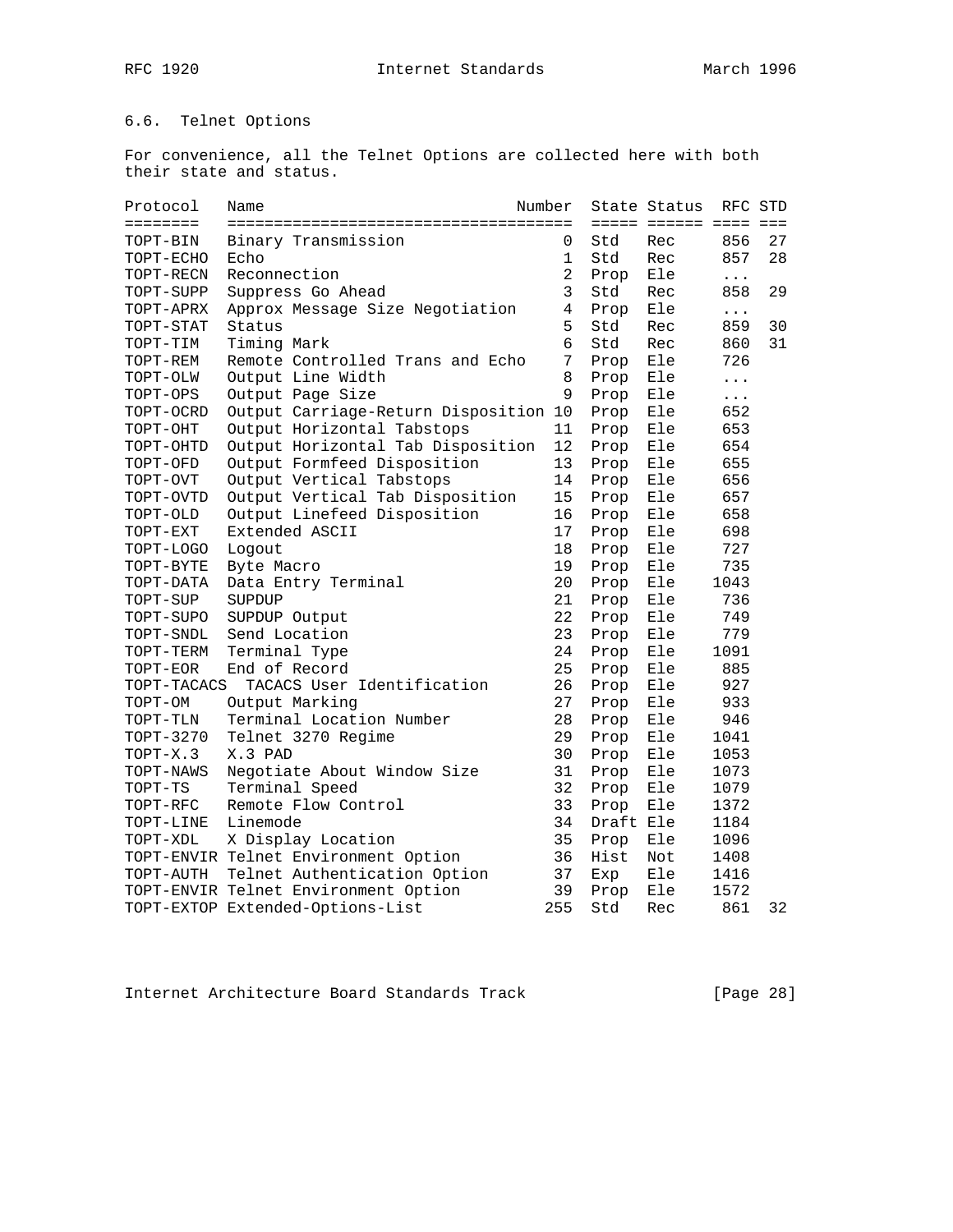RFC 1920 **Internet Standards** March 1996

[Note: an asterisk at the end of a line indicates a change from the previous edition of this document.]

# 6.7. Experimental Protocols

All Experimental protocols have the Limited Use status.

| Protocol  | Name                                                  | RFC             |
|-----------|-------------------------------------------------------|-----------------|
| ========  |                                                       | $=$ $=$ $=$ $=$ |
| MIME-VP   | Voice Profile for Internet Mail                       | $1911*$         |
| SNMPV2SM  | User-based Security Model for SNMPv2                  | 1910*           |
| SNMPV2AI  | SNMPv2 Administrative Infrastructure                  | $1909*$         |
| SNMPV2CB  | Introduction to Community-based SNMPv2                | 1901*           |
| --------  | IPv6 Testing Address Allocation                       | 1897*           |
| DNS-LOC   | Location Information in the DNS                       | 1876*           |
| SGML-MT   | SGML Media Types                                      | 1874*           |
| CONT-MT   | Access Type Content-ID                                | 1873*           |
| RELAT-MT  | Multipart/Related                                     | 1872*           |
| UNARP     | ARP Extension - UNARP                                 | 1868            |
| -------   | Form-based File Upload in HTML                        | 1867            |
| -------   | BGP/IDRP Route Server Alternative                     | 1863            |
| -------   | IP Authentication using Keyed SHA                     | 1852            |
| ESP3DES   | ESP Triple DES Transform                              | 1851            |
| -------   | SMTP 521 Reply Code                                   | 1846            |
| -------   | SMTP Serv. Ext. for Checkpoint/Restart                | 1845            |
| -------   | X.500 Mapping X.400 and RFC 822 Addresses             | 1838            |
| -------   | Tables and Subtrees in the X.500 Directory            | 1837            |
| -------   | O/R Address hierarchy in X.500                        | 1836            |
| -------   | SMTP Serv. Ext. Large and Binary MIME Msgs.           | 1830            |
| ST2       | Stream Protocol Version 2                             | 1819            |
| -------   | Content-Disposition Header                            | 1806            |
| -------   | Schema Publishing in X.500 Directory                  | 1804            |
| -------   | X.400-MHS use X.500 to support X.400-MHS Routing      | 1801            |
| -------   | Class A Subnet Experiment                             | 1797            |
|           | TCP/IPXMIB TCP/IPX Connection Mib Specification       | 1792            |
| -------   | TCP And UDP Over IPX Networks With Fixed Path MTU     | 1791            |
| ICMP-DM   | ICMP Domain Name Messages                             | 1788            |
| CLNP-MULT | Host Group Extensions for CLNP Multicasting           | 1768            |
| OSPF-OVFL | OSPF Database Overflow                                | 1765            |
| RWP       | Remote Write ProtocolL - Version 1.0                  | 1756            |
| NARP      | NBMA Address Resolution Protocol                      | 1735            |
| DNS-DEBUG | Tools for DNS debugging                               | 1713            |
|           | DNS-ENCODE DNS Encoding of Geographical Location      | 1712            |
| TCP-POS   | An Extension to TCP: Partial Order Service            | 1693            |
| --------  | DNS to Distribute RFC1327 Mail Address Mapping Tables | 1664            |
| T/TCP     | TCP Extensions for Transactions                       | 1644            |
| UTF-7     | A Mail-Safe Transformation Format of Unicode          | 1642            |
| MIME-UNI  | Using Unicode with MIME                               | 1641            |

Internet Architecture Board Standards Track [Page 29]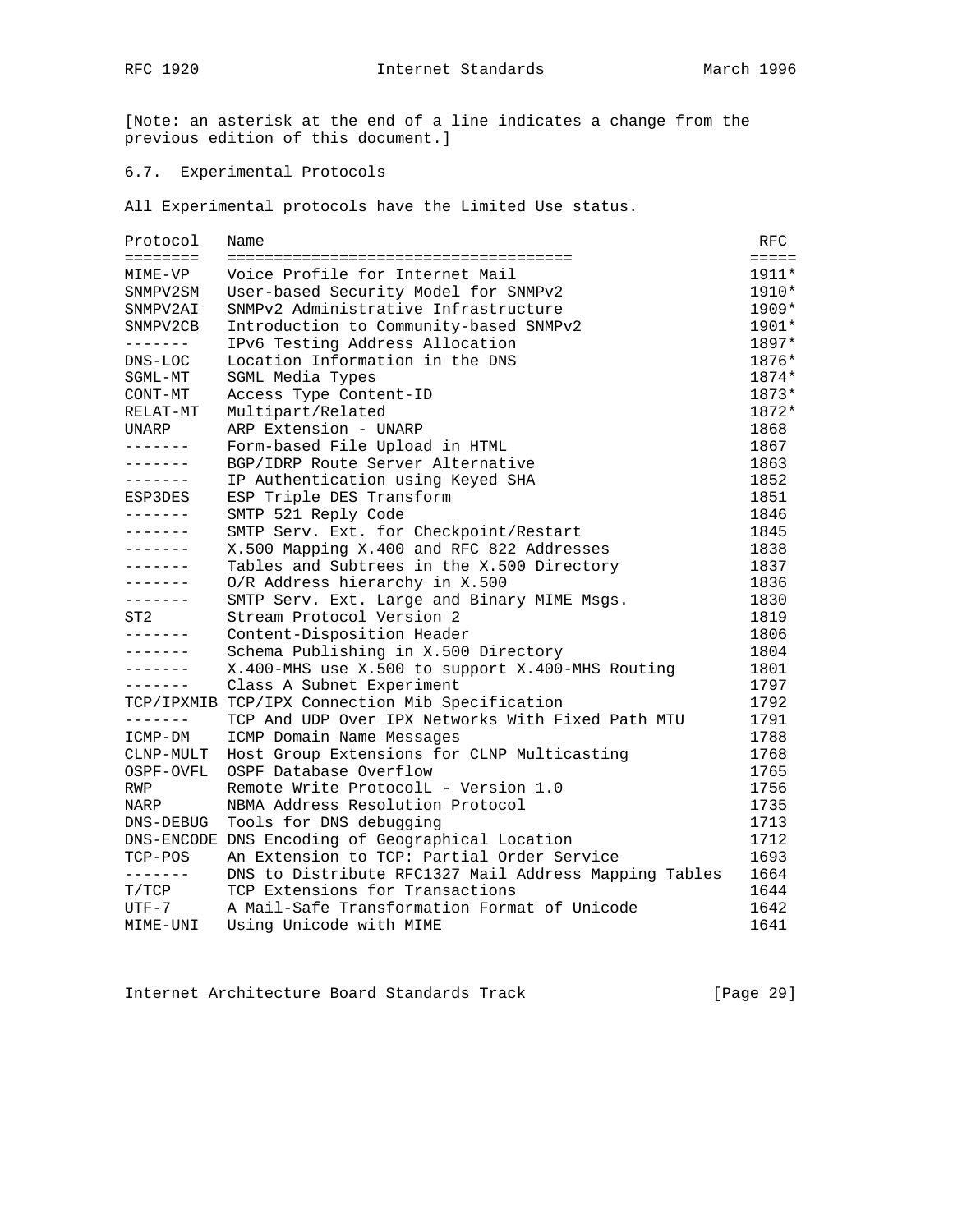| <b>FOOBAR</b>                 | FTP Operation Over Big Address Records              | 1639     |  |  |  |
|-------------------------------|-----------------------------------------------------|----------|--|--|--|
|                               | X500-CHART Charting Networks in the X.500 Directory | 1609     |  |  |  |
| X500-DIR                      | Representing IP Information in the X.500 Directory  |          |  |  |  |
| SNMP-DPI                      | SNMP Distributed Protocol Interface                 |          |  |  |  |
| CLNP-TUBA                     | Use of ISO CLNP in TUBA Environments                |          |  |  |  |
| REM-PRINT                     | TPC. INT Subdomain Remote Printing - Technical      |          |  |  |  |
| EHF-MAIL                      | Encoding Header Field for Internet Messages         |          |  |  |  |
| REM-PRT                       | An Experiment in Remote Printing                    |          |  |  |  |
| RAP                           | Internet Route Access Protocol                      | 1476     |  |  |  |
| TP/IX                         | TP/IX: The Next Internet                            | 1475     |  |  |  |
| X400                          | Routing Coordination for X.400 Services             | 1465     |  |  |  |
| DNS                           | Storing Arbitrary Attributes in DNS                 | 1464     |  |  |  |
| IRCP                          | Internet Relay Chat Protocol                        | 1459     |  |  |  |
| TOS-LS                        | Link Security TOS                                   | 1455     |  |  |  |
| SIFT/UFT                      | Sender-Initiated/Unsolicited File Transfer          | 1440     |  |  |  |
| DIR-ARP                       | Directed ARP                                        | 1433     |  |  |  |
| TEL-SPX                       | Telnet Authentication: SPX                          | 1412     |  |  |  |
| TEL-KER                       | Telnet Authentication: Kerberos V4                  | 1411     |  |  |  |
| MAP-MAIL                      | X.400 Mapping and Mail-11                           | 1405     |  |  |  |
| TRACE-IP                      | Traceroute Using an IP Option                       | 1393     |  |  |  |
| $DNS-IP$                      | Experiment in DNS Based IP Routing                  | 1383     |  |  |  |
| RMCP                          | Remote Mail Checking Protocol                       | 1339     |  |  |  |
| TCP-HIPER                     | TCP Extensions for High Performance                 | 1323     |  |  |  |
| MSP2                          | Message Send Protocol 2                             | 1312     |  |  |  |
| $\ensuremath{\mathsf{DSLCP}}$ | Dynamically Switched Link Control                   | 1307     |  |  |  |
| --------                      | X.500 and Domains                                   | 1279     |  |  |  |
| IN-ENCAP                      | Internet Encapsulation Protocol                     | 1241     |  |  |  |
| CLNS-MIB                      | CLNS-MIB                                            | 1238     |  |  |  |
| <b>CFDP</b>                   | Coherent File Distribution Protocol                 | 1235     |  |  |  |
| SNMP-DPI                      | SNMP Distributed Program Interface                  | 1228     |  |  |  |
| $IP-AX.25$                    | IP Encapsulation of AX.25 Frames                    | 1226     |  |  |  |
| ALERTS                        | Managing Asynchronously Generated Alerts            | 1224     |  |  |  |
| MPP                           | Message Posting Protocol                            | 1204     |  |  |  |
| SNMP-BULK                     | Bulk Table Retrieval with the SNMP                  | 1187     |  |  |  |
| DNS-RR                        | New DNS RR Definitions                              | 1183     |  |  |  |
| IMAP2                         | Interactive Mail Access Protocol                    | 1176     |  |  |  |
| NTP-OSI                       | NTP over OSI Remote Operations                      | 1165     |  |  |  |
| DMF-MAIL                      | Digest Message Format for Mail                      | 1153     |  |  |  |
| RDP                           | Reliable Data Protocol                              | 908,1151 |  |  |  |
| TCP-ACO                       | TCP Alternate Checksum Option                       | 1146     |  |  |  |
| IP-DVMRP                      | IP Distance Vector Multicast Routing                | 1075     |  |  |  |
| VMTP                          | Versatile Message Transaction Protocol              | 1045     |  |  |  |
|                               | COOKIE-JAR Authentication Scheme                    | 1004     |  |  |  |
| NETBLT                        | Bulk Data Transfer Protocol                         | 998      |  |  |  |
| IRTP                          | Internet Reliable Transaction Protocol              | 938      |  |  |  |
| LDP                           | Loader Debugger Protocol                            | 909      |  |  |  |
| <b>RLP</b>                    | Resource Location Protocol                          | 887      |  |  |  |
| NVP-II                        | Network Voice Protocol                              | ISI-memo |  |  |  |

Internet Architecture Board Standards Track [Page 30]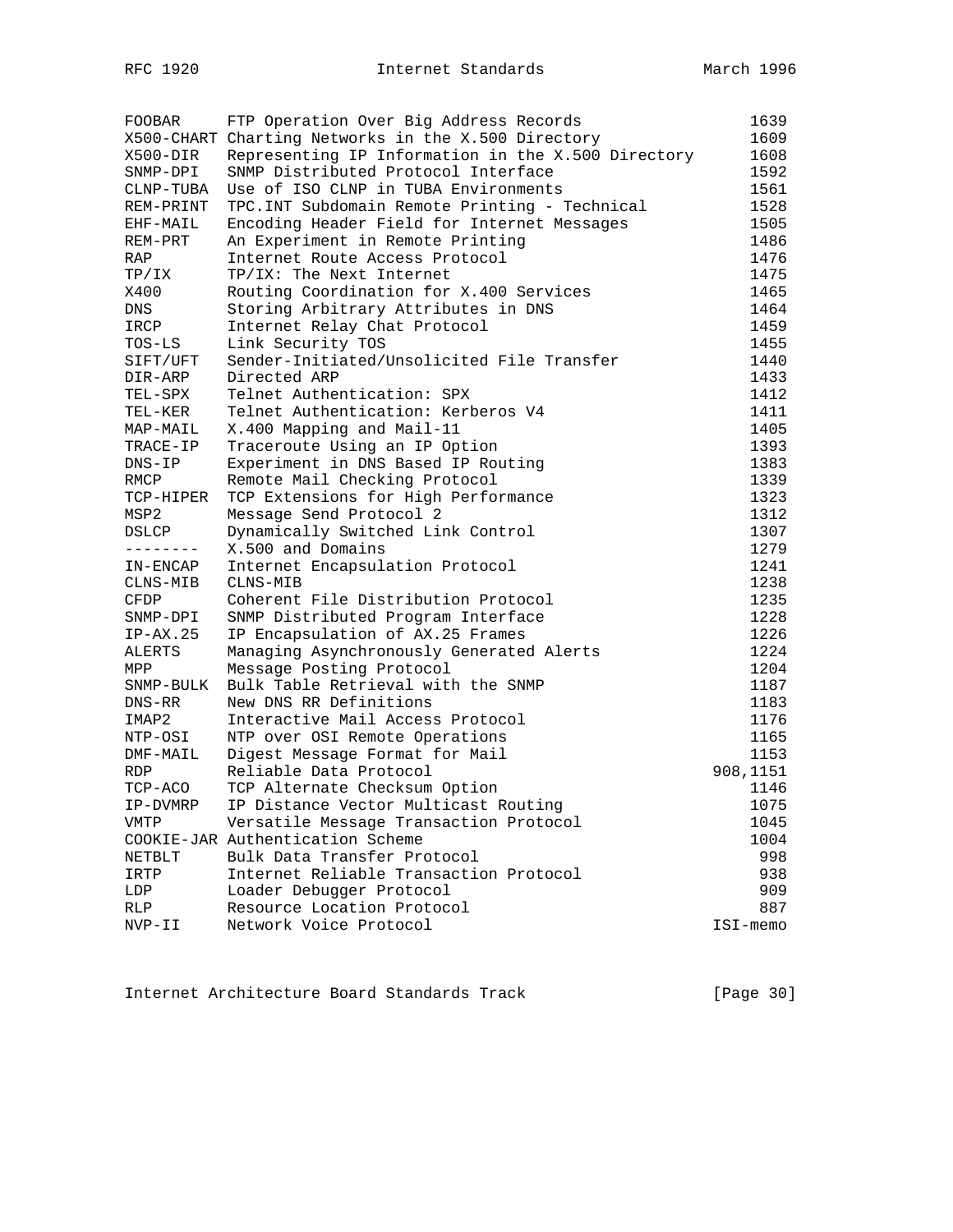PVP Packet Video Protocol ISI-memo

[Note: an asterisk at the end of a line indicates a change from the previous edition of this document.]

Internet Architecture Board Standards Track [Page 31]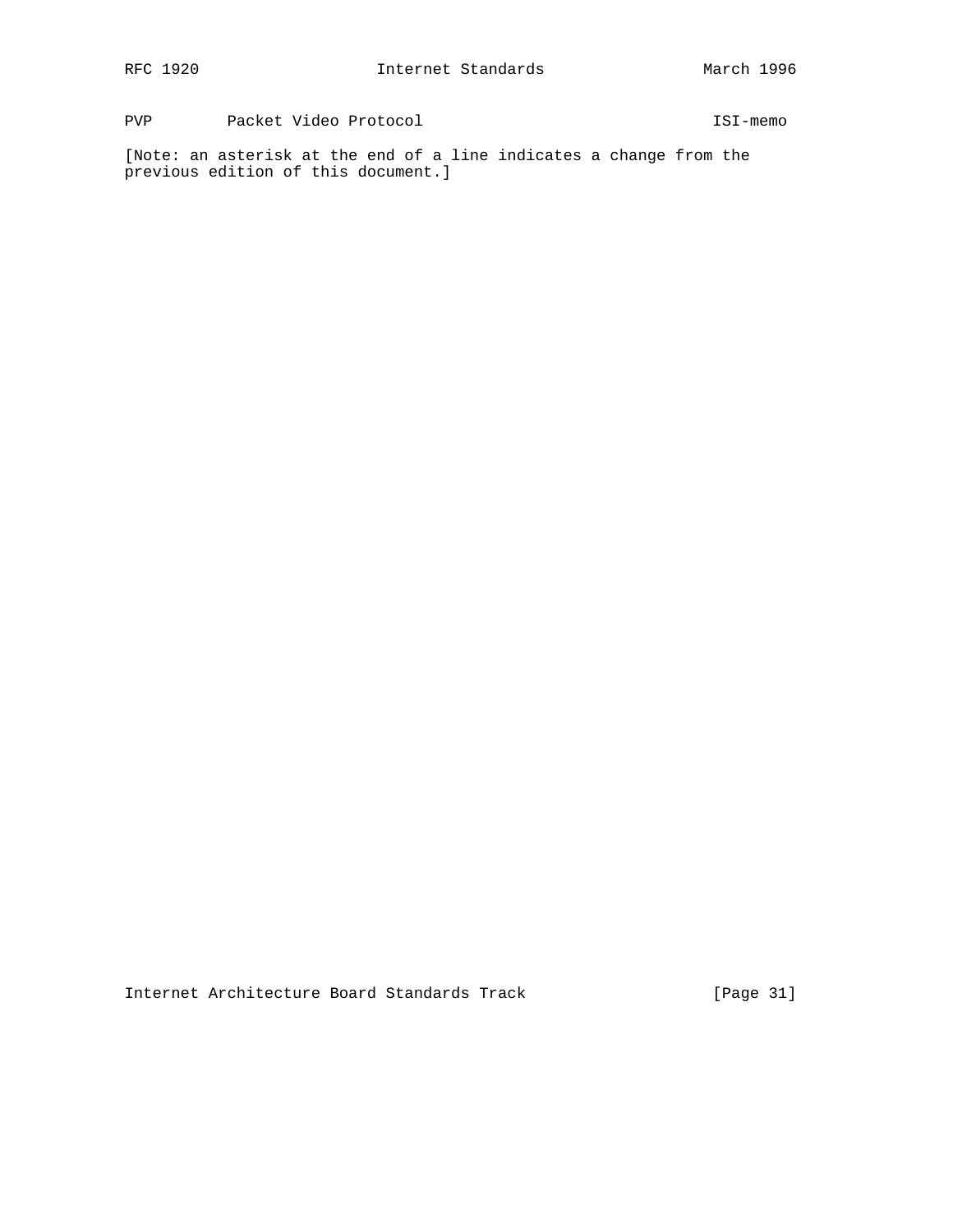# 6.8. Informational Protocols

Information protocols have no status.

| Protocol                     | Name                                                                          | RFC          |
|------------------------------|-------------------------------------------------------------------------------|--------------|
| $=$ = = = = = =<br>CYBERCASH | ======================================                                        | $=$<br>1898* |
| --------                     | CyberCash Credit Card Protocol Version 0.8<br>text/enriched MIME Content-type | 1896*        |
| --------                     | Application/CALS-1840 Content-type                                            | 1895*        |
| --------                     | PPP IPCP Extensions for Name Server Addresses                                 | 1877*        |
| SNPP                         | Simple Network Paging Protocol - Version 2                                    | 1861         |
| ________                     | ISO Transport Class 2 Non-use Explicit Flow Control                           | 1859         |
|                              | over TCP RFC1006 extension                                                    |              |
| --------                     | IP in IP Tunneling                                                            | 1853         |
| --------                     | PPP Network Control Protocol for LAN Extension                                | 1841         |
| TESS                         | The Exponential Security System                                               | 1824         |
| NFSV3                        | NFS Version 3 Protocol Specification                                          | 1813         |
| --------                     | A Format for Bibliographic Records                                            | 1807         |
| SDMD                         | IPv4 Option for Sender Directed MD Delivery                                   | 1770         |
| SNTP                         | Simple Network Time Protocol                                                  | 1769         |
| SNOOP                        | Snoop Version 2 Packet Capture File Format                                    | 1761         |
| BINHEX                       | MIME Content Type for BinHex Encoded Files                                    | 1741         |
| RWHOIS                       | Referral Whois Protocol                                                       | 1714         |
| DNS-NSAP                     | DNS NSAP Resource Records                                                     | 1706         |
|                              | RADIO-PAGE TPC. INT Subdomain: Radio Paging -- Technical Procedures 1703      |              |
| $GRE-IPv4$                   | Generic Routing Encapsulation over IPv4                                       | 1702         |
| <b>GRE</b>                   | Generic Routing Encapsulatio                                                  | 1701         |
| IPXWAN                       | Novell IPX Over Various WAN Media                                             | 1634         |
| ADSNA-IP                     | Advanced SNA/IP: A Simple SNA Transport Protocol                              | 1538         |
| AUBR                         | Appletalk Update-Based Routing Protocol                                       | 1504         |
| TACACS                       | Terminal Access Control Protocol                                              | 1492         |
| SUN-NFS                      | Network File System Protocol                                                  | 1094         |
| SUN-RPC                      | Remote Procedure Call Protocol Version 2                                      | 1057         |
| <b>GOPHER</b>                | The Internet Gopher Protocol                                                  | 1436         |
| -------                      | Data Link Switching: Switch-to-Switch Protocol                                | 1434         |
| LISTSERV                     | Listsery Distribute Protocol                                                  | 1429         |
| --------                     | Replication Requirements                                                      | 1275         |
| PCMAIL                       | Pcmail Transport Protocol                                                     | 1056         |
| MTP                          | Multicast Transport Protocol                                                  | 1301         |
| BSD Login                    | BSD Login                                                                     | 1282         |
| DIXIE                        | DIXIE Protocol Specification                                                  | 1249         |
| IP-X.121                     | IP to X.121 Address Mapping for DDN                                           | 1236         |
| OSI-HYPER                    | OSI and LLC1 on HYPERchannel                                                  | 1223         |
| HAP2                         | Host Access Protocol                                                          | 1221         |
|                              | SUBNETASGN On the Assignment of Subnet Numbers                                | 1219         |
|                              | SNMP-TRAPS Defining Traps for use with SNMP                                   | 1215         |
| DAS                          | Directory Assistance Service                                                  | 1202         |
| MD4                          | MD4 Message Digest Algorithm                                                  | 1186         |

Internet Architecture Board Standards Track [Page 32]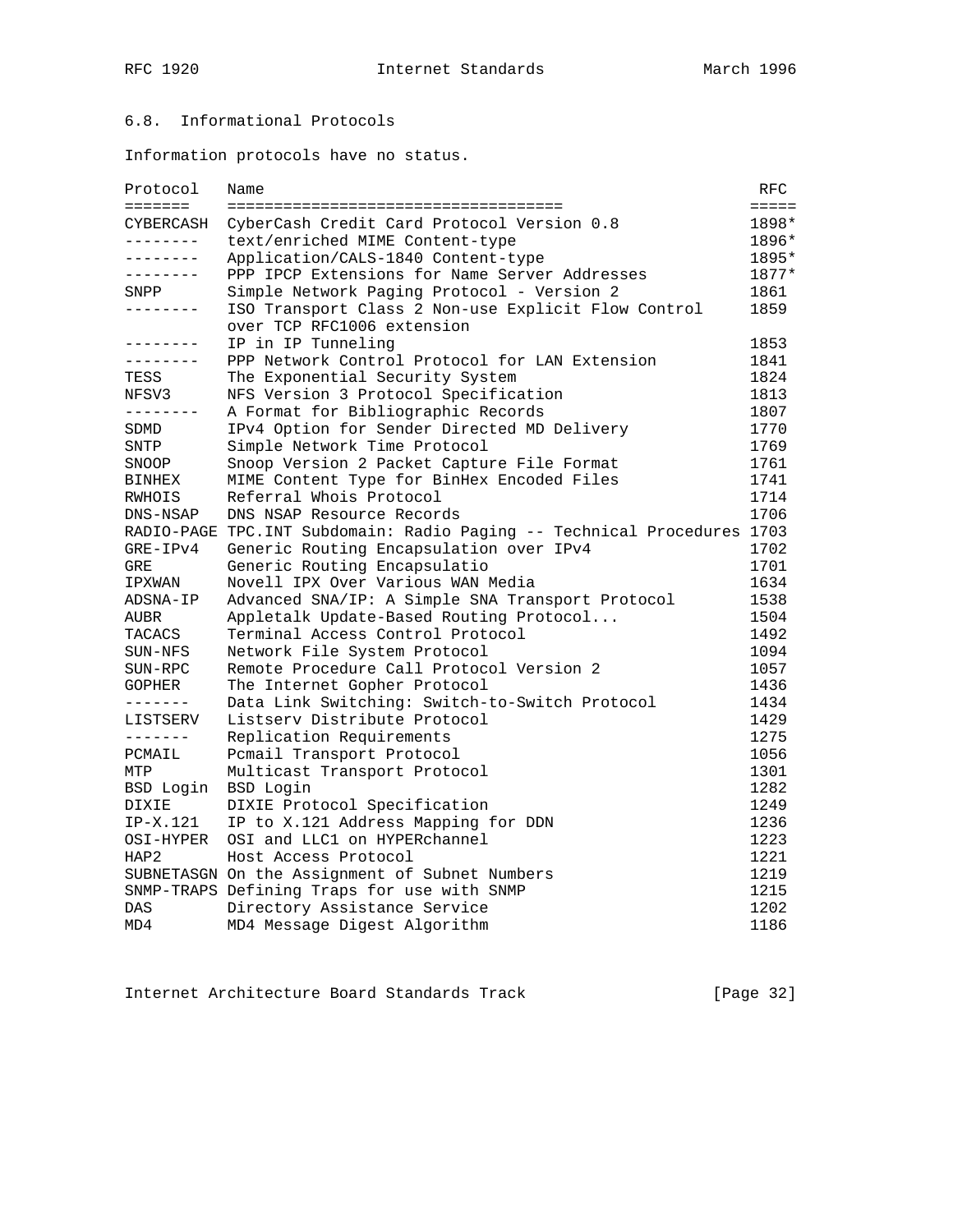RFC 1920 **Internet Standards** March 1996

LPDP Line Printer Daemon Protocol 1179

[Note: an asterisk at the end of a line indicates a change from the previous edition of this document.]

## 6.9. Historic Protocols

All Historic protocols have Not Recommended status.

| Protocol         | Name                                       |               | RFC        | STD    |         |
|------------------|--------------------------------------------|---------------|------------|--------|---------|
| ========         |                                            |               | ===== ===  |        |         |
| SNMPv2           | Manager-to-Manager MIB                     | Elective 1451 |            |        | $\star$ |
| SNMPv2           | Party MIB for SNMPv2                       | Elective      | 1447       |        | $\star$ |
| SNMPv2           | Security Protocols for SNMPv2              | Elective 1446 |            |        | $\star$ |
| SNMPv2           | Administrative Model for SNMPv2            | Elective 1445 |            |        | $\star$ |
| RIP              | Routing Information Protocol               | Ele           | 1058       | $34 *$ |         |
| --------         | Mapping full 822 to Restricted 822         |               | 1137       |        |         |
| BGP3             | Border Gateway Protocol 3 (BGP-3)          |               | 1267, 1268 |        |         |
| --------         | Gateway Requirements                       | Req           | 1009       | 4      |         |
| EGP              | Exterior Gateway Protocol                  | Rec           | 904        | 18     |         |
| SNMP-MUX         | SNMP MUX Protocol and MIB                  |               | 1227       |        |         |
|                  | OIM-MIB-II OSI Internet Management: MIB-II |               | 1214       |        |         |
| IMAP3            | Interactive Mail Access Protocol Version 3 |               | 1203       |        |         |
| SUN-RPC          | Remote Procedure Call Protocol Version 1   |               | 1050       |        |         |
| 802.4-MIP        | IEEE 802.4 Token Bus MIB                   |               | 1230       |        |         |
| CMOT             | Common Management Information Services     |               | 1189       |        |         |
| .                | Mail Privacy: Procedures                   |               | 1113       |        |         |
| --------         | Mail Privacy: Key Management               |               | 1114       |        |         |
| --------         | Mail Privacy: Algorithms                   |               | 1115       |        |         |
| NFILE            | A File Access Protocol                     |               | 1037       |        |         |
| HOSTNAME         | HOSTNAME Protocol                          |               | 953        |        |         |
| <b>SFTP</b>      | Simple File Transfer Protocol              |               | 913        |        |         |
| SUPDUP           | SUPDUP Protocol                            |               | 734        |        |         |
| <b>BGP</b>       | Border Gateway Protocol                    |               | 1163, 1164 |        |         |
| MIB-I            | $MIB-I$                                    |               | 1156       |        |         |
| SGMP             | Simple Gateway Monitoring Protocol         |               | 1028       |        |         |
| HEMS             | High Level Entity Management Protocol      |               | 1021       |        |         |
| STATSRV          | Statistics Server                          |               | 996        |        |         |
| POP <sub>2</sub> | Post Office Protocol, Version 2            |               | 937        |        |         |
| RATP             | Reliable Asynchronous Transfer Protocol    |               | 916        |        |         |
| HFEP             | Host - Front End Protocol                  |               | 929        |        |         |
| THINWIRE         | Thinwire Protocol                          |               | 914        |        |         |
| HMP              | Host Monitoring Protocol                   |               | 869        |        |         |
| GGP              | Gateway Gateway Protocol                   |               | 823        |        |         |
| RTELNET          | Remote Telnet Service                      |               | 818        |        |         |
| <b>CLOCK</b>     | DCNET Time Server Protocol                 |               | 778        |        |         |
| MPM              | Internet Message Protocol                  |               | 759        |        |         |

Internet Architecture Board Standards Track [Page 33]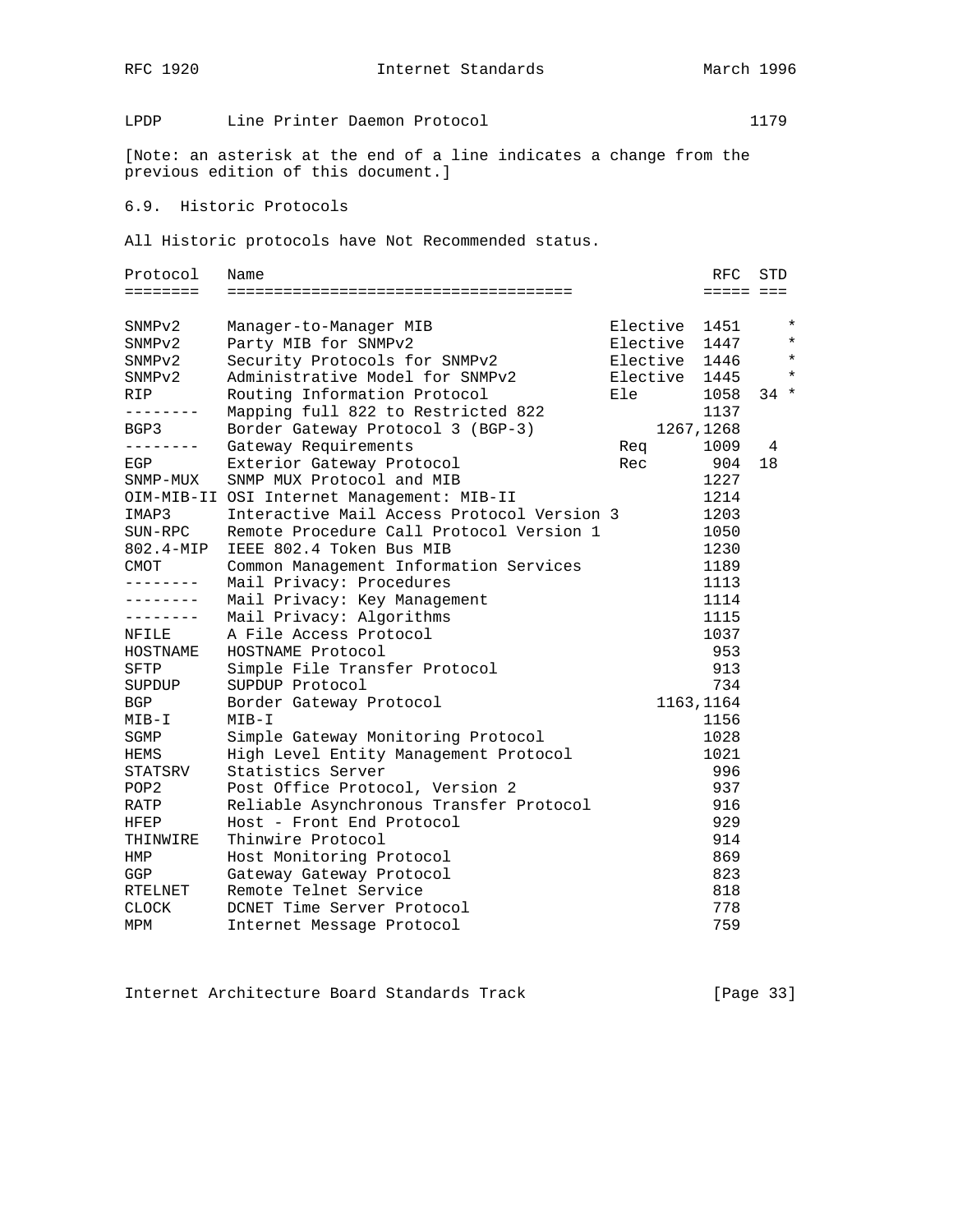| NETRJS   | Remote Job Service                   | 740       |
|----------|--------------------------------------|-----------|
| NETED    | Network Standard Text Editor         | 569       |
| RJE      | Remote Job Entry                     | 407       |
| XNET     | Cross Net Debugger                   | IEN-158   |
|          | NAMESERVER Host Name Server Protocol | IEN-116   |
| MUX      | Multiplexing Protocol                | $IEN-90$  |
| GRAPHICS | Graphics Protocol                    | NIC-24308 |

[Note: an asterisk at the end of a line indicates a change from the previous edition of this document.]

Internet Architecture Board Standards Track [Page 34]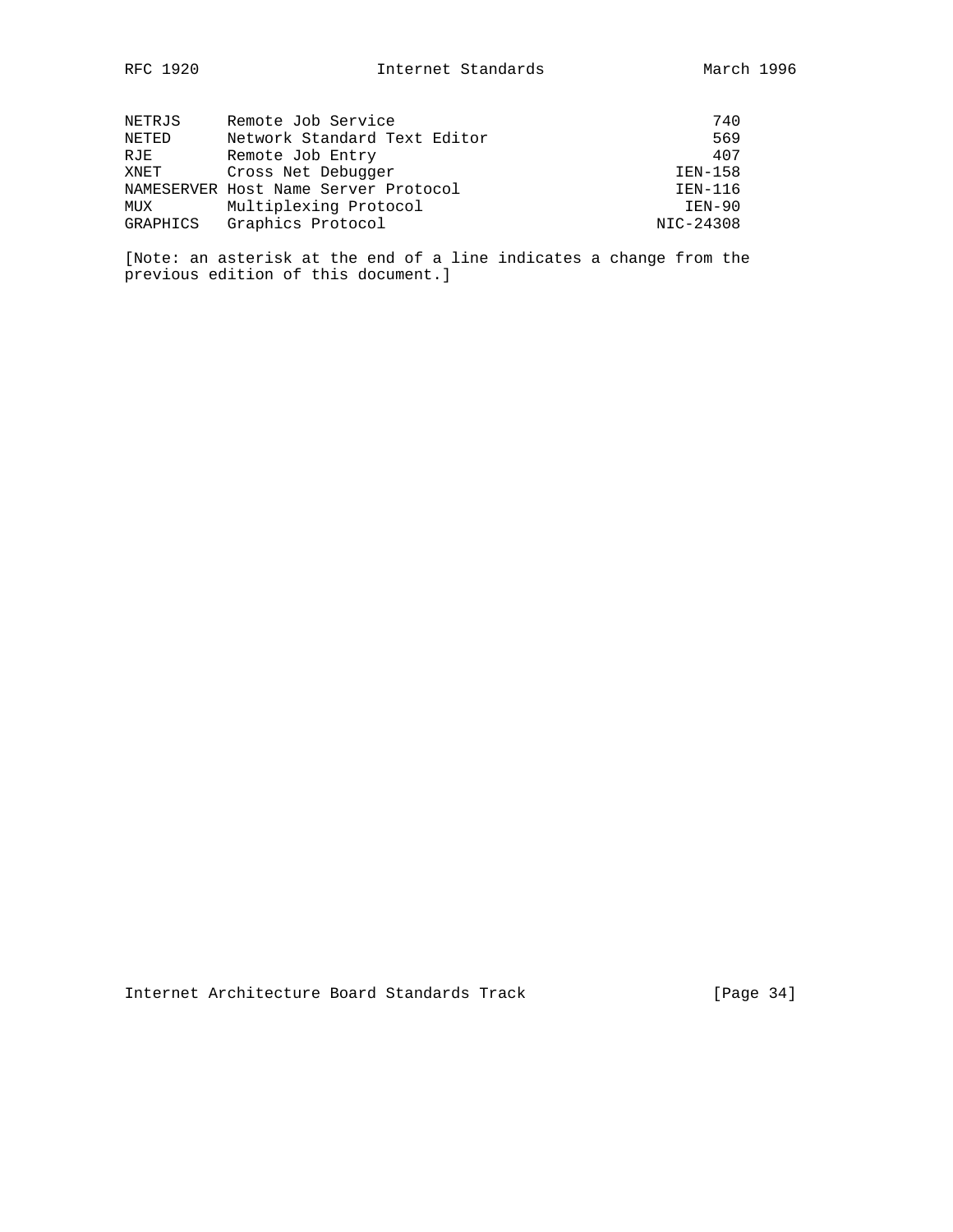### 6.10. Obsolete Protocols

Some of the protocols listed in this memo are described in RFCs that are obsoleted by newer RFCs. "Obsolete" or "obsoleted" is not an official state or status of protocols. This subsection is for information only.

While it may seem to be obviously wrong to have an obsoleted RFC in the list of standards, there may be cases when an older standard is in the process of being replaced. This process may take a year or two.

Many obsoleted protocols are of little interest and are dropped from this memo altogether. Some obsoleted protocols have received enough recognition that it seems appropriate to list them under their current status and with the following reference to their current replacement.

| <b>RFC</b>      |                     | <b>RFC</b>      | Status    | Title                                 | $\star$ |
|-----------------|---------------------|-----------------|-----------|---------------------------------------|---------|
| $=$ $=$ $=$ $=$ |                     | $=$ $=$ $=$ $=$ | ========= |                                       |         |
|                 | 1305 obsoletes 1119 |                 | Stan/Rec  | Network Time Protocol version 2       |         |
|                 | 1390 obsoletes 1188 |                 | Draf/Elec | Transmission of IP and ARP over FDDI* |         |
|                 | 1533 obsoletes 1497 |                 | Draf/Rec  | BOOTP Vendor Information Extensions   |         |
|                 | 1542 obsoletes 1532 |                 | Prop/Elec | Extensions for Bootstrap Protocol     | $\star$ |
|                 | 1573 obsoletes 1229 |                 | Prop/Elec | Ext. to the Generic-Interface MIB     |         |
|                 | 1773 obsoletes 1656 |                 | Prop/Elec | BGP-4 Protocol Document               | $\star$ |
|                 | 1902 obsoletes 1442 |                 | Prop/Elec | SMI for SNMPv2                        | $\star$ |
|                 | 1903 obsoletes 1443 |                 | Prop/Elec | Textual Conventions for SNMPv2        | $\star$ |
|                 | 1904 obsoletes 1444 |                 | Prop/Elec | Conformance Statements for SNMPv2     | $\star$ |
|                 | 1905 obsoletes 1448 |                 | Prop/Elec | Protocol Operations for SNMPv2        | $\star$ |
|                 | 1906 obsoletes 1449 |                 | Prop/Elec | Transport Mappings for SNMPv2         | $\star$ |
|                 | 1907 obsoletes 1450 |                 | Prop/Elec | MIB for SNMPv2                        | $\star$ |
|                 | 1908 obsoletes 1452 |                 | Prop/Elec | Coexistence between SNMPv1 & SNMPv2   | $\star$ |
|                 | 1320 obsoletes 1186 |                 | Info/     | The MD4 Message Digest Algorithm      |         |
|                 | 1529 obsoletes 1486 |                 | Expe/Limi | An Experiment in Remote Printing      | $\ast$  |
|                 | 1592 obsoletes 1228 |                 | Expe/Limi | SNMP Distributed Protocol Interface   | $\star$ |
|                 | 1057 obsoletes 1050 |                 | Hist/Not  | RPC: Remote Procedure Call Protocol   |         |
|                 | 1158 obsoletes 1156 |                 | Hist/Not  | Management Information Base - I       | $\star$ |
|                 | 1267 obsoletes 1163 |                 | Hist/Not  | A Border Gateway Protocol (BGP)       |         |
|                 | 1268 obsoletes 1164 |                 | Hist/Not  | Border Gateway Protocol 3 (BGP-3)     |         |
|                 | 1421 obsoletes 1113 |                 | Hist/Not  | PEM - Part I                          |         |
|                 | 1422 obsoletes 1114 |                 | Hist/Not  | PEM - Part II                         |         |
|                 | 1423 obsoletes 1115 |                 | Hist/Not  | PEM - Part III                        |         |
|                 | 1655 obsoletes 1268 |                 | Hist/Not  | Application of the BGP                | $\star$ |
|                 | 1716 obsoletes 1009 |                 | Hist/Not  | Towards Requirements for IP Routers * |         |

Thanks to Lynn Wheeler for compiling the information in this subsection.

[Note: an asterisk at the end of a line indicates a change from the previous edition of this document.]

Internet Architecture Board Standards Track [Page 35]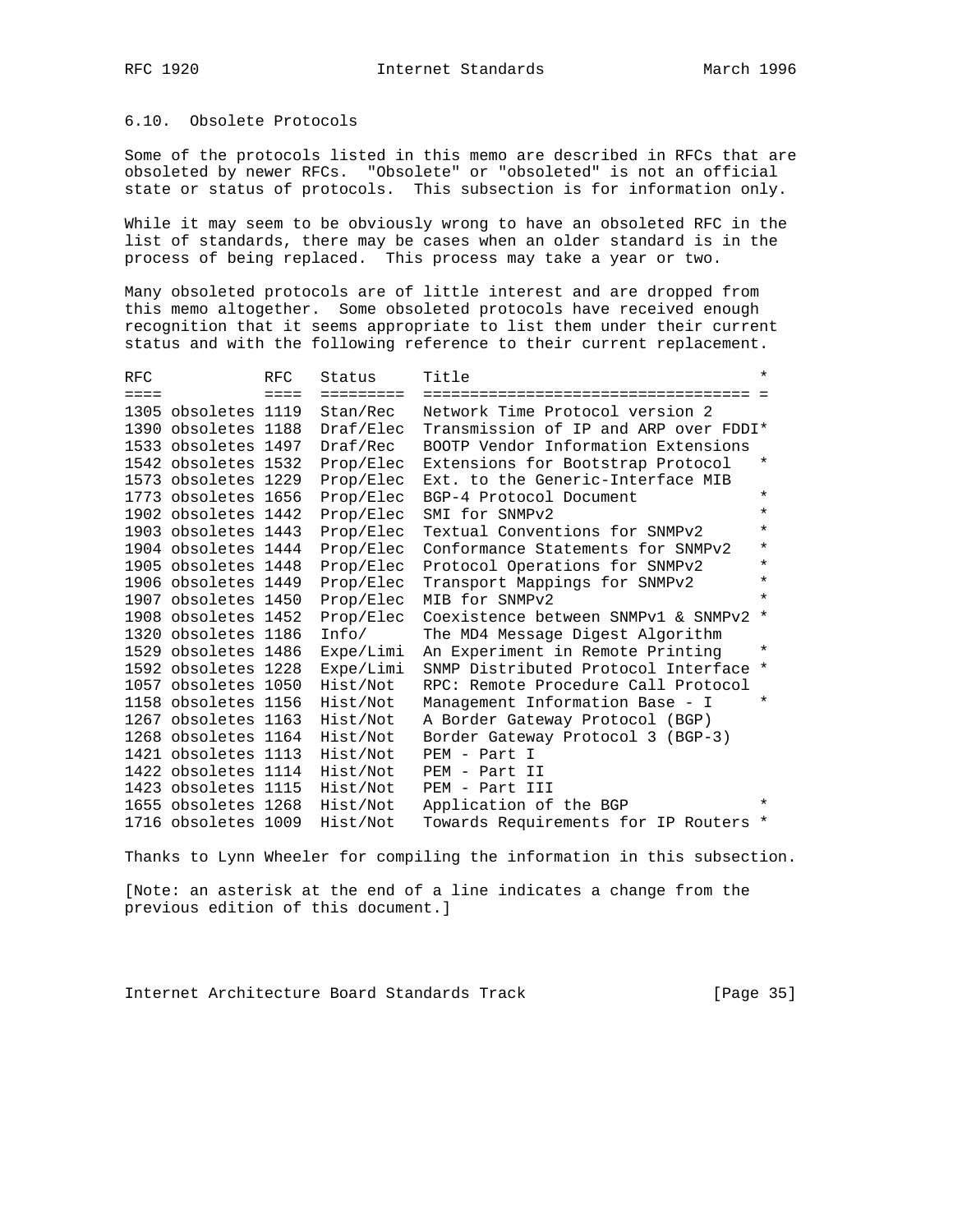## 7. Contacts

- 7.1. IAB, IETF, and IRTF Contacts
	- 7.1.1. Internet Architecture Board (IAB) Contact

 Please send your comments about this list of protocols and especially about the Draft Standard Protocols to the Internet Architecture Board care of Abel Winerib, IAB Executive Director.

Contacts:

 Abel Winerib Executive Director of the IAB Intel, JF2-64 2111 NE 25th Avenue Hillsboro, OR 97124

1-503-696-8972

AWeinrib@ibeam.jf.intel.com

 Brian E. Carpenter Chair of the IAB CERN European Laboratory for Particle Physics 1211 Geneva 23 Switzerland

+41 22 767-4967

brian@dxcoms.cern.ch

7.1.2. Internet Engineering Task Force (IETF) Contact

Contacts:

 Fred Baker Chair of the IETF cisco Systems, Inc. 519 Lado Drive Santa Barbara, CA 93111 1-805-681-0115 fred@cisco.com

Internet Architecture Board Standards Track [Page 36]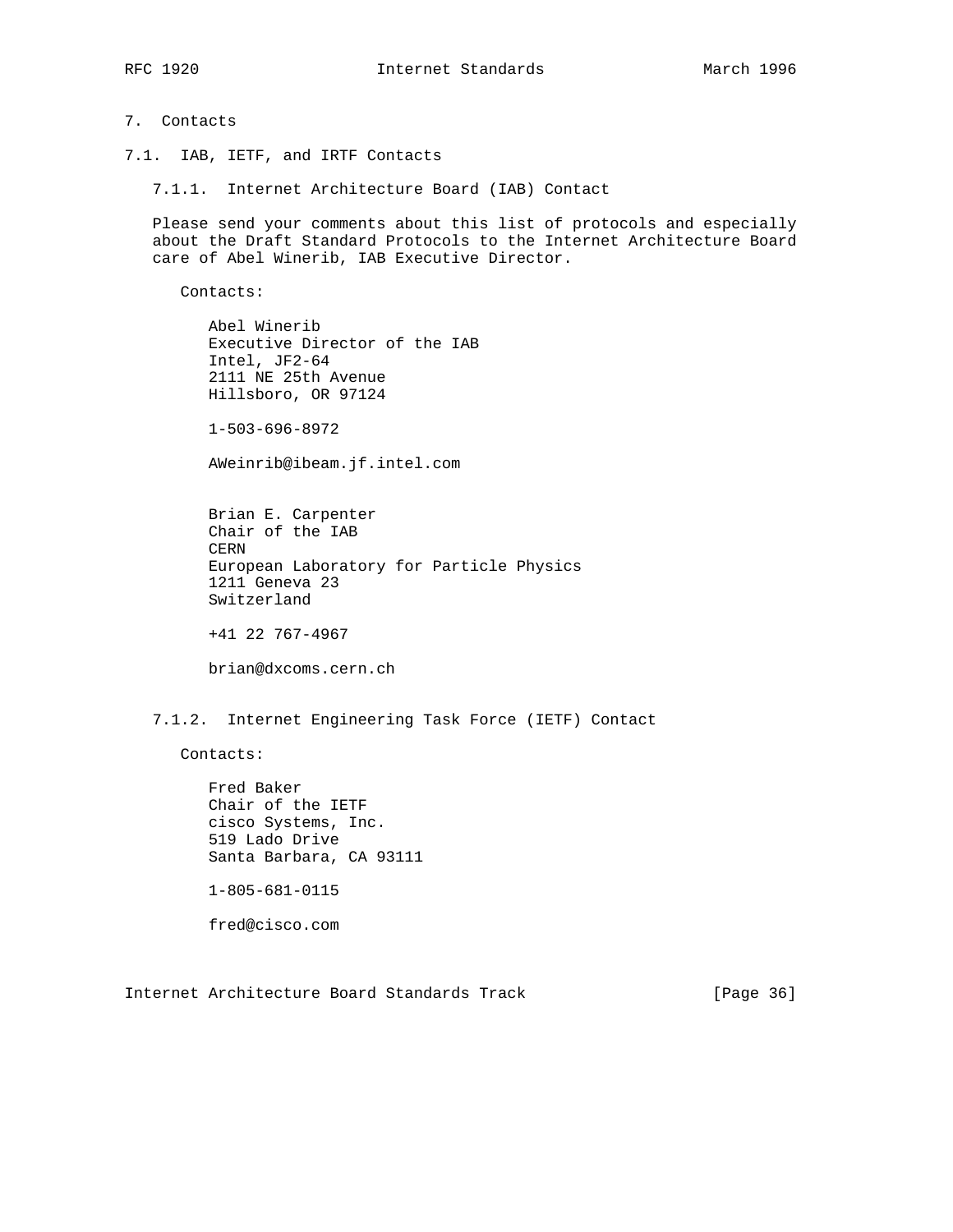Steve Coya IESG Secretary Corporation for National Research Initiatives 1895 Preston White Drive, Suite 100 Reston, VA 22091

1-703-620-8990

scoya@CNRI.RESTON.VA.US

 Steve Coya Executive Director of the IETF Corporation for National Research Initiatives 1895 Preston White Drive, Suite 100 Reston, VA 22091

1-703-620-8990

scoya@CNRI.RESTON.VA.US

7.1.3. Internet Research Task Force (IRTF) Contact

Contact:

 Abel Winerib Chair of the IRTF Intel, JF2-64 2111 NE 25th Avenue Hillsboro, OR 97124

1-503-696-8972

AWeinrib@ibeam.jf.intel.com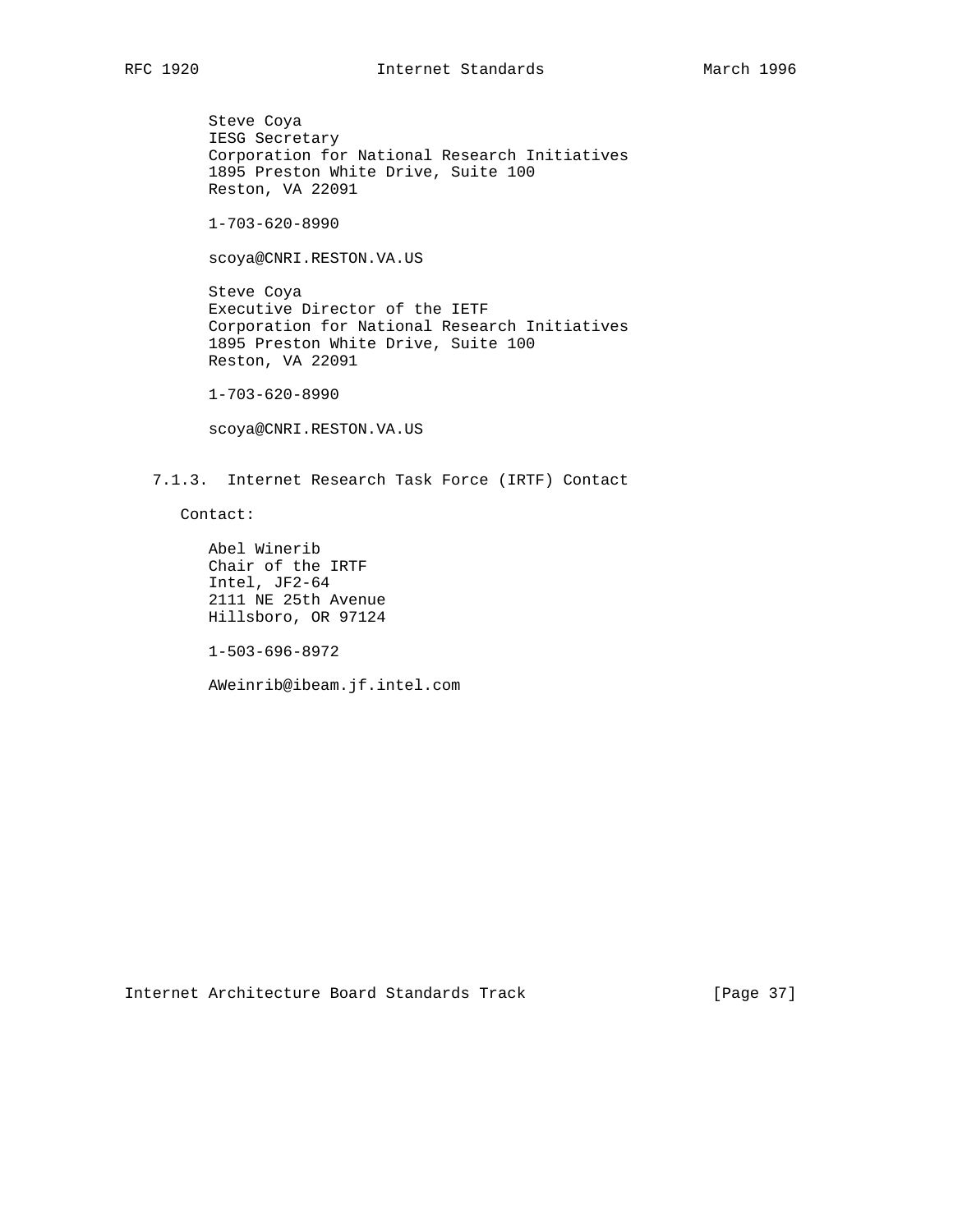# 7.2. Internet Assigned Numbers Authority Contact

Contact:

 Joyce K. Reynolds Internet Assigned Numbers Authority USC/Information Sciences Institute 4676 Admiralty Way Marina del Rey, CA 90292-6695

1-310-822-1511

IANA@ISI.EDU

 The protocol standards are managed by the Internet Assigned Numbers Authority.

 Please refer to the document "Assigned Numbers" (RFC-1700) for further information about the status of protocol documents. There are two documents that summarize the requirements for host and gateways in the Internet, "Host Requirements" (RFC-1122 and RFC-1123) and "Requirements for IP Version 4 Routers" (RFC-1812).

 How to obtain the most recent edition of this "Internet Official Protocol Standards" memo:

 The file "in-notes/std/std1.txt" may be copied via FTP from the FTP.ISI.EDU computer using the FTP username "anonymous" and FTP password "guest".

Internet Architecture Board Standards Track [Page 38]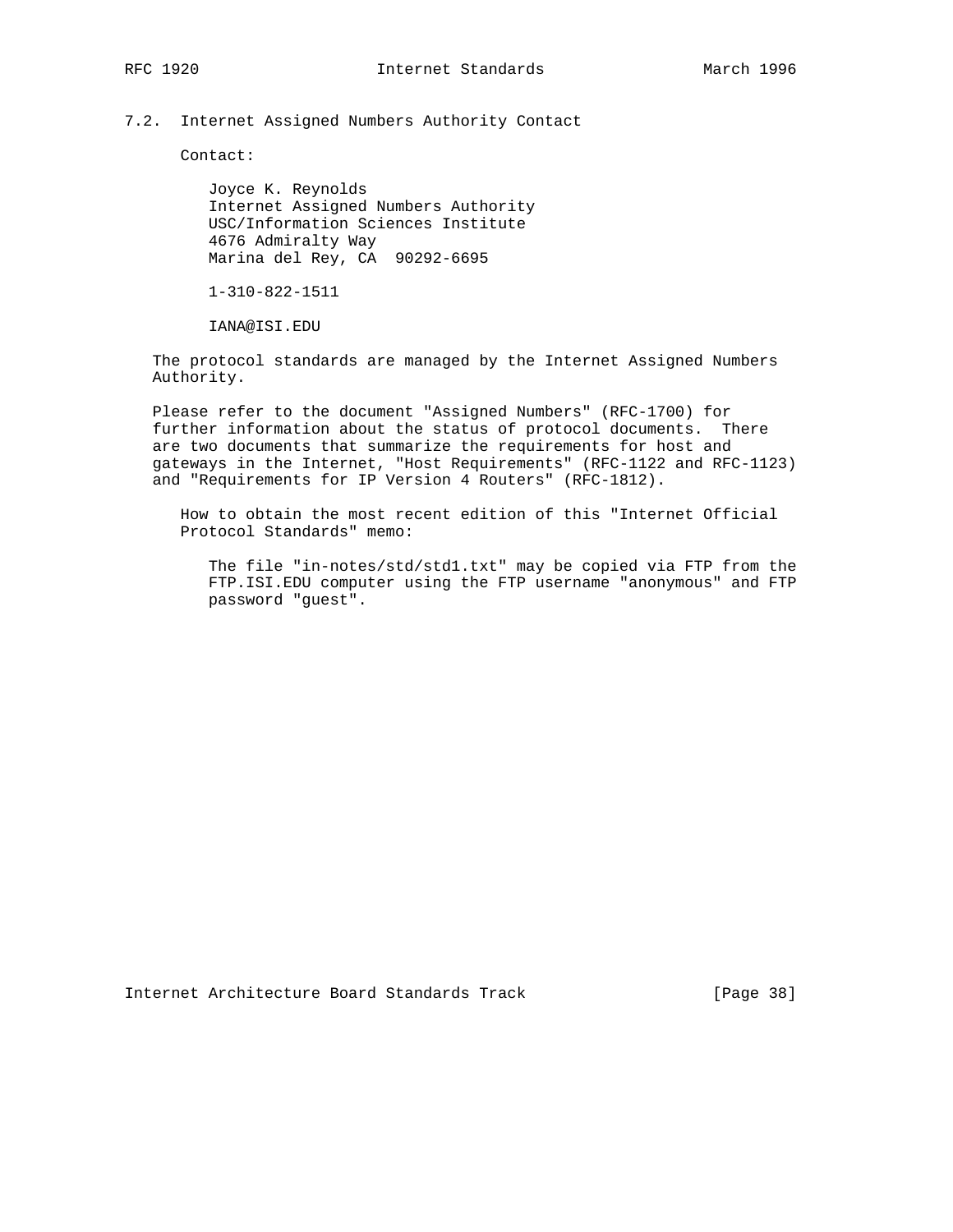7.3. Request for Comments Editor Contact

Contact:

 Jon Postel RFC Editor USC/Information Sciences Institute 4676 Admiralty Way Marina del Rey, CA 90292-6695

1-310-822-1511

RFC-Editor@ISI.EDU

 Documents may be submitted via electronic mail to the RFC Editor for consideration for publication as RFC. If you are not familiar with the format or style requirements please request the "Instructions for RFC Authors". In general, the style of any recent RFC may be used as a guide.

7.4. The Network Information Center and Requests for Comments Distribution Contact

> RFC's may be obtained from DS.INTERNIC.NET via FTP, WAIS, and electronic mail. Through FTP, RFC's are stored as rfc/rfcnnnn.txt or rfc/rfcnnnn.ps where 'nnnn' is the RFC number. Login as "anonymous" and provide your e-mail address as the password. Through WAIS, you may use either your local WAIS client or telnet to DS.INTERNIC.NET and login as "wais" (no password required) to access a WAIS client. Help information and a tutorial for using WAIS are available online. The WAIS database to search is "rfcs".

 Directory and Database Services also provides a mail server interface. Send a mail message to mailserv@ds.internic.net and include any of the following commands in the message body:

| document-by-name rfcnnnn  | where 'nnnn' is the RFC number<br>The text version is sent.    |
|---------------------------|----------------------------------------------------------------|
| file /ftp/rfc/rfcnnnn.yyy | where 'nnnn' is the RFC number.<br>and 'yyy' is 'txt' or 'ps'. |
| help                      | to get information on how to use<br>the mailserver.            |

 The InterNIC directory and database services collection of resource listings, internet documents such as RFCs, FYIs, STDs, and Internet Drafts, and publicly accessible databases are also

Internet Architecture Board Standards Track [Page 39]